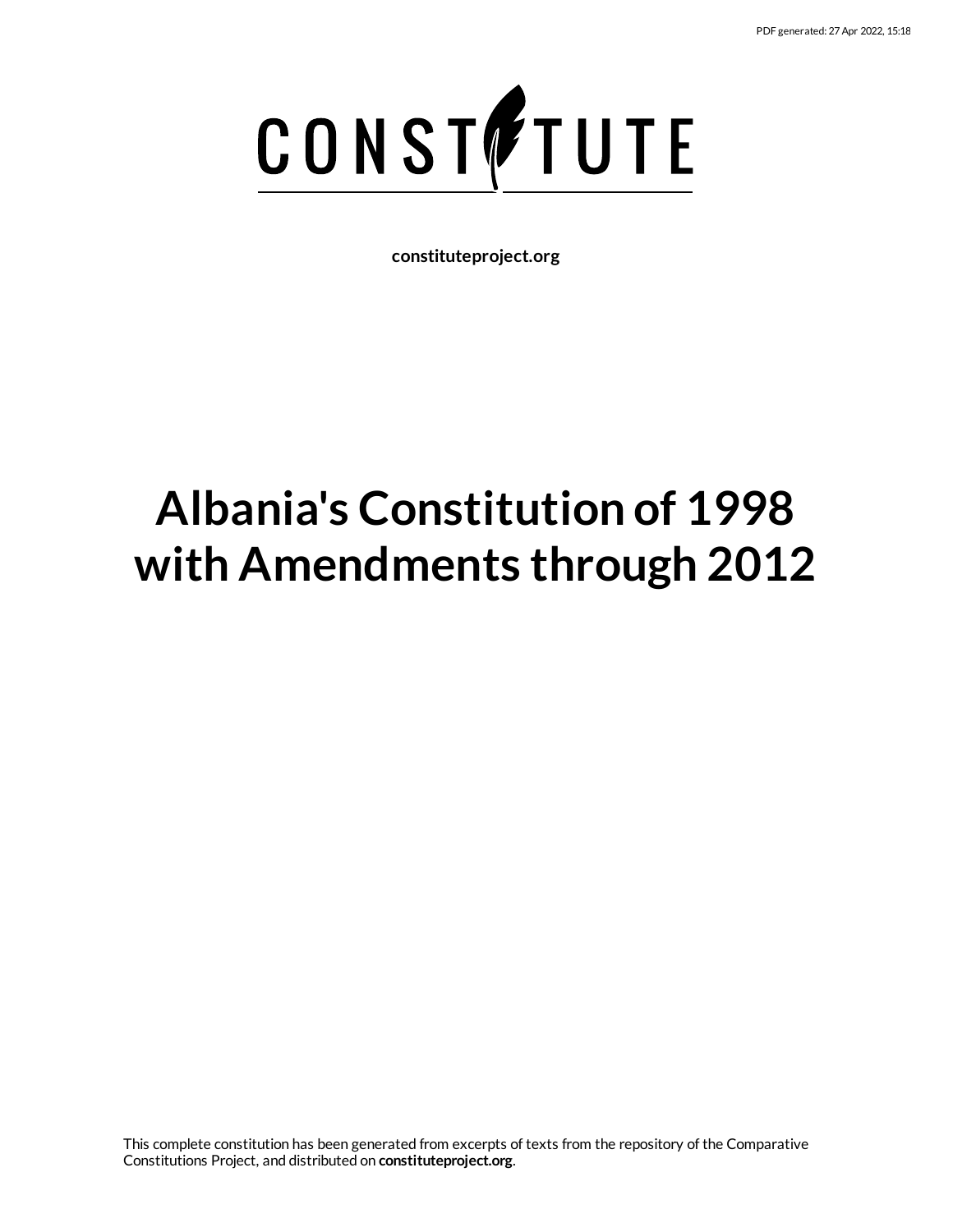## Table of contents

| PART 2. FUNDAMENTAL HUMAN RIGHTS AND FREEDOMS 7                   |  |
|-------------------------------------------------------------------|--|
|                                                                   |  |
|                                                                   |  |
|                                                                   |  |
| CHAPTER IV. ECONOMIC, SOCIAL AND CULTURAL RIGHTS AND FREEDOMS  12 |  |
|                                                                   |  |
|                                                                   |  |
|                                                                   |  |
|                                                                   |  |
|                                                                   |  |
|                                                                   |  |
|                                                                   |  |
|                                                                   |  |
|                                                                   |  |
| Article 87<br>$\sim$ 18                                           |  |
|                                                                   |  |
|                                                                   |  |
|                                                                   |  |
|                                                                   |  |
|                                                                   |  |
|                                                                   |  |
|                                                                   |  |
|                                                                   |  |
|                                                                   |  |
|                                                                   |  |
|                                                                   |  |
|                                                                   |  |
|                                                                   |  |
|                                                                   |  |
|                                                                   |  |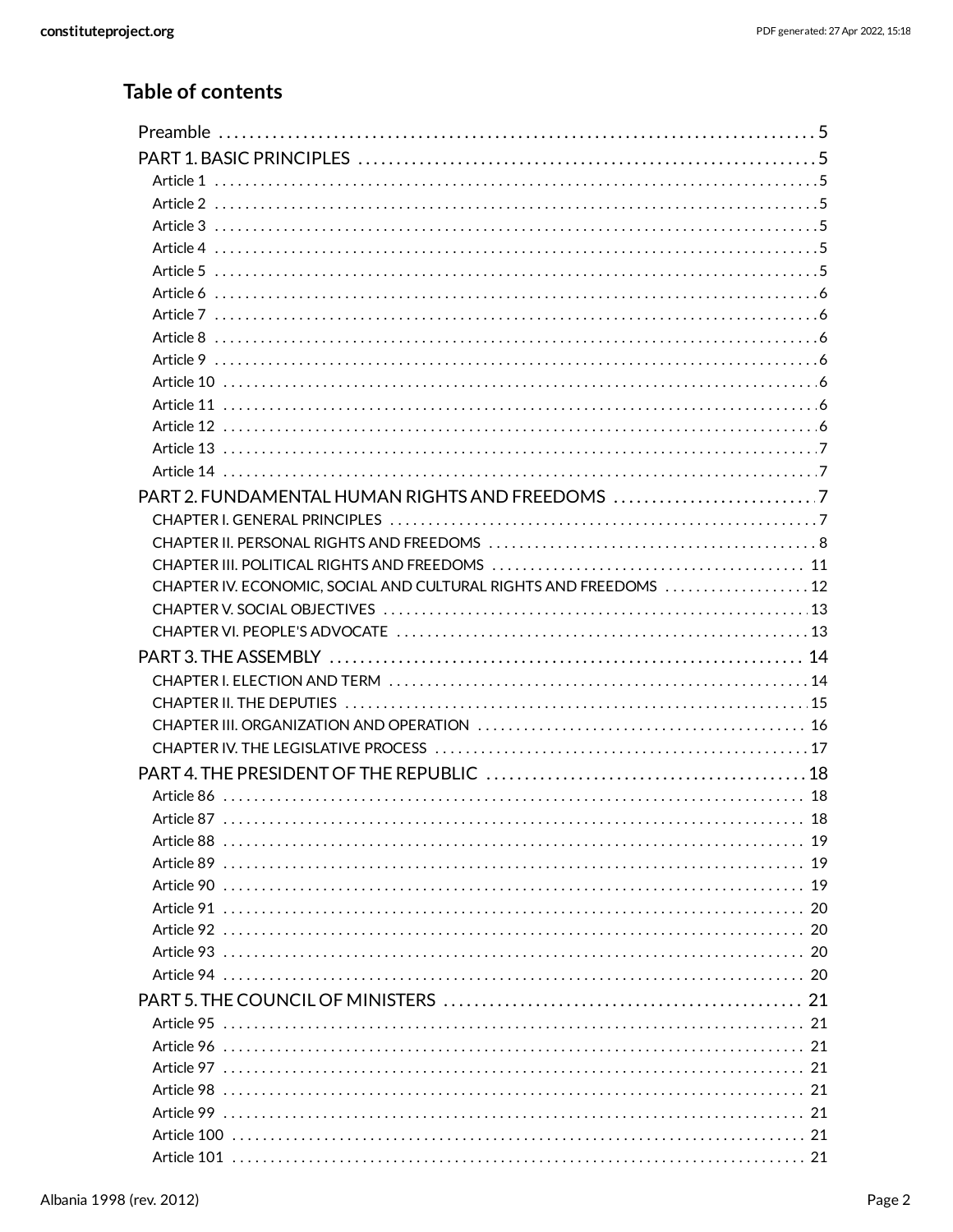| PART 7. NORMATIVE ACTS AND INTERNATIONAL AGREEMENTS 24 |  |
|--------------------------------------------------------|--|
|                                                        |  |
|                                                        |  |
|                                                        |  |
|                                                        |  |
|                                                        |  |
|                                                        |  |
|                                                        |  |
|                                                        |  |
|                                                        |  |
|                                                        |  |
|                                                        |  |
|                                                        |  |
|                                                        |  |
|                                                        |  |
|                                                        |  |
|                                                        |  |
|                                                        |  |
|                                                        |  |
|                                                        |  |
|                                                        |  |
|                                                        |  |
|                                                        |  |
|                                                        |  |
|                                                        |  |
|                                                        |  |
|                                                        |  |
|                                                        |  |
|                                                        |  |
|                                                        |  |
|                                                        |  |
|                                                        |  |
|                                                        |  |
|                                                        |  |
|                                                        |  |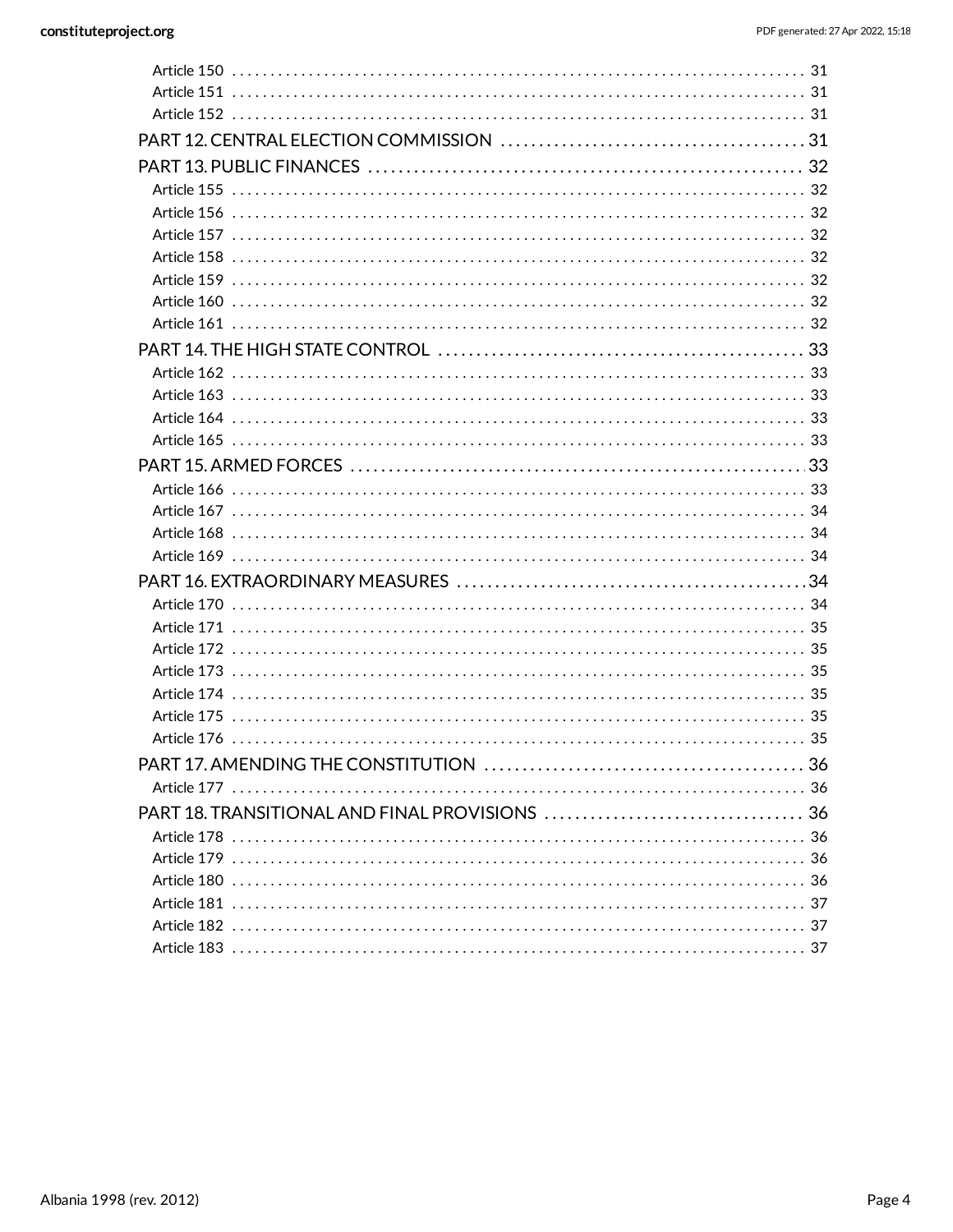Motives for writing constitution Source of constitutional authority

## <span id="page-4-7"></span><span id="page-4-0"></span>**Preamble**

We, the people of Albania, proud and aware of our history, with responsibility for the future, and with faith in God and/or other universal values, with determination to build a social and democratic state based on the rule of law, and to guarantee the fundamental human rights and freedoms, with a spirit of religious coexistence and tolerance, with a pledge to protect human dignity and personhood, as well as for the prosperity of the whole nation, for peace, well-being, culture and social solidarity, with the centuries-old aspiration of the Albanian people for national identity and unity, with a deep conviction that justice, peace, harmony and cooperation between nations are among the highest values of humanity, God or other deities • Human dignity

<span id="page-4-8"></span>We establish this Constitution:

## <span id="page-4-1"></span>**PART 1. BASIC PRINCIPLES**

## <span id="page-4-2"></span>**Article 1**

- **1.** Albania is a parliamentary republic.
	- **2.** The Republic of Albania is a unitary and indivisible state.
	- **3.** Governance is based on a system of elections that are free, equal, general and periodic.

## <span id="page-4-3"></span>**Article 2**

- **1.** Sovereignty in the Republic of Albania belongs to the people.
- **2.** The people exercise sovereignty through their representatives or directly.
- **3.** For the maintenance of peace and national interests, the Republic of Albania may take part in a system of collective security, on the basis of a law approved by a majority of all the members of the Assembly.

#### <span id="page-4-4"></span>**Article 3**

The independence of the state and the integrity of its territory, the dignity of the person, his rights and freedoms, social justice, the constitutional order, pluralism, national identity and inheritance, religious coexistence, and coexistence with, and understanding of Albanians for, minorities are the bases of this state, which has the duty of respecting and protecting them.

## <span id="page-4-5"></span>**Article 4**

- **1.** The law constitutes the basis and the boundaries of the activity of the state.
- **2.** The Constitution is the highest law in the Republic of Albania.
- **3.** The provisions of the Constitution are directly applicable, except when the Constitution provides otherwise.

#### <span id="page-4-6"></span>**Article 5**

The Republic of Albania applies international law that is binding upon it.

Type of government envisioned

• Human dignity

• International law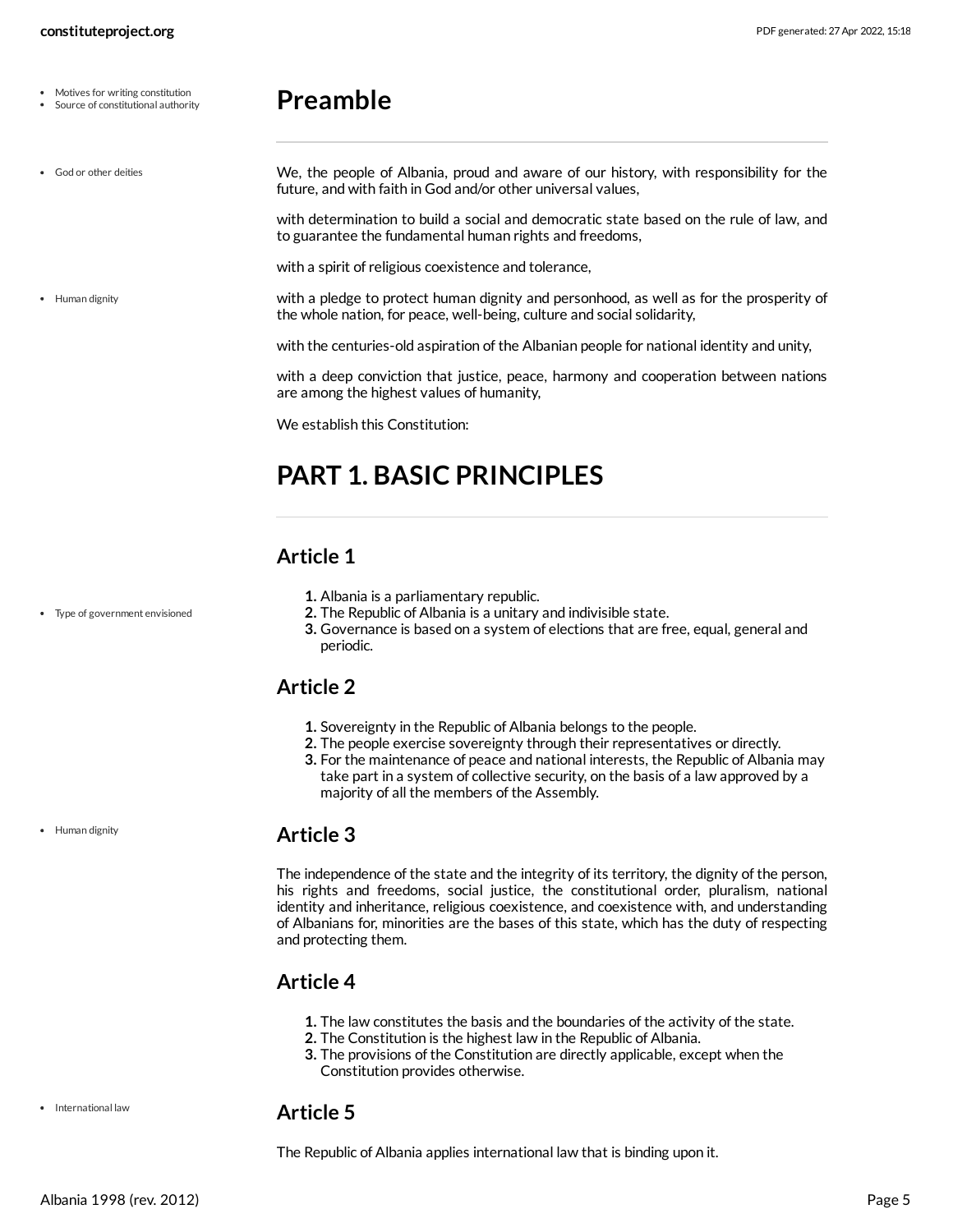<span id="page-5-0"></span>The organization and operation of the organs contemplated by this Constitution are regulated by their respective laws, except when this Constitution provides otherwise.

#### <span id="page-5-1"></span>**Article 7**

The system of government in the Republic of Albania is based on the separation and balancing of legislative, executive and judicial powers.

## <span id="page-5-2"></span>**Article 8**

- **1.** The Republic of Albania protects the national rights of the Albanian people who live outside its borders.
- **2.** The Republic of Albania protects the rights of its citizens with a temporary or permanent residence outside its borders.
- **3.** The Republic of Albania assures assistance for Albanians who live and work abroad in order to preserve and develop their ties with the national cultural inheritance.

#### <span id="page-5-3"></span>**Article 9**

- **1.** Political parties are created freely. Their organization shall conform with democratic principles.
- **2.** Political parties and other organizations, the programs and activity of which are based on totalitarian methods, which incite and support racial, religious, regional or ethnic hatred, which use violence to take power or influence state policy, as well as those with a secret character, are prohibited pursuant to the law.
- **3.** The sources of financing of parties as well as their expenses are always made public.

## <span id="page-5-4"></span>**Article 10**

- **1.** In the Republic of Albania there is no official religion.
- **2.** The state is neutral on questions of belief and conscience and guarantees the freedom of their expression in public life.
- **3.** The state recognizes the equality of religious communities.
- **4.** The state and the religious communities mutually respect the independence of one another and work together for the good of each and all.
- **5.** Relations between the state and religious communities are regulated on the basis of agreements entered into between their representatives and the Council of Ministers. These agreements are ratified by the Assembly.
- **6.** Religious communities are juridical persons. They have independence in the administration of their properties according to their principles, rules and canons, to the extent that interests of third parties are not infringed.

## <span id="page-5-5"></span>**Article 11**

- **1.** The economic system of the Republic of Albania is based on private and public property, as well as on a market economy and on freedom of economic activity.
- **2.** Private and public property are equally protected by law.
- **3.** Limitations on the freedom of economic activity may be established only by law and for important public reasons.

## <span id="page-5-6"></span>**Article 12**

**1.** The armed forces guarantee the independence of the country, and protect its territorial integrity and constitutional order.

- Restrictions on political parties
- Right to form political parties
- Prohibited political parties

• Official religion

- Separation of church and state
- $\bullet$  Right to establish a business
- Right to own property
- Right to competitive marketplace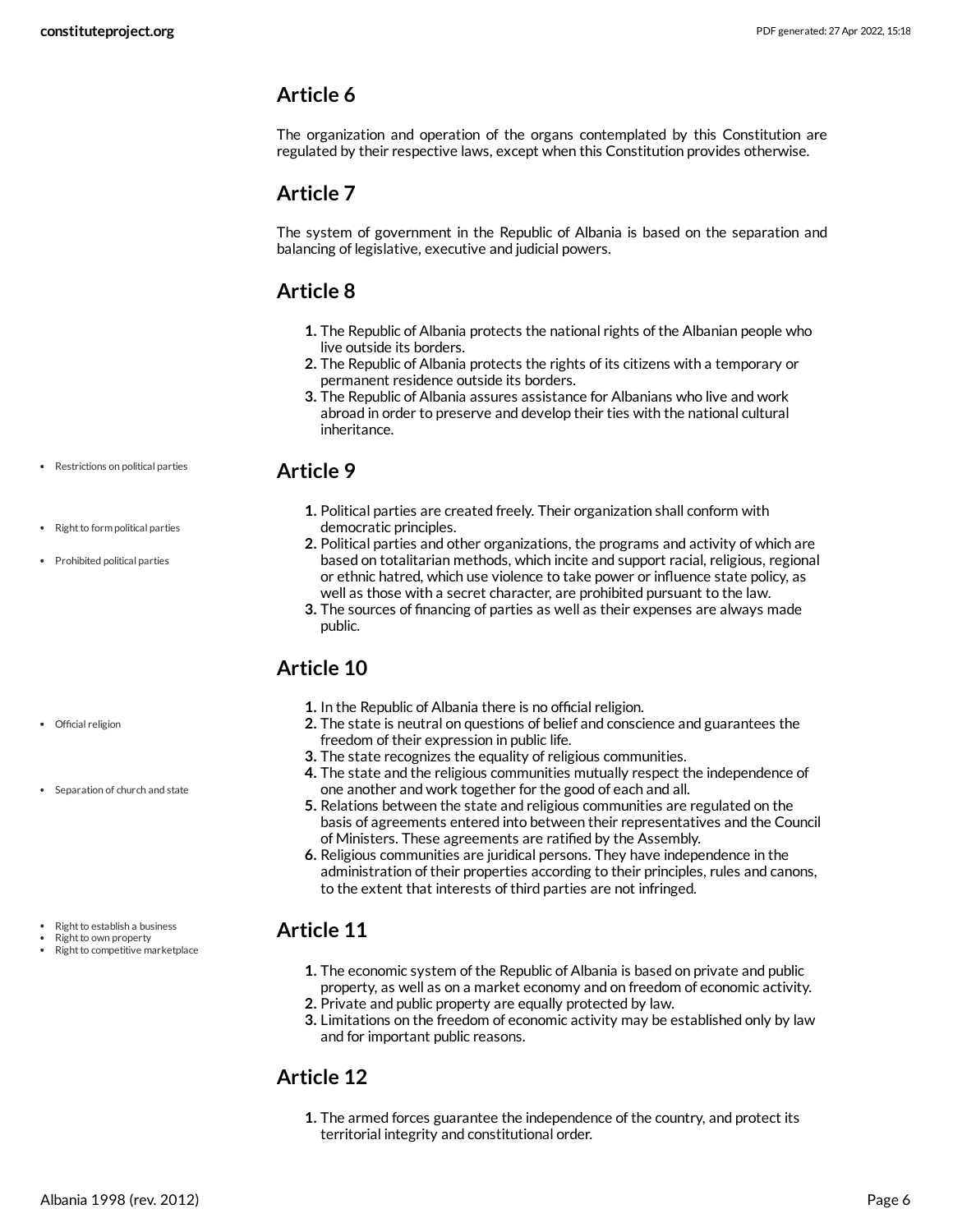- **2.** The armed forces maintain neutrality in political questions and are subject to civilian control.
- **3.** No foreign military force may be situated in, or pass through, the Albanian territory, and no Albanian military force may be sent abroad, except by a law approved by a majority of all members of the Assembly.

<span id="page-6-0"></span>Local government in the Republic of Albania is founded upon the basis of the principle of decentralization of power and is exercised according to the principle of local autonomy.

## <span id="page-6-1"></span>**Article 14**

- **1.** The official language in the Republic of Albania is Albanian.
- **2.** The national flag is red with a two-headed black eagle in the center.
- **3.** The seal of the Republic of Albania is a red shield with a black, two-headed eagle in the center. At the top of the shield, in gold, is the helmet of Skanderbeg.
- **4.** The national anthem is "United Around Our Flag."
- **5.** The National Holiday of the Republic of Albania is Flag Day, November 28.
- **6.** The capital city of the Republic of Albania is Tirana.
- **7.** The form and dimensions of the national symbols, the content of the text of the national anthem, and their use shall be regulated by law.

## <span id="page-6-2"></span>**PART 2. FUNDAMENTAL HUMAN RIGHTS AND FREEDOMS**

## <span id="page-6-3"></span>**CHAPTER I. GENERAL PRINCIPLES**

#### <span id="page-6-5"></span>**Article 15**

- **1.** The fundamental human rights and freedoms are indivisible, inalienable, and inviolable and stand at the base of the entire juridical order.
- **2.** The organs of public power, in fulfillment of their duties, shall respect the fundamental rights and freedoms, as well as contribute to their realization.

#### **Article 16**

- **1.** The fundamental rights and freedoms and the duties contemplated in this Constitution for Albanian citizens are also valid for foreigners and stateless persons in the territory of the Republic of Albania, except for cases when the Constitution specifically attaches the exercise of particular rights and freedoms with Albanian citizenship.
- **2.** The fundamental rights and freedoms and the duties contemplated in this Constitution are valid also for juridical persons so long as they comport with the general purposes of these persons and with the core of these rights, freedoms and duties.

#### <span id="page-6-6"></span>**Article 17**

- **1.** Limitations of the rights and freedoms provided for in this Constitution may be established only by law, in the public interest or for the protection of the rights of others. A limitation shall be in proportion to the situation that has dictated it.
- <span id="page-6-4"></span>**2.** These limitations may not infringe the essence of the rights and freedoms and in no case may exceed the limitations provided for in the European Convention on Human Rights.

Official or national languages

• National flag

National anthem

```
National capital
```
National anthem

• Inalienable rights

• International human rights treaties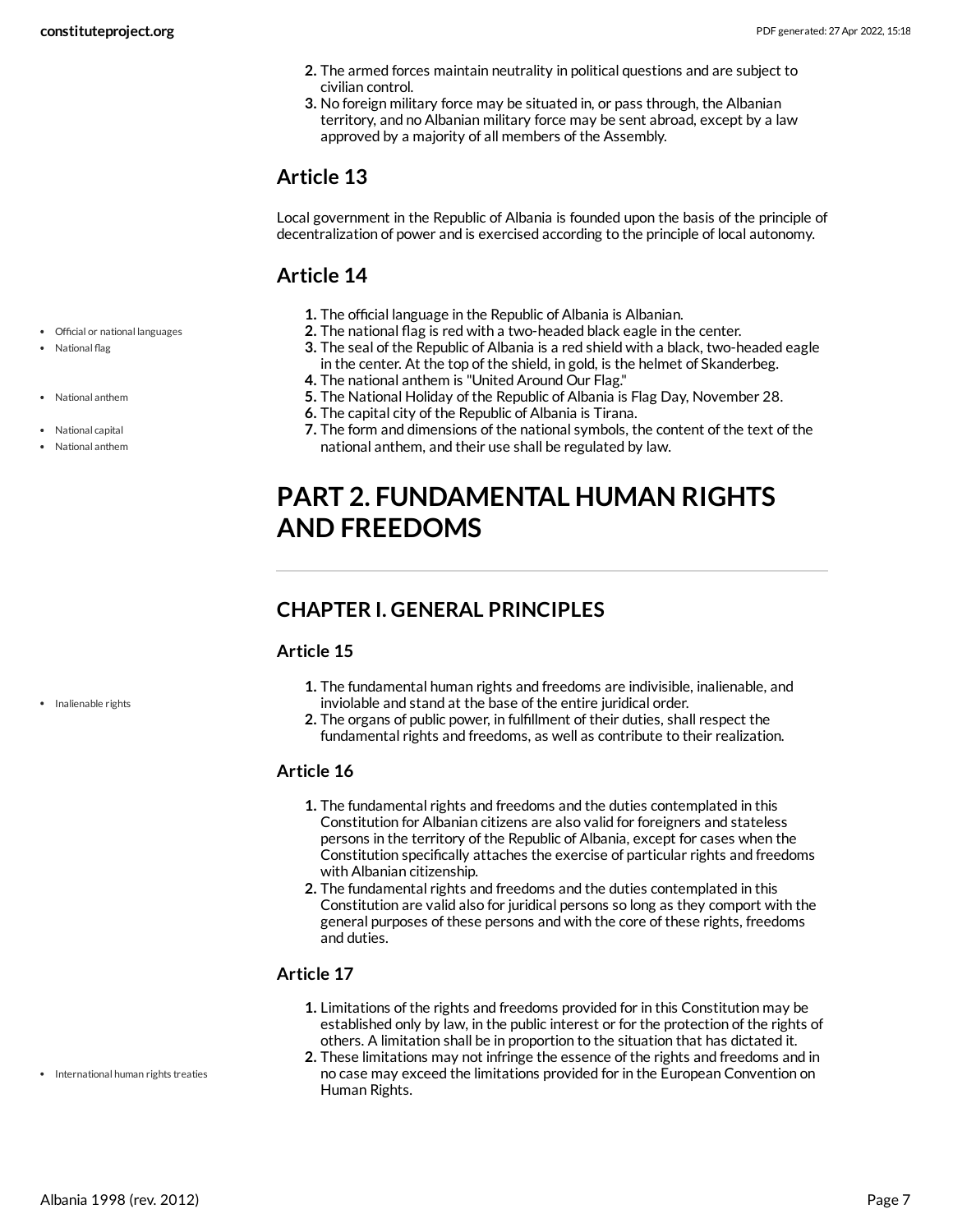- **1.** All are equal before the law.
	- **2.** No one may be unjustly discriminated against for reasons such as gender, race, religion, ethnicity, language, political, religious or philosophical beliefs, economic condition, education, social status, or parentage.
	- **3.** No one may be discriminated against for the reasons mentioned in paragraph 2 without a reasonable and objective justification.

#### <span id="page-7-1"></span>**Article 19**

- **1.** Everyone born of at least one parent with Albanian citizenship gains Albanian citizenship automatically. Albanian citizenship is gained also for other reasons provided by law.
- **2.** An Albanian citizen cannot lose his citizenship, except when he relinquishes it.

#### <span id="page-7-5"></span>**Article 20**

- **1.** Persons who belong to national minorities exercise the human rights and freedoms in full equality before the law.
- **2.** They have the right freely to express, without prohibition or compulsion, their ethnic, cultural, religious and linguistic belonging. They have the right to preserve and develop them, to study and to be taught in their mother tongue, and to unite in organizations and associations for the protection of their interests and identity.

## <span id="page-7-0"></span>**CHAPTER II. PERSONAL RIGHTS AND FREEDOMS**

#### <span id="page-7-8"></span>**Article 21**

The life of the person is protected by law.

#### <span id="page-7-3"></span>**Article 22**

- **1.** Freedom of expression is guaranteed.
- **2.** Freedom of the press, radio and television is guaranteed.
- **3.** Prior censorship of means of communication is prohibited.
- **4.** The law may require authorization to be granted for the operation of radio or television stations.

#### <span id="page-7-7"></span>**Article 23**

- **1.** The right to information is guaranteed.
- **2.** Everyone has the right, in compliance with law, to obtain information about the activity of state organs, and of persons who exercise state functions.
- **3.** Everyone is given the possibility to attend meetings of elected collective organs.

#### <span id="page-7-4"></span>**Article 24**

- **1.** Freedom of conscience and of religion is guaranteed.
- **2.** Everyone is free to choose or to change his religion or beliefs, as well as to express them individually or collectively, in public or private life, through cult, education, practices or the performance of rituals.
- **3.** No one may be compelled or prohibited to take part in a religious community or its practices or to make his beliefs or faith public.

#### <span id="page-7-6"></span>**Article 25**

<span id="page-7-2"></span>No one may be subjected to torture, cruel, inhuman or degrading punishment or treatment.

- General guarantee of equality
- Equality regardless of language
- Equality regardless of creed or belief
- Equality regardless of race Equality regardless of political party
- Equality regardless of financial status
- Equality regardless of social status
- Equality regardless of parentage
- Requirements hessich gishteitizenship Equality regardless of religion
- Requirements for naturalization
- Conditions for revoking citizenship
- Rightto renounce citizenship Integration of ethnic communities
- Right to culture
- Protection of language use

• Right to life

- Freedom of expression
- Radio  $\bullet$
- Freedom of press Freedom of press Television
- Radio
- Television
- Right to information

Freedom of opinion/thought/conscience

• Freedom of religion

- Prohibition of torture Prohibition of cruel treatment
- Emergency provisions Prohibition of slavery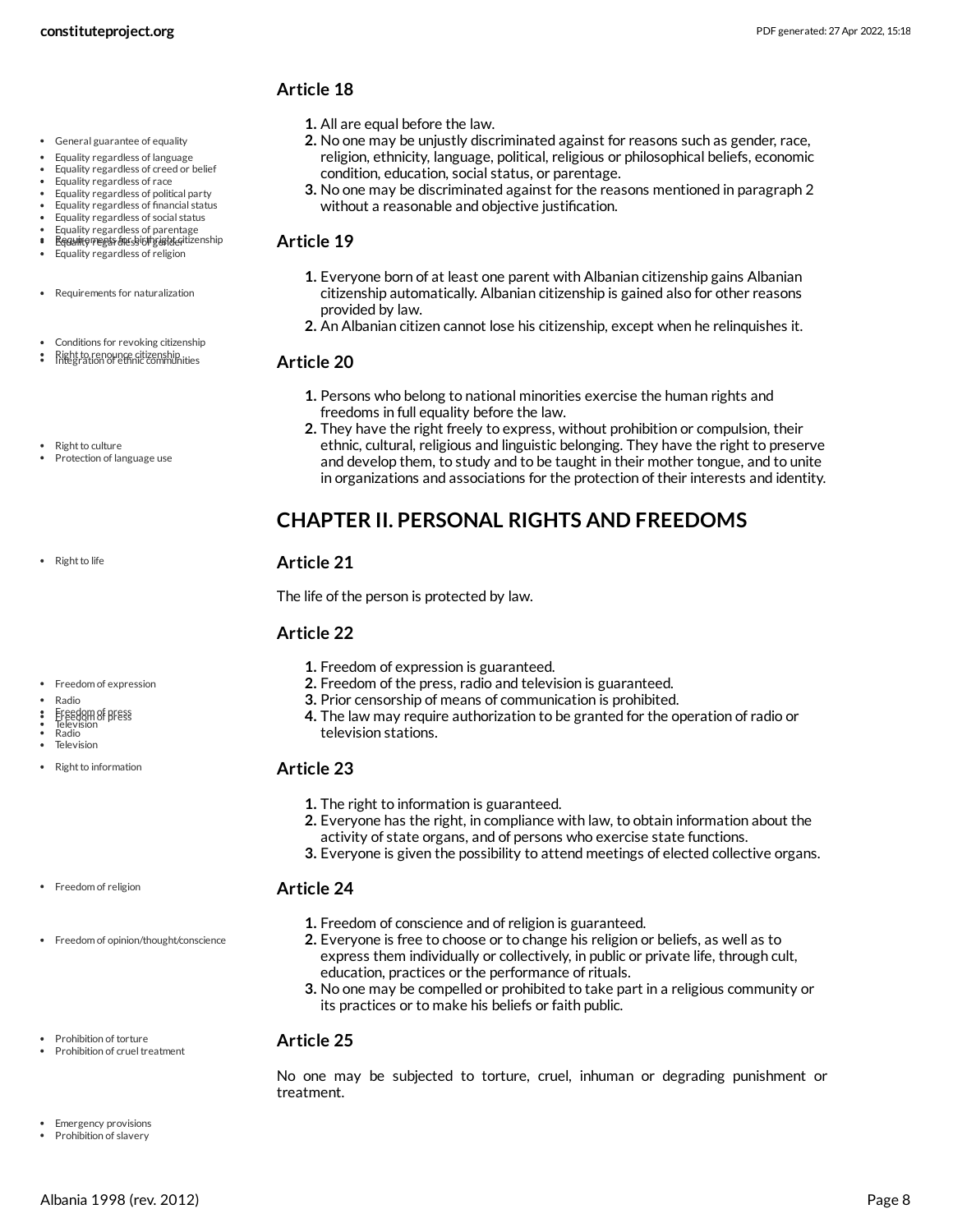Restrictions on entry or exit Extradition procedure Power to deport citizens Rights of debtors

Right to counsel

• Right to pre-trial release

• Right to pre-trial release Right to speedy trial

• Protection from unjustified restraint

Trial in native language of accused

#### **Article 26**

No one may be required to perform forced labor, except in cases of the execution of a judicial decision, the performance of military service, or for a service that results from a state of war, a state of emergency or a natural disaster that threatens human life or health.

#### <span id="page-8-0"></span>**Article 27**

- **1.** No one's liberty may be taken away except in the cases and according to the procedures provided by law.
- **2.** The liberty of a person may not be limited, except in the following cases: **a.** when he is punished with imprisonment by a competent court;
	- **b.** for failure to comply with the lawful orders of the court or with an obligation set by law;
	- **c.** when there is a reasonable suspicion that he has committed a criminal offense or to prevent the commission by him of a criminal offense or his escape after its commission;
	- **d.** for the supervision of a minor for purposes of education or for escorting him to a competent organ;
	- **e.** when a person is the carrier of a contagious disease, mentally incompetent and dangerous to society;
	- **f.** for illegal entry at state borders or in cases of deportation or extradition.
- **3.** No one may be deprived of liberty just because he is not in a state to fulfill a contractual obligation.

#### <span id="page-8-3"></span>**Article 28**

- **1.** Everyone whose liberty has been taken away has the right to be notified immediately, in a language that he understands, of the reasons for this measure, as well as the accusation made against him. The person whose liberty has been taken away shall be informed that he has no obligation to make a declaration and has the right to communicate immediately with his lawyer, and he shall also be given the possibility to exercise his rights.
- **2.** The person whose liberty has been taken away, according to article 27, paragraph 2, subparagraph c, must be brought within 48 hours before a judge, who shall decide upon his pre-sentence detention or release not later than 48 hours from the moment he receives the documents for review.
- **3.** A person in pre-sentence detention has the right to appeal the judge's decision. He has the right to be tried within a reasonable period of time or to be released on bail pursuant to law.
- **4.** In all other cases, the person whose liberty is taken away extrajudicially may address a judge at any time, who shall decide within 48 hours regarding the legality of this action.
- **5.** Every person whose liberty was taken away pursuant to article 27 has the right to humane treatment and respect for his dignity.
- Protection from ex post facto laws
- International law

#### <span id="page-8-1"></span>**Article 29**

- **1.** No one may be accused or declared guilty of a criminal offense that was not provided for by law at the time of its commission, with the exception of offenses, which at the time of their commission constituted war crimes or crimes against humanity according to international law.
- **2.** No punishment may be given that is more severe than that which was contemplated by law at the time of commission of the criminal offense.
- **3.** A favorable criminal law has retroactive effect.
- Presumption of innocence in trials

Everyone is deemed innocent so long as his guilt is not proven by final judicial decision.

#### **Article 31**

<span id="page-8-2"></span>**Article 30**

<span id="page-8-4"></span>In a criminal proceeding, everyone has the right: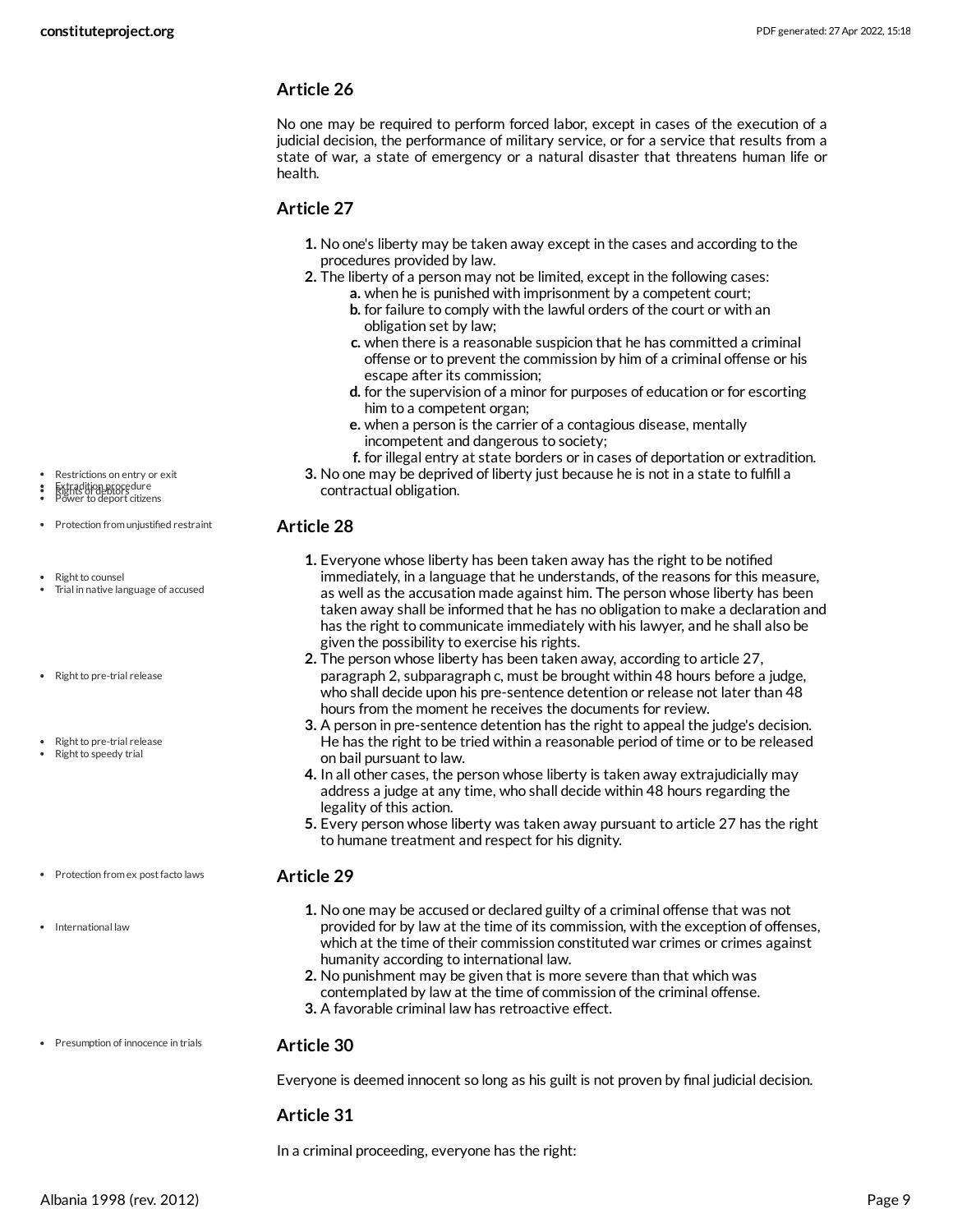**a.** to be notified immediately and in detail of the charges against him, of his rights, and to have the possibility created to notify his family or relatives;

**b.** to have sufficient time and facilities to prepare his defense;

- **c.** to have the assistance of a translator without charge, when he does not speak or understand the Albanian language;
- **d.** to be defended by himself or with the assistance of a legal defender chosen by him; to communicate freely and privately with him, as well as to be provided free defense when he does not have sufficient means;
- **e.** to question witnesses who are present and to seek the appearance of witnesses, experts and other persons who can clarify the facts.

#### <span id="page-9-3"></span>**Article 32**

- **1.** No one may be compelled to testify against himself or his family or to confess his guilt.
- **2.** No one may be declared guilty on the basis of data collected in an unlawful manner.

#### **Article 33**

- **1.** Everyone has the right to be heard before being sentenced.
- **2.** A person who is evading justice may not take advantage of this right.

#### **Article 34**

<span id="page-9-2"></span>No one may be sentenced more than once for the same criminal offense or be tried again, except for cases when the re-adjudication of the case is ordered by a higher court, in the manner specified by law.

#### <span id="page-9-4"></span>**Article 35**

- **1.** No one may be compelled, except when the law requires it, to make public data related to his person.
- **2.** The collection, use and making public of data about a person is done with his consent, except for the cases provided by law.
- **3.** Everyone has the right to become acquainted with data collected about him, except for the cases provided by law.
- **4.** Everyone has the right to request the correction or deletion of untrue or incomplete data or data collected in violation of law.

#### <span id="page-9-5"></span>**Article 36**

The freedom and secrecy of correspondence or any other means of communication are guaranteed.

#### <span id="page-9-1"></span>**Article 37**

- **1.** The inviolability of the residence is guaranteed.
- **2.** Searches of a residence, as well as premises that are equivalent to it, may be done only in the cases and manner provided by law.
- **3.** No one may be subjected to a personal search outside a criminal proceeding, with the exception of cases of entry into, or exit from, the territory of the state, or to avoid a danger that threatens public security.

#### <span id="page-9-0"></span>**Article 38**

- **1.** Everyone has the right to choose his place of residence and to move freely to any part of the territory of the state.
- **2.** No one may be hindered from leaving the state freely.
- Trial in native language of accused
- Right to counsel
- Right to examine evidence/witnesses
- Protection from self-incrimination • Regulation of evidence collection
- Prohibition of double jeopardy

- Right to information
- Right to privacy
- 

Right to privacy Regulation of evidence collection

• Inalienable rights

• Freedom of movement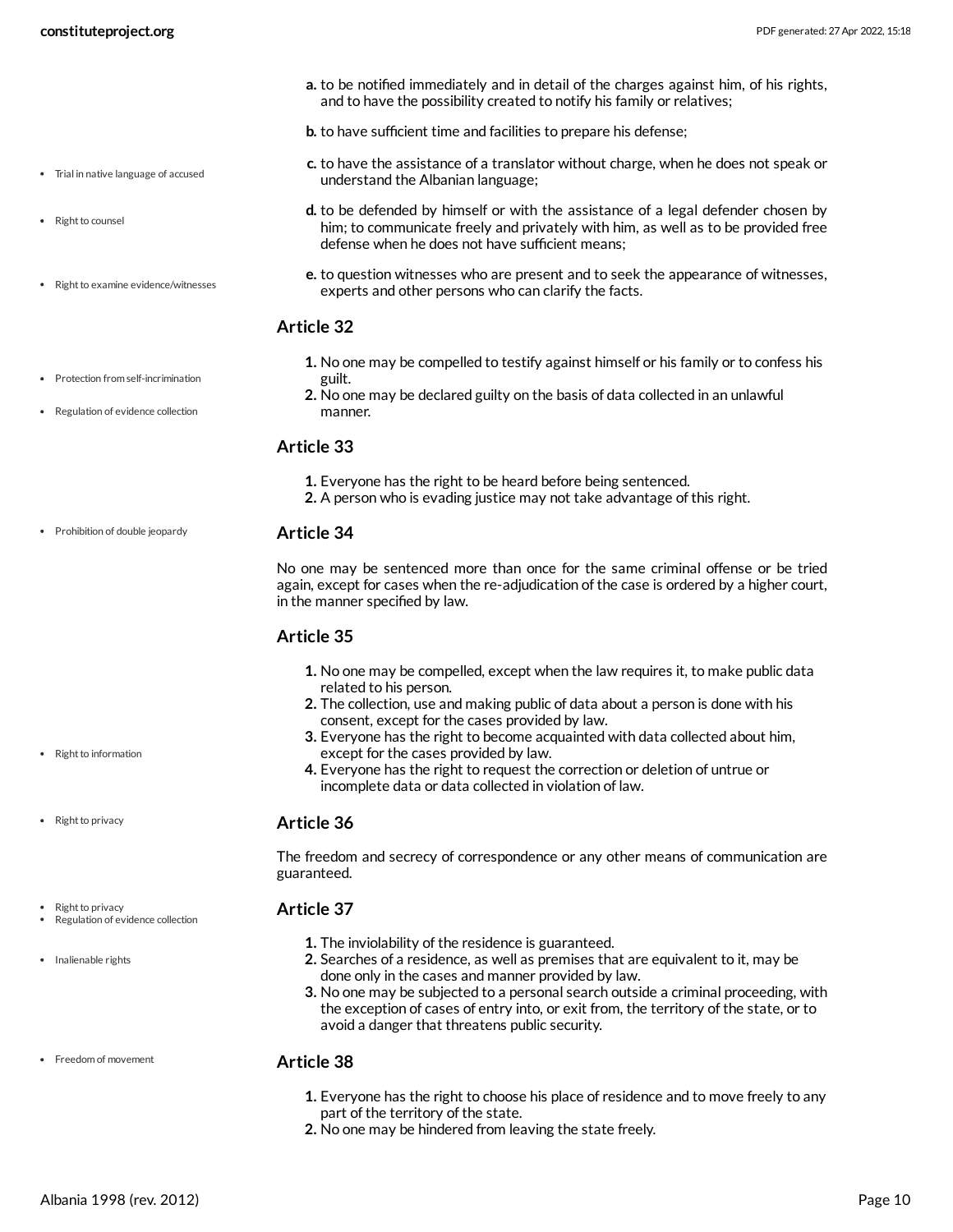Extradition procedure International law

• Power to deport citizens

• Protection of stateless persons

#### <span id="page-10-2"></span>**Article 39**

- **1.** No Albanian citizen may be expelled from the territory of the state.
- **2.** Extradition may be permitted only when it is expressly provided in international agreements, to which the Republic of Albania is a party, and only by judicial decision.
- **3.** The collective expulsion of foreigners is prohibited. The expulsion of foreign individuals is permitted under the conditions specified by law.

#### **Article 40**

<span id="page-10-7"></span>Foreigners have the right of asylum in the Republic of Albania according to law.

#### <span id="page-10-5"></span>**Article 41**

- **1.** The right of private property is guaranteed.
- **2.** Property may be acquired by gift, inheritance, purchase, or any other classical means provided by the Civil Code.
- **3.** The law may provide for expropriations or limitations in the exercise of a property right only in the public interest.
- **4.** Expropriations or limitations of a property right that amount to expropriation are permitted only against fair compensation.
- **5.** In the case of disagreements related to the amount of compensation, a complaint may be filed in court.

#### <span id="page-10-4"></span>**Article 42**

- **1.** The liberty, property, and rights recognized in the Constitution and by law may not be infringed without due process.
- **2.** Everyone, to protect his constitutional and legal rights, freedoms, and interests, or in the case of charges against him, has the right to a fair and public trial, within a reasonable time, by an independent and impartial court specified by law.

#### <span id="page-10-8"></span>**Article 43**

Everyone has the right to appeal a judicial decision to a higher court, except when the Constitution provides otherwise.

#### <span id="page-10-6"></span>**Article 44**

Everyone has the right to be rehabilitated and/or indemnified in compliance with law if he has been damaged because of an unlawful act, action or failure to act of the state organs.

## <span id="page-10-0"></span>**CHAPTER III. POLITICAL RIGHTS AND FREEDOMS**

#### <span id="page-10-1"></span>**Article 45**

- **1.** Every citizen who has reached the age of 18, even on the date of the elections, has the right to vote and to be elected.
- **2.** Citizens who have been declared mentally incompetent by a final court decision do not have the right to vote.
- **3.** Convicts who are serving a prison sentence have only the right to vote.
- **4.** The vote is personal, equal, free and secret.

#### <span id="page-10-3"></span>**Article 46**

- **1.** Everyone has the right to organize collectively for any lawful purpose.
- **2.** The registration of organizations or associations in court is done according to the procedure provided by law.
- **3.** Organizations or associations that pursue unconstitutional purposes are prohibited pursuant to law.

• Right to transfer property

• Right to own property

- Protection from expropriation
- Protection from expropriation
- Protection from expropriation
- Guarantee of due process
- Right to speedy trial
- Right to fair trial Right to public trial
- Right to appeal judicial decisions
- Ultra-vires administrative actions

Protection from false imprisonment

- Restrictions on voting
- Claim of universal suffrage
- Minimum age for first chamber Eligibility for cabinet
- Eligibility for first chamber
- Eligibility for head of government
- Minimum age of head of government
- Secret ballot
- Freedom of association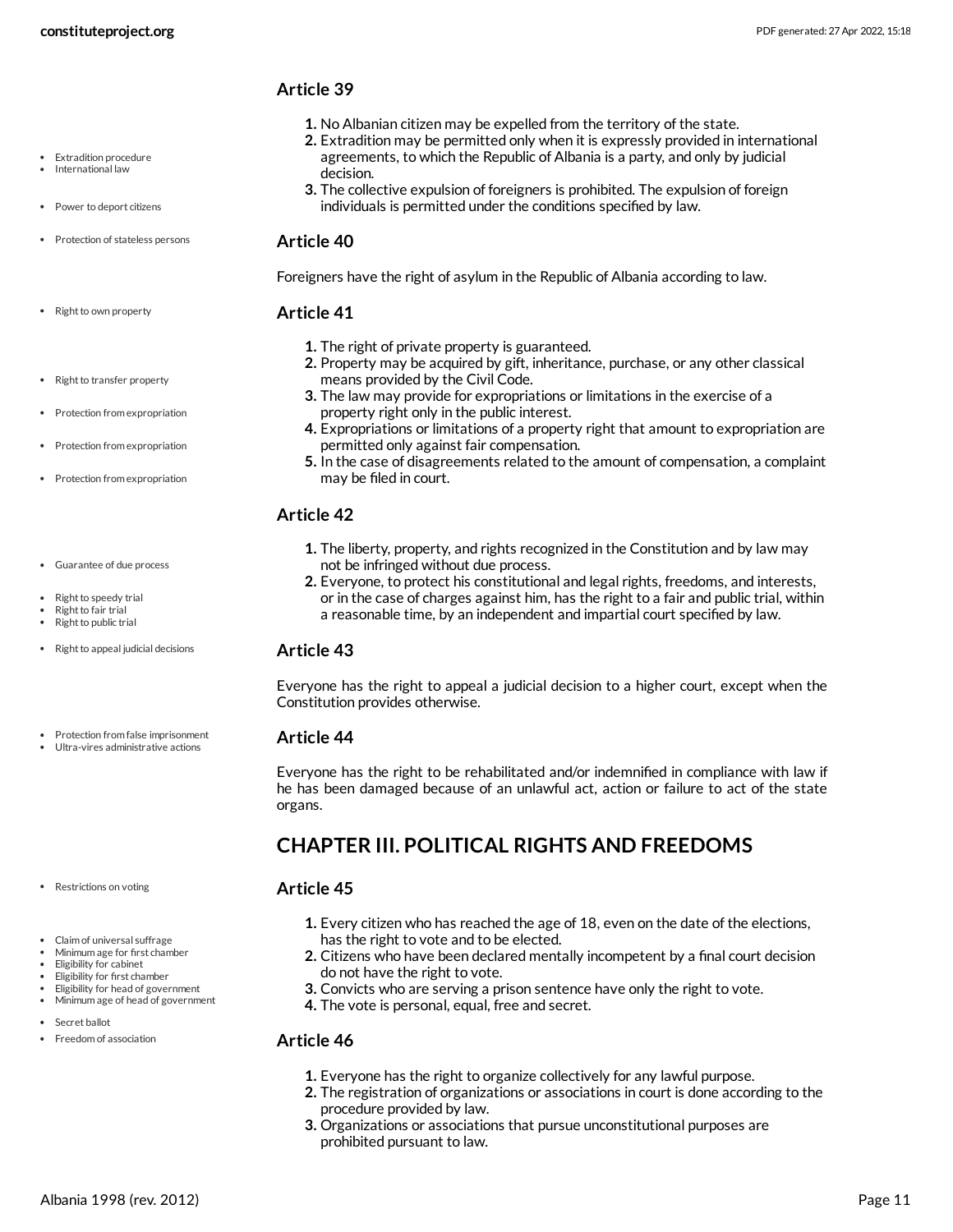• Freedom of assembly

#### • Right of petition

## <span id="page-11-1"></span>**Article 47**

- **1.** The freedom to have peaceful meetings, without arms, and to participate in them is guaranteed.
- **2.** Peaceful meetings in squares and places of public passage are held in accordance with procedures provided by law.

#### <span id="page-11-4"></span>**Article 48**

Everyone, by himself or together with others, may address requests, complaints or comments to the public organs, which are obliged to answer within the time periods and under the conditions set by law.

### <span id="page-11-0"></span>**CHAPTER IV. ECONOMIC, SOCIAL AND CULTURAL RIGHTS AND FREEDOMS**

#### <span id="page-11-5"></span>**Article 49**

- **1.** Everyone has the right to earn the means of living by lawful work that he has chosen or accepted himself. He is free to choose his profession, place of work, and his own system of professional qualification.
	- **2.** Employees have the right to social protection of labor.

#### <span id="page-11-7"></span>**Article 50**

Employees have the right to unite freely in labor organizations for the defense of their work-related interests.

#### <span id="page-11-8"></span>**Article 51**

- **1.** The right of an employee to strike in connection with labor relations is guaranteed.
- **2.** Limitations on particular categories of employees may be established by law to ensure essential social services.

#### <span id="page-11-9"></span>**Article 52**

- **1.** Everyone has the right to social security in old age or when he is unable to work, according to a system set by law.
- **2.** Everyone who is without work involuntarily, and has no other means of support, has the right to assistance under the conditions provided by law.

#### <span id="page-11-3"></span>**Article 53**

- **1.** Everyone has the right to marry and have a family.
- **2.** Marriage and family enjoy special protection of the state.
- **3.** Marriage and divorce are regulated by law.

#### <span id="page-11-2"></span>**Article 54**

- **1.** Children, the young, pregnant women and new mothers have the right to special protection by the state.
- **2.** Children born out of wedlock have rights equal to those born within marriage.
- **3.** Every child has the right to be protected from violence, ill treatment, exploitation and from performing any work, especially under the minimum age for child labor, which could damage his health and morals or endanger his life or normal development.

#### <span id="page-11-6"></span>**Article 55**

**1.** Citizens enjoy in an equal manner the right to health care from the state.

• Right to join trade unions

Right to choose occupation Right to establish a business

 $\cdot$  Right to strike

- State support for the elderly
- State support for the unemployed
- Regulation of marriage
- Right to found a family
- Right to found a family
- 
- Limits on employment of children
- 
- 
- Rights of children
- 
- Right to health care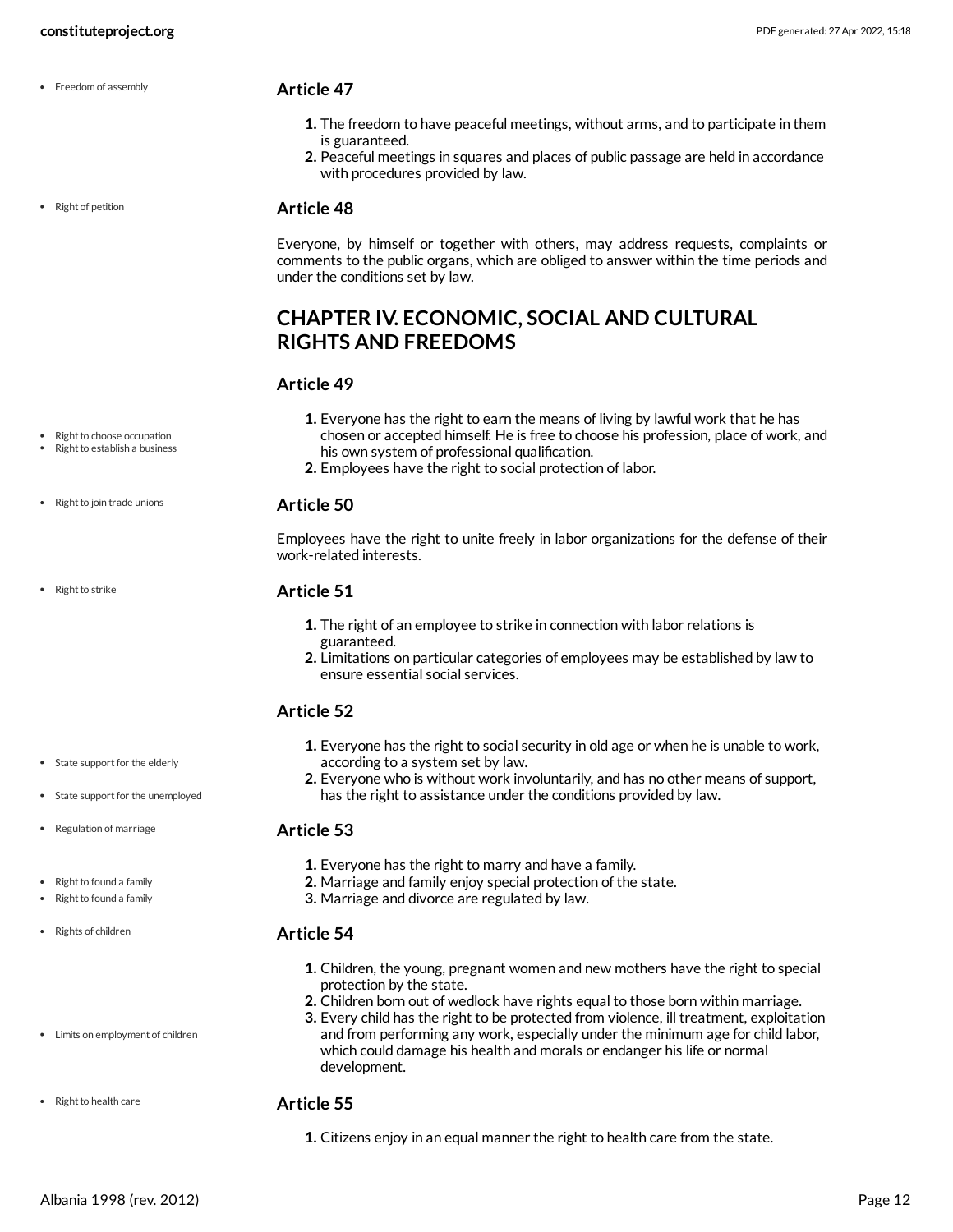**2.** Everyone has the right to health insurance in accordance with the procedure provided by law.

#### • Protection of environment

#### <span id="page-12-3"></span>**Article 56**

Everyone has the right to be informed about the status of the environment and its protection.

#### <span id="page-12-2"></span>**Article 57**

- **1.** Everyone has the right to education.
- **2.** Mandatory education is set by law.
- **3.** General high school public education is open to all.
- **4.** Professional high school education and higher education can be conditioned only on merit.
- **5.** Mandatory education and general high school education in public schools are free of charge.
- **6.** Pupils and students may also be educated in non-public schools at all levels, which are created and operate on the basis of law.
- **7.** The autonomy of institutions of higher education and academic freedom are guaranteed by law.

#### <span id="page-12-4"></span>**Article 58**

- **1.** The freedom of artistic creation and scientific research, their application, and the benefits from their achievements are guaranteed for all.
- **2.** Copyright is protected by law.

#### <span id="page-12-0"></span>**CHAPTER V. SOCIAL OBJECTIVES**

#### <span id="page-12-5"></span>**Article 59**

- **1.** The state, within its constitutional powers and the means at its disposal, and to supplement private initiative and responsibility, aims at:
	- **a.** employment under suitable conditions for all persons who are able to work;
	- **b.** fulfillment of the housing needs of its citizens;
	- **c.** the highest possible standard of physical and mental health;
	- **d.** education and qualification of children and the young, as well as unemployed persons, according to their abilities;
	- **e.** a healthy and ecologically adequate environment for the present and future generations;
	- **f.** the rational exploitation of forests, waters, pastures and other natural resources on the basis of the principle of sustainable development;
	- **g.** care and help for the aged, orphans and persons with disabilities;
	- **h.** the development of sport and recreational activities;
	- **i.** health rehabilitation, specialized education and integration of disabled people into society, and continual improvement of their living conditions;
	- **j.** the protection of national cultural heritage and particular care for the Albanian language.
- **2.** Fulfillment of social objectives cannot be claimed directly in court. The law defines under what conditions and to what extent the realization of these objectives can be claimed.

## <span id="page-12-1"></span>**CHAPTER VI. PEOPLE'S ADVOCATE**

#### **Article 60**

- **1.** The People's Advocate defends the rights, freedoms and legitimate interests of individuals from unlawful or improper action or failure to act of the organs of public administration.
- **2.** The People's Advocate is independent in the exercise of his duties.
- **3.** The People's Advocate has a separate budget, which he administers himself. He proposes the budget pursuant to law.
- Compulsory education
- Access to higher education
- Free education
- Right to academic freedom
- Reference to art
- Reference to science
- Right to enjoy the benefits of science<br>Provisions for intellectual property
- 

- Right to work
- Protection of environment
- State support for the disabled
- State support for children
- State support for the elderly<br>State support for the disabled
- Ombudsman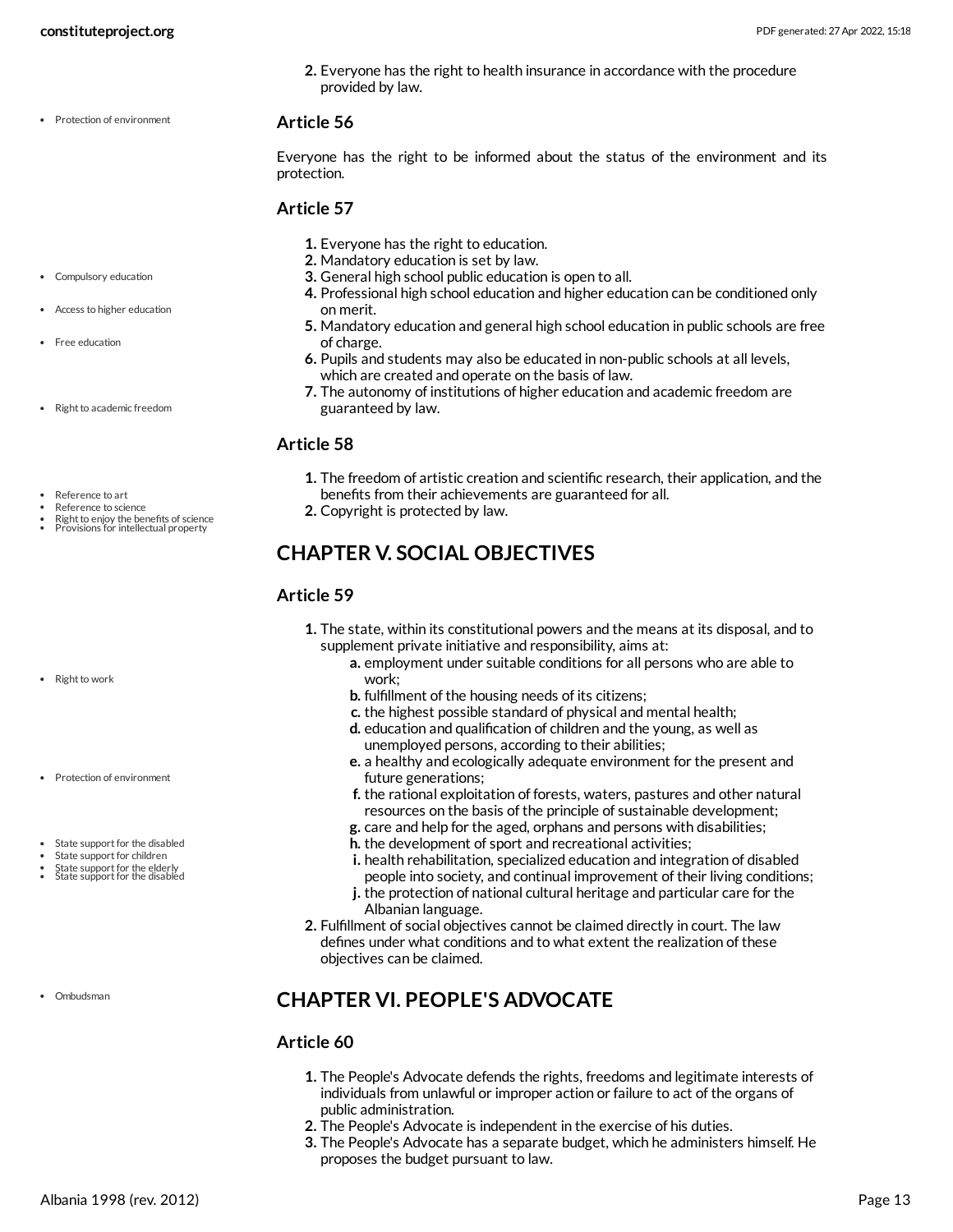- **1.** The People's Advocate is elected by three-fifths of all members of the Assembly for a five-year period, with the right of reelection.
- **2.** Any Albanian citizen with higher education, and with recognized activity and knowledge in the field of human rights and law, may be the People's Advocate.
- **3.** The People's Advocate enjoys the immunity of a judge of the High Court.
- **4.** The People's Advocate may not take part in any political party, carry on any other political, state or professional activity, or take part in the management organs of social, economic and commercial organizations.

#### **Article 62**

- **1.** The People's Advocate may be discharged only on the reasoned request of not less than one-third of the deputies.
- **2.** In this case, the Assembly makes a decision with three-fifths of all its members.

#### **Article 63**

- **1.** The People's Advocate presents an annual report before the Assembly.
- **2.** The People's Advocate reports before the Assembly when so requested, and he may request the Assembly to hear him on matters he considers important.
- **3.** The People's Advocate has the right to make recommendations and to propose measures when he finds violations of human rights and freedoms by the public administration.
- **4.** Public organs and officials are obligated to provide the People's Advocate with all the documents and information requested by him.

## <span id="page-13-0"></span>**PART 3. THE ASSEMBLY**

## <span id="page-13-1"></span>**CHAPTER I. ELECTION AND TERM**

#### <span id="page-13-2"></span>**Article 64**

- **1.** Assembly is composed of 140 deputies, elected on proportional system with multi-names electoral zones.
- **2.** The multi-name electoral zone corresponds to the administrative division of one of the levels of the administrative-territorial organization.
- **3.** Criteria and rules on the implementation of the proportional electoral system, on the determination of electoral zones and on the number of seats to be obtained in each electoral zone shall be defined by the law on elections.

#### <span id="page-13-3"></span>**Article 65**

- **1.** The Assembly is elected every four years. The mandate of the Assembly starts with its first meeting after the election and ends on the same date, of the same month of the fourth year from the date of the first meeting. In any case, the Assembly remains on duty until the first meeting of the newly elected Assembly.
- **2.** Elections for the new Assembly are held in the nearest electoral period that precedes the date of the termination of the mandate of the Assembly. Electoral periods and the rules for holding the elections for the Assembly are determined by the law on elections.
- **3.** If the Assembly is dissolved prior to the termination of its full mandate, elections are held no later than 45 days after its dissolution.
- **4.** The Assembly may not approve laws during the period 60 days prior to the termination of its mandate until the first meeting of the new Assembly, except in cases when extraordinary measures have been imposed.

Size of first chamber

- Structure of legislative chamber(s)
- First chamber selection

Electoral districts

- Term length for first chamber
- Scheduling of elections
- Scheduling of elections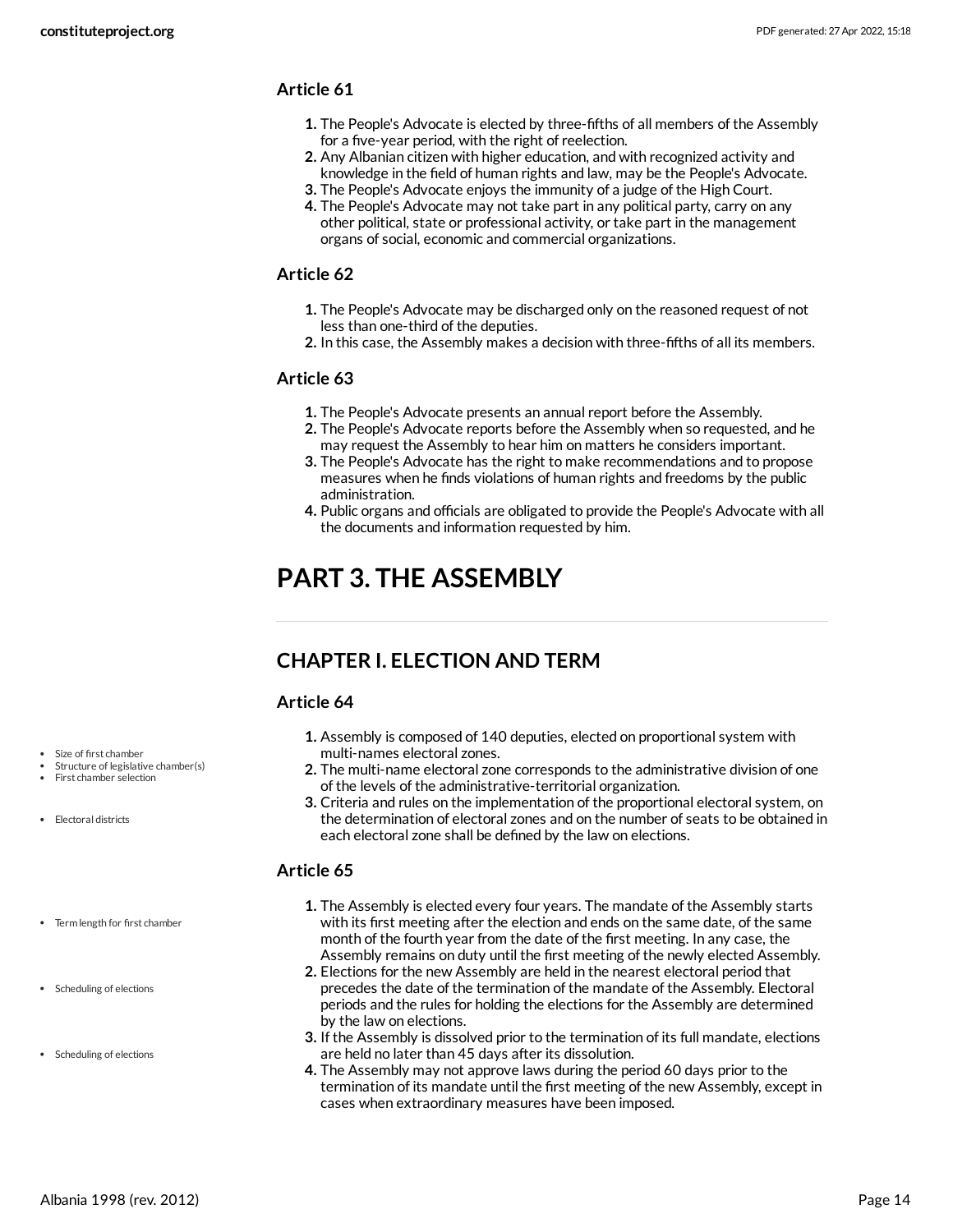The mandate of the Assembly is extended only in case of war and for so long as it continues. When the Assembly has been dissolved, it re-convenes.

#### **Article 67**

- **1.** The President of the Republic convenes the newly elected Assembly not earlier than the date of the termination of the mandate of the preceding Assembly, but no later than 10 days after such mandate has expired. If the preceding Assembly has been dissolved before the termination of its mandate, the President of the Republic convenes the new Assembly not later than 10 days from the announcement of the election results.
- **2.** If the President of the Republic does not exercise such a competence, the Assembly convenes itself on the tenth day of the period of time provided in point 1 of this Article.

#### <span id="page-14-0"></span>**CHAPTER II. THE DEPUTIES**

#### **Article 68**

- **1.** Candidates for deputies shall be presented at the level of the electoral zone by political parties, electoral coalitions of political parties as well as by voters. A candidate may be presented by only one of the proposing subjects according to this section. The ranking of the candidates in the multi-name lists may not be changed after the submission of the list to the respective electoral commission. The rules for the registration of the candidates for deputies are determined by the law on elections.
- **2.** The law on elections shall also determine other necessary criteria and rules on the organization and conduct of elections, including those on registration of voters, conduct of electoral campaign, administration, validity of elections and declaration of their results..

#### <span id="page-14-3"></span>**Article 69**

- **1.** Without resigning from duty, the following may not run as candidates or be elected deputies:
	- **a.** judges and prosecutors;
	- **b.** military servicemen on active duty;
	- **c.** staff of the police and of the national security;
	- **d.** diplomatic representatives;
	- **e.** mayors of municipalities and communes as well as prefects in the places where they carry out their duties;
	- **f.** chairmen and members of the electoral commissions;
	- **g.** the President of the Republic and the high officials of the state administration contemplated by law.
- **2.** A mandate won in violation of paragraph 1 of this article is invalid.

#### <span id="page-14-2"></span>**Article 70**

- **1.** Deputies represent the people and are not bound by any obligatory mandate.
- **2.** Deputies may not simultaneously exercise any other public duty with the exception of that of a member of the Council of Ministers. Other cases of incompatibility are specified by law.
- **3.** Deputies may not carry out any profit-making activity that stems from the property of the state or of local government, and may not acquire the property of either of the latter.
- <span id="page-14-1"></span>**4.** For every violation of paragraph 3 of this article, on the motion of the Speaker of the Assembly or of one-tenth of its members, the Assembly decides on sending the case to the Constitutional Court, which decides on the incompatibility.
- Outside professions of legislators
- Restrictions on the armed forces

Outside professions of legislators Head of government's role in the legislature

Constitutional court powers

Eligibility for cabinet Constitutional court powers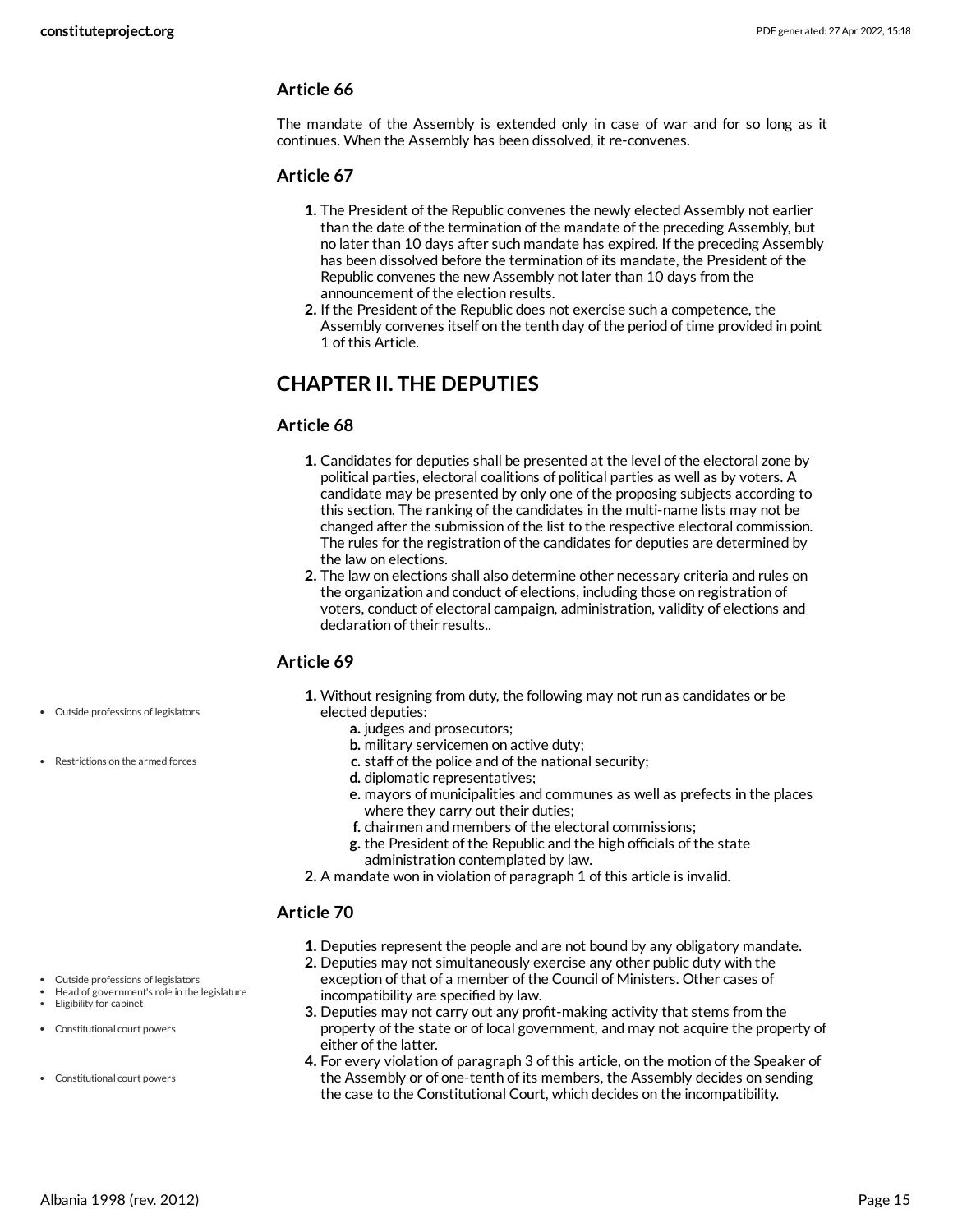Removal of individual legislators

• Attendance by legislators

#### **Article 71**

- **1.** The mandate of the deputy begins on the day when he is declared elected by the respective electoral commission.
- **2.** The mandate of the deputy ends or is invalid, as the case may be:
	- **a.** when he does not take the oath;
	- **b.** when he relinquishes the mandate;
	- **c.** when one of the conditions of ineligibility or incompatibility contemplated in articles 69 and 70, paragraphs 2 and 3, is ascertained;
	- **d.** when the mandate of the Assembly ends;
	- **e.** when he is absent from the Assembly for more than six consecutive months without reason;
	- **f.** when he is convicted by final court decision for the commission of a crime.

#### **Article 72**

Before beginning the mandate, the deputies take the oath in the Assembly.

#### <span id="page-15-2"></span>**Article 73**

- **1.** A deputy does not bear responsibility for opinions expressed in the Assembly and votes cast by him in the exercise of function. This provision is not applicable in the case of defamation.
- **2.** A deputy may not be arrested or have his liberty taken away in any form nor may a personal search or a search of the residence be exercised against him without the authorization of the Assembly.
- **3.** A deputy may be arrested or detained without authorization when he is apprehended during or immediately after the commission of a crime. In those cases, the General Prosecutor immediately notifies the Assembly, which, when it determines that the proceeding is unjustified, decides to lift the measure.
- **4.** In the cases contemplated in paragraphs 2 and 3 of this article, the Assembly may hold discussions behind closed doors for reasons of data protection. The decision is taken by open voting.

## <span id="page-15-0"></span>**CHAPTER III. ORGANIZATION AND OPERATION**

#### <span id="page-15-1"></span>**Article 74**

- **1.** The Assembly conducts its annual work in two sessions. The first session begins on the third Monday of January and the second session on the first Monday of September.
- **2.** The Assembly meets in extraordinary session when requested by the President of the Republic, the Prime Minister or by one-fifth of all the deputies.
- **3.** Extraordinary sessions are called by the Speaker of the Assembly on the basis of a defined agenda.

#### <span id="page-15-3"></span>**Article 75**

- **1.** The Assembly elects and discharges its Speaker.
- **2.** The Assembly is organized and operates according to regulations approved by a majority of all its members.

#### **Article 76**

- **1.** The Speaker chairs debates, directs the work, assures respect for the rights of the Assembly and its members, and represents the Assembly in relations with others.
- **2.** The highest civil employee of the Assembly is the General Secretary.
- <span id="page-15-4"></span>**3.** Other services necessary for the operation of the Assembly are carried out by other employees, as specified by internal regulations.

Head of government immunity • Immunity of legislators

Extraordinary legislative sessions

Leader of first chamber

Leader of first chamber

Legislative committees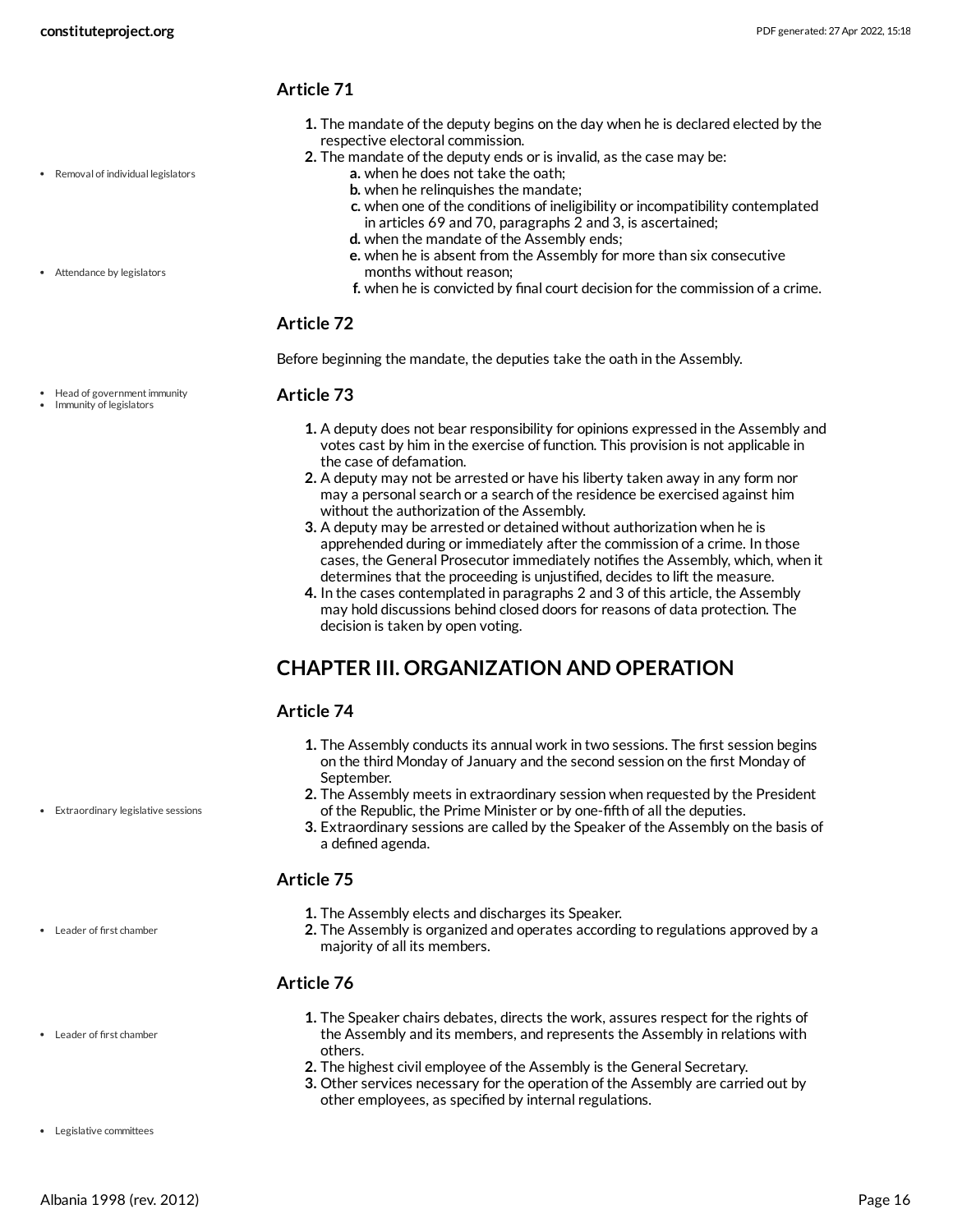Legislative oversight of the executive

#### **Article 77**

- **1.** The Assembly elects standing committees from its ranks and may also establish special committees.
- **2.** The Assembly has the right and, upon the request of one-fourth of its members, is obliged to designate investigatory committees to review a particular issue.
- Their conclusions are not binding on the courts, but they may be made known to the office of the prosecutor, which evaluates them according to legal procedures.
- **3.** Investigatory committees operate according to procedures set by law.

#### <span id="page-16-4"></span>**Article 78**

- **1.** The Assembly takes decisions by a majority of votes, in the presence of more than half of its members, except for cases where the Constitution provides for a qualified majority.
- **2.** Meetings of the deputies that are convened without being called in accordance with the regulations do not have any effect.

#### Public or private sessions

Legislative oversight of the executive

Legislative committees

Legislative committees

Quorum for legislative sessions

#### <span id="page-16-3"></span>**Article 79**

- **1.** Meetings of the Assembly are open.
- **2.** At the request of the President of the Republic, the Prime Minister or one-fifth of the deputies, meetings of the Assembly may be closed when a majority of all its members have voted in favor of it.

#### <span id="page-16-2"></span>**Article 80**

- **1.** The Prime Minister and any other member of the Council of Ministers must answer interpellances and questions of the deputies within three weeks.
- **2.** A member of the Council of Ministers has the right to take part in meetings of the Assembly or of its committees; he is given the floor whenever he requests it.
- **3.** The heads of state institutions, at the request of the parliamentary committees, give explanations and information about specific issues of their activity to the extent that the law permits.

## <span id="page-16-0"></span>**CHAPTER IV. THE LEGISLATIVE PROCESS**

#### <span id="page-16-1"></span>**Article 81**

- **1.** The Council of Ministers, every deputy and 20,000 electors each have the right to propose laws.
- **2.** There are approved by three-fifths of all members of the Assembly:
	- **a.** the laws for the organization and operation of the institutions contemplated by the Constitution;
	- **b.** the law on citizenship;
	- **c.** the law on general and local elections;
	- **d.** the law on referenda;
	- **e.** the codes;
	- **f.** the law on the state of emergency;
	- **g.** the law on the status of public functionaries;
	- **h.** the law on amnesty;
	- **i.** the law on administrative divisions of the Republic.

#### **Article 82**

- **1.** The proposal of laws, when this is the case, must always be accompanied by a report that justifies the financial costs of its implementation.
- **2.** No non-governmental draft law that makes necessary an increase in the expenses of the state budget or diminishes income may be approved without hearing the opinion of the Council of Ministers, which must be given within 30 days from the date of receiving the draft law.
- **3.** If the Council of Ministers does not give an answer within the above time period, the draft law passes for review according to the normal procedure.
- Initiation of general legislation Legislative initiatives by citizens
- Supermajority required for legislation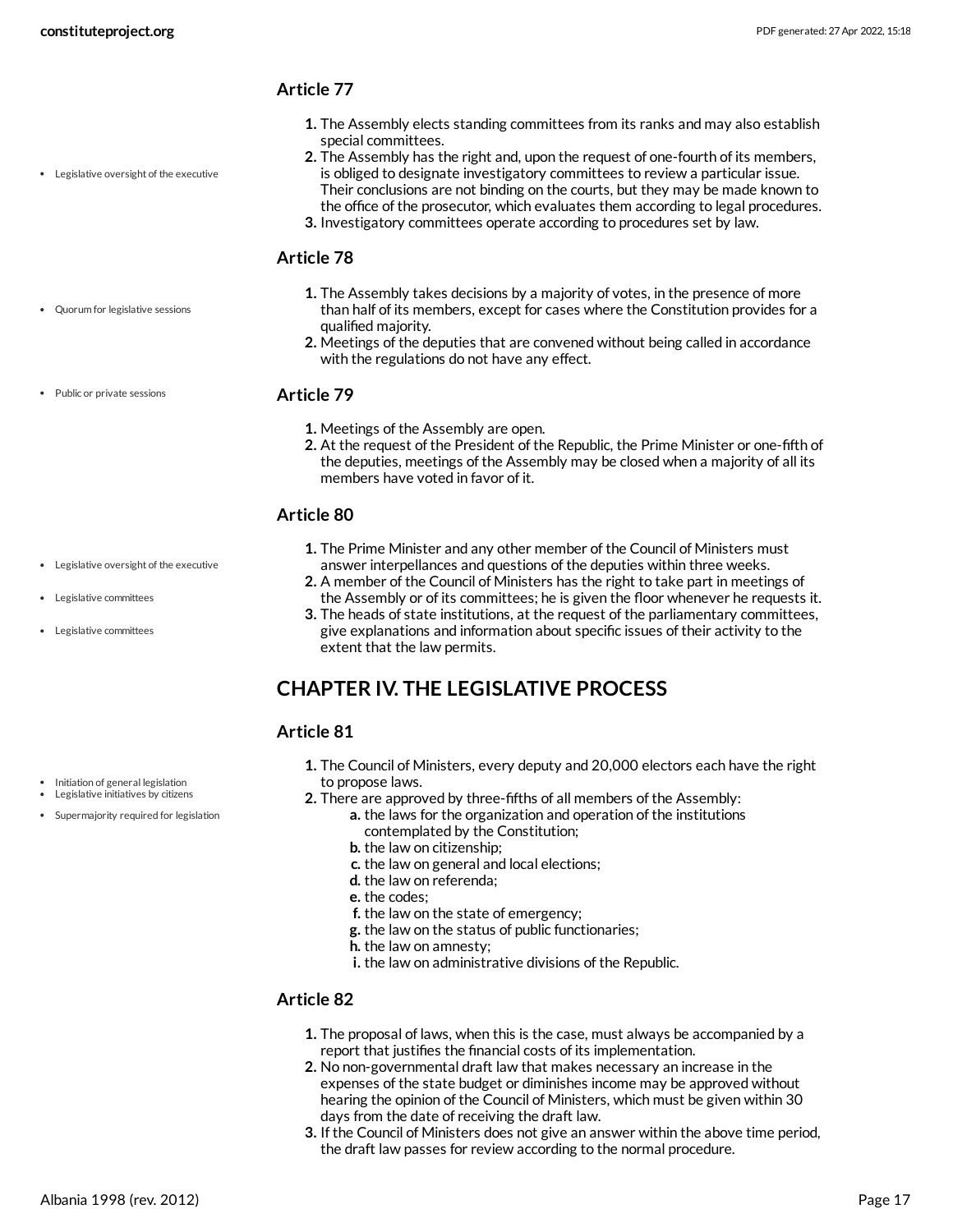- **1.** A draft law is voted on three times: in principle, article by article, and in its entirety.
- **2.** The Assembly may, at the request of the Council of Ministers or one-fifth of all the deputies, review and approve a draft law by an expedited procedure, but no sooner than one week from the beginning of the review procedure.
- **3.** The expedited procedure is not permitted for the review of the draft laws contemplated in Article 81, paragraph 2, with the exception of subparagraph f(dh).

Approval or veto of general legislation

#### <span id="page-17-3"></span>**Article 84**

- **1.** The President of the Republic promulgates an approved law within 20 days from its submission.
- **2.** A law is deemed promulgated if the President of the Republic does not exercise the rights provided for in paragraph 1 of this article or in paragraph 1 of article 85.
- **3.** A law enters into force with the passage of not less than 15 days after its publication in the Official Journal.
- **4.** In cases of extraordinary measures, as well as in cases of necessity and emergency, when the Assembly decides with a majority of all its members and the President of the Republic gives his consent, a law enters into force immediately, but only after it is made known publicly. The law shall be published in the first number of the Official Journal.

#### <span id="page-17-4"></span>**Article 85**

- **1.** The President of the Republic has the right to return a law for re-consideration only once.
- **2.** The decree of the President for the re-consideration of a law loses its effect when a majority of all the members of the Assembly vote against it.

## <span id="page-17-0"></span>**PART 4. THE PRESIDENT OF THE REPUBLIC**

## <span id="page-17-1"></span>**Article 86**

- **1.** The President of the Republic is the Head of State and represents the unity of the people.
- **2.** Only an Albanian citizen by birth who has resided in Albania for not less than the past 10 years and who has reached the age of 40 may be elected President.

#### <span id="page-17-2"></span>**Article 87**

- **1.** A candidate for President is proposed to the Assembly by a group of not less than 20 MPs. One MP is not allowed to propose more than one candidate at the same time.
- **2.** The President of the Republic is elected by secret vote and without debate by the Assembly. The Assembly conducts up to five voting for the election of the President.

The first voting takes place not later than seven days from the beginning of the procedure for the election of the President. Each of the other voting takes place not later than seven days from the unsuccessful completion of the preceding voting. A voting is deemed as completed even when no candidates are running in the competition. New candidates may run in the second, third and fourth voting, in accordance with the conditions of point 1 of this article.

**3.** The President is elected in the first, second or third voting when one candidate receives not less than three-fifths of the votes of all the members of the

Veto override procedure

Approval or veto of general legislation

- Name/structure of executive(s)
- Eligibility for head of state
- Minimum age of head of state
- Head of state selection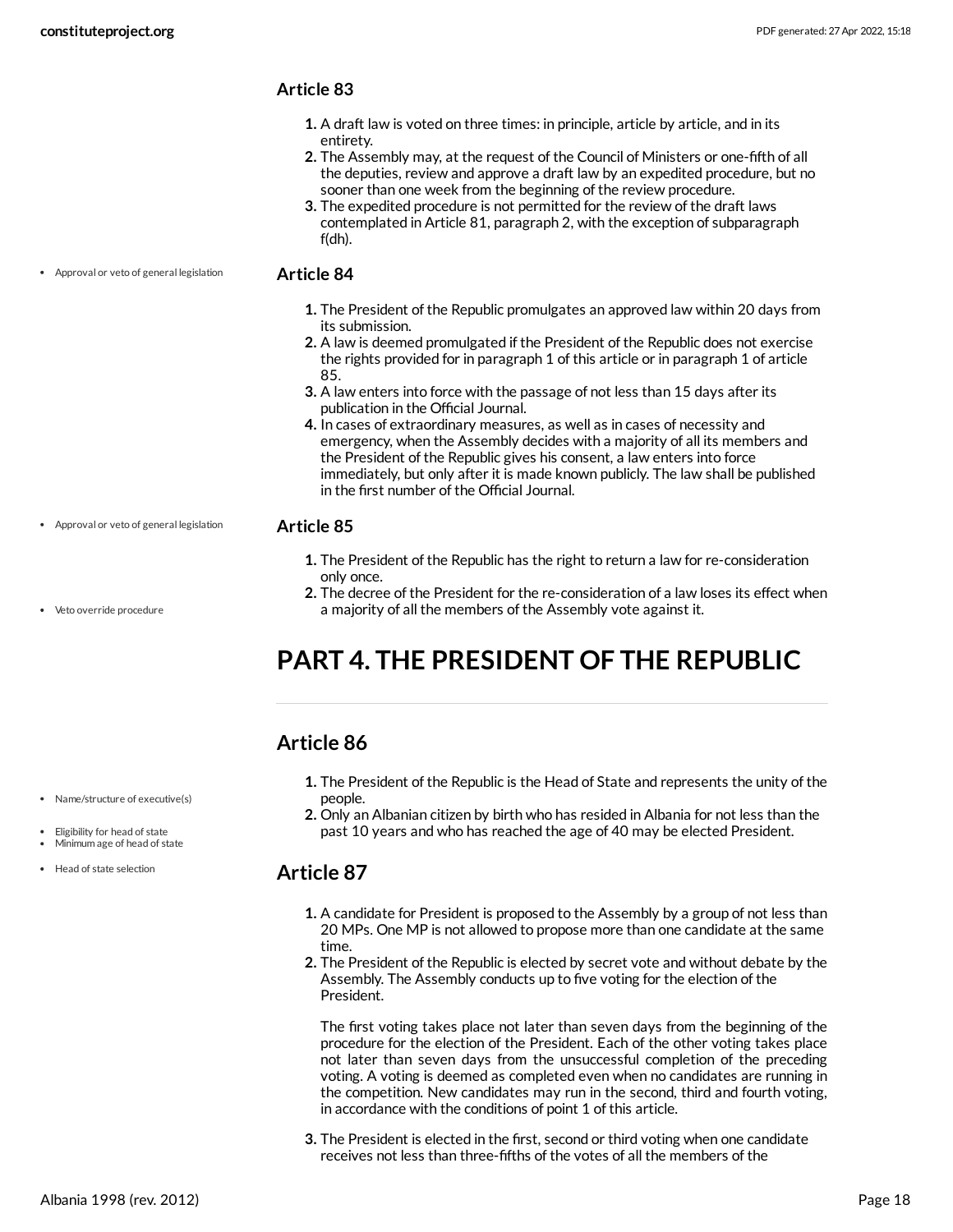- **3.** Assembly. In the fourth and fifth voting, the candidate that receives more than half of the votes of all the members of the Assembly is elected President.
- **4.** The fifth voting takes place when none of the candidates receive the required majority of votes in the fourth voting. The fifth voting takes place only between the two candidates who have received the highest number of votes in the fourth voting. If there are more than two candidates with the same number of votes, the candidate who will run in the voting shall be determined by lot.

If, after the fourth voting, there are no candidates left to compete, new candidates may run in this voting in accordance with the conditions of point 1 of this article. If more than two candidates are proposed to run, the voting takes place between the two candidates that have ensured the highest number of the proposing MPs.

- **5.** If, even after the fifth voting none of the candidates has received the required majority of votes, or if after the unsuccessful completion of the fourth voting no new candidates are proposed, the Assembly is dissolved. The new elections take place within 45 days from its dissolution.
- **6.** The subsequent Assembly elects the President of the Republic by a majority of all its members.

## <span id="page-18-0"></span>**Article 88**

- **1.** The President of the Republic is in every case elected for 5 years, with the right to be reelected only once.
- **2.** The mandate expires on the same date, of the same month of the fifth year from the date the President of the Republic takes his oath. The mandate of the President is extended only in case of war, and for as long as the war continues.
- **2/1.** The procedure for the election of the President begins not later than 60 days before the termination of the preceding presidential mandate. When the presidential mandate terminates during the six months preceding the end of the mandate of the existing Assembly, the procedure for the election of the President starts no later than 60 days prior to the termination of the mandate of the Assembly.
	- **3.** The President begins his duties after he takes the oath before the Assembly, but not before the mandate of the President who is leaving has been completed. The President takes this oath:"I swear that I will obey the Constitution and laws of the country, I will respect the rights and freedoms of citizens, I will protect the independence of the Republic, and I will serve the general interest and the progress of the Albanian People." The President may add:"So help me God!"
	- **4.** A President who resigns before the end of his mandate may not be a candidate in the presidential election that takes place after his resignation.

## <span id="page-18-1"></span>**Article 89**

The President of the Republic may not hold any other public position, may not be a member of a party and may not carry out other private activity.

## <span id="page-18-2"></span>**Article 90**

- **1.** The President of the Republic is not responsible for actions carried out in the exercise of his duty.
- **2.** The President of the Republic may be dismissed for serious violations of the Constitution and for the commission of a serious crime. In these cases, a proposal for the dismissal of the President may be made by not less than one-fourth of the members of the Assembly and shall be supported by not less than two-thirds of all its members.
- <span id="page-18-3"></span>**3.** The decision of the Assembly is sent to the Constitutional Court, which, when it verifies the guilt of the President of the Republic, declares his dismissal from duty.
- Head of state term length
- Head of state term limits
- Scheduling of elections
- God or other deities
- Oaths to abide by constitution

- Head of state immunity
- Head of state removal
- Constitutional court powers
- Head of state removal

Head of state replacement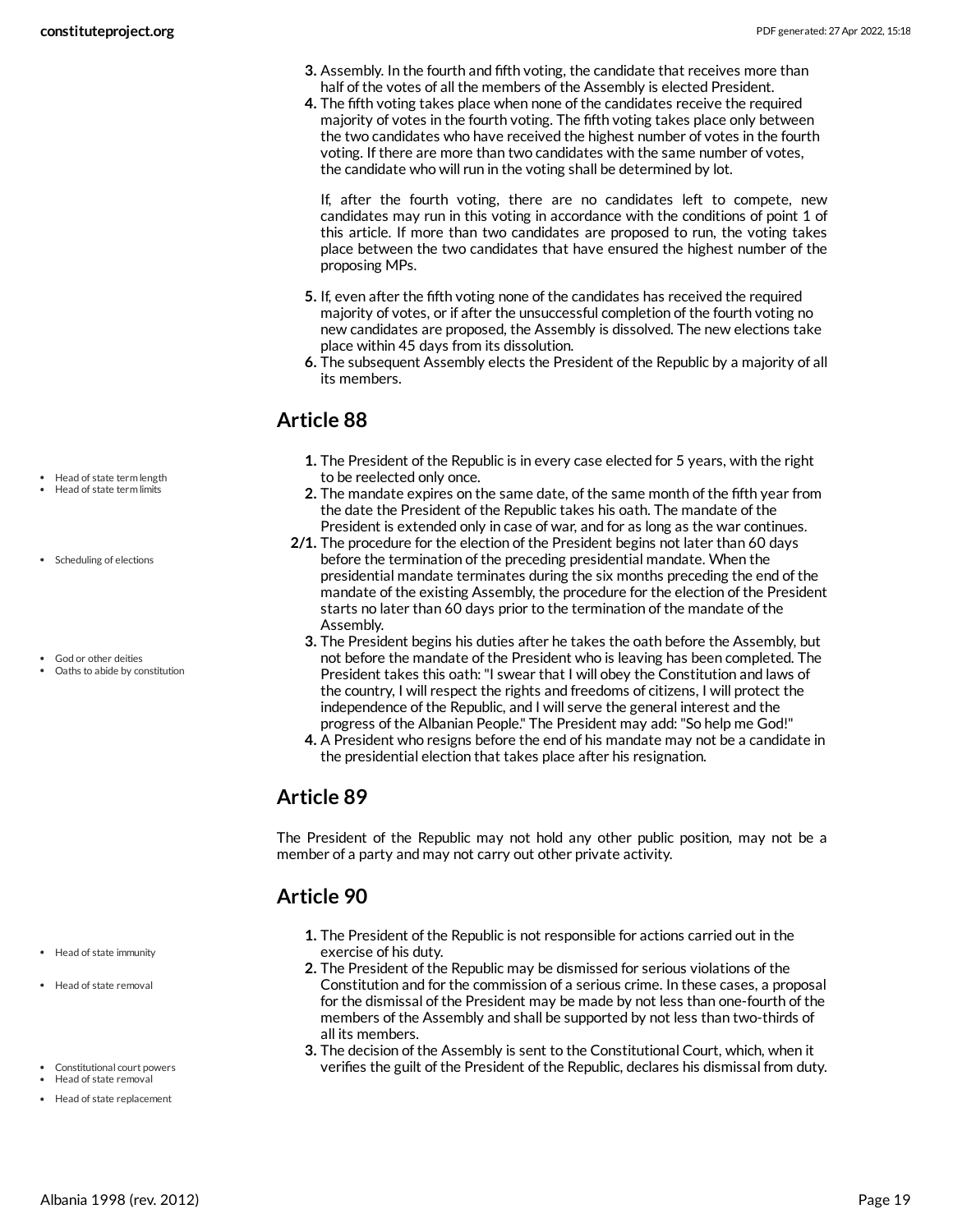- <span id="page-19-0"></span>**1.** When the President of the Republic is temporarily unable to exercise his functions or his place is vacant, the Speaker of the Assembly takes his place and exercises his powers.
- **2.** If the President cannot exercise his duties for more than 60 days, the Assembly decides by two-thirds of all its members to send the issue to the Constitutional Court, which determines conclusively the fact of his incapacity. In the case of a determination of incapacity, the place of the President remains vacant and the election of a new President begins within 10 days from the date of determination of incapacity.

#### <span id="page-19-1"></span>**Article 92**

<span id="page-19-5"></span>The President also exercises these powers:

- **a.** he addresses messages to the Assembly;
- **b.** he exercises the right of pardon according to law;
- **c.** he grants Albanian citizenship and permits it to be relinquished according to law;
- **d.** he grants decorations and titles of honor according to law;
- **e.** he grants the highest military ranks according to law;
- **f.** on the proposal of the Prime Minister, he appoints and withdraws plenipotentiary representatives of the Republic of Albania to other states and international organizations;
- **g.** he accepts letters of credential and the withdrawal of diplomatic representatives of other states and international organizations accredited to the Republic of Albania;
- **h.** he enters into international agreements according to law;
- **i.** on the proposal of the Prime Minister, he appoints the director of the intelligence service of the state;
- **j.** he nominates the Chairman of the Academy of Sciences and the rectors of universities pursuant to law;
- **k.** he sets the date of the elections for the Assembly, for the organs of local power and for the conduct of referenda;
- **l.** he requests opinions and information in writing from the directors of state institutions for issues that relate to their duties.

#### **Article 93**

<span id="page-19-2"></span>The President of the Republic issues decrees in the exercise of his powers.

#### <span id="page-19-3"></span>**Article 94**

<span id="page-19-4"></span>The President of the Republic may not exercise other powers besides those contemplated expressly by the Constitution and granted by laws issued in compliance with it.

Establishment of cabinet/ministers

## • Head of state powers

• Power to pardon

- International organizations
- Foreign affairs representative
- International organizations
- Foreign affairs representative
- Treaty ratification
- International law
- Foreign affairs representative

Head of state decree power

- Reference to science
- Referenda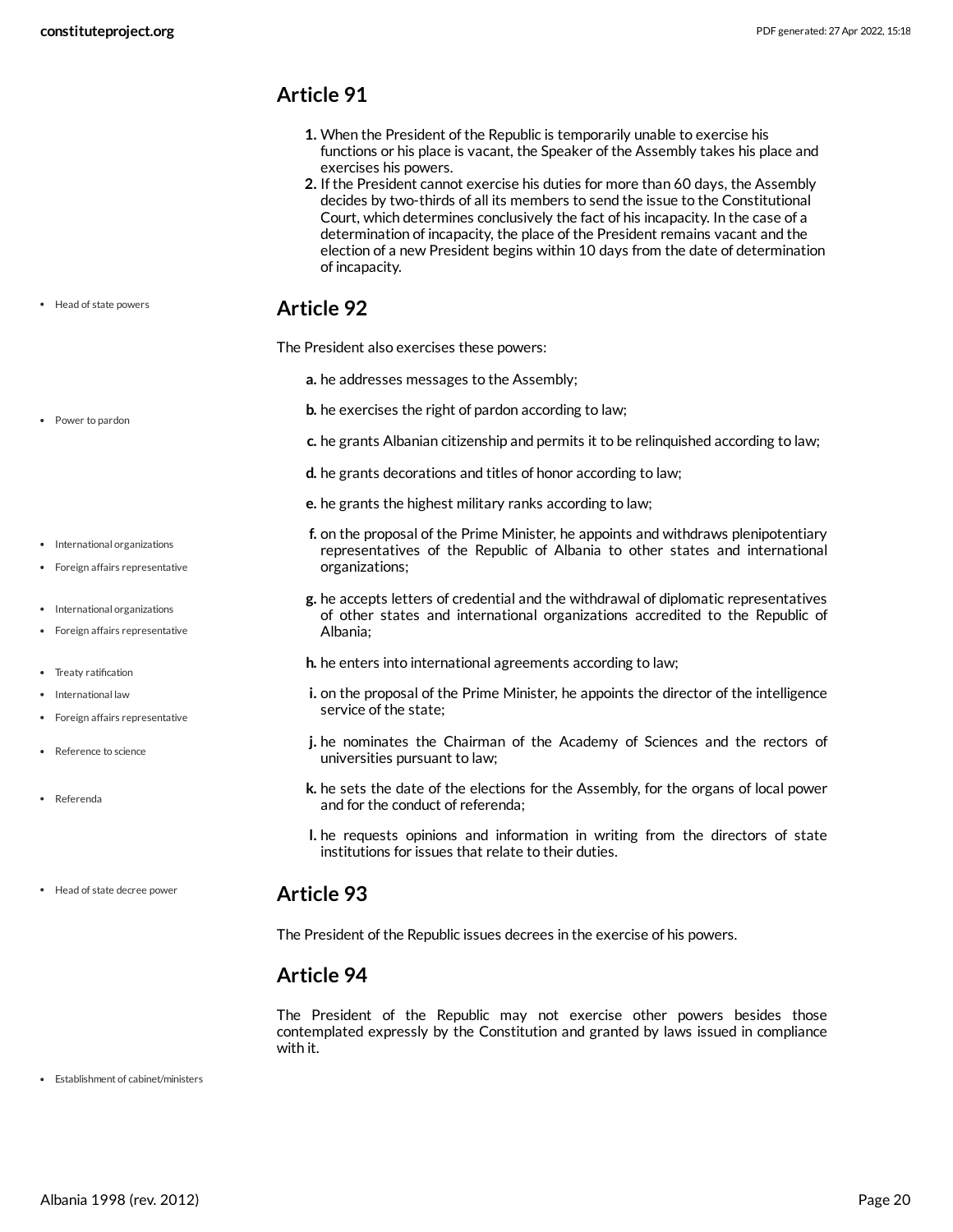## <span id="page-20-0"></span>**PART 5. THE COUNCIL OF MINISTERS**

organs of other state powers or of local government.

#### <span id="page-20-1"></span>**Article 95**

<span id="page-20-2"></span>**Article 96**

minister, and the ministers.

- Name/structure of executive(s) Deputy executive
- Head of government selection
- Head of government replacement
- vacant, the President of the Republic appoints the Prime Minister on the proposal of the party or coalition of parties that has the majority of seats in the Assembly. **2.** If the Prime Minister appointed is not approved by the Assembly, the President

**1.** The Council of Ministers consists of the Prime Minister, the deputy prime

**2.** The Council of Ministers exercises every state function that is not given to the

appoints a new Prime Minister within 10 days.

**1.** At the beginning of a legislature, as well as when the position of Prime Minister is

- **3.** If the newly appointed Prime Minister is not approved by the Assembly, the Assembly elects another Prime Minister within 10 days. In this case, the President appoints the new Prime Minister.
- **4.** If the Assembly fails to elect a new Prime Minister, the President of the Republic dissolves the Assembly.

## <span id="page-20-3"></span>**Article 97**

Within 10 days, the Prime Minister appointed according to article 96, article 104 or article 105 presents the political program of the Council of Ministers, together with its composition, to the Assembly for approval.

## <span id="page-20-4"></span>**Article 98**

- **1.** A minister is appointed and dismissed by the President of the Republic, on the proposal of the Prime Minister, within 7 days.
- **2.** The decree is reviewed by the Assembly within 10 days.

#### <span id="page-20-5"></span>**Article 99**

Before taking office, the Prime Minister, the deputy prime minister, and the ministers take an oath before the President of the Republic.

## <span id="page-20-6"></span>**Article 100**

- **1.** The Council of Ministers determines the principal general policies of the state.
- **2.** The Council of Ministers takes decisions upon the proposal of the Prime Minister or the respective minister.
- **3.** Meetings of the Council of Ministers are held behind closed doors.
- **4.** Acts of the Council of Ministers are valid when signed by the Prime Minister and the proposing minister.
- **5.** The Council of Ministers issues decisions and instructions.

#### <span id="page-20-7"></span>**Article 101**

In cases of necessity and emergency, the Council of Ministers may issue, under its own responsibility, normative acts having the force of law for taking temporary measures. These normative acts are immediately submitted to the Assembly, which is convened within 5 days if it is not in session. These acts lose force retroactively if they are not approved by the Assembly within 45 days.

- Dismissal of the legislature
- Cabinet selection

```
Cabinet selection
Cabinet removal
```
Powers of cabinet

Head of government decree power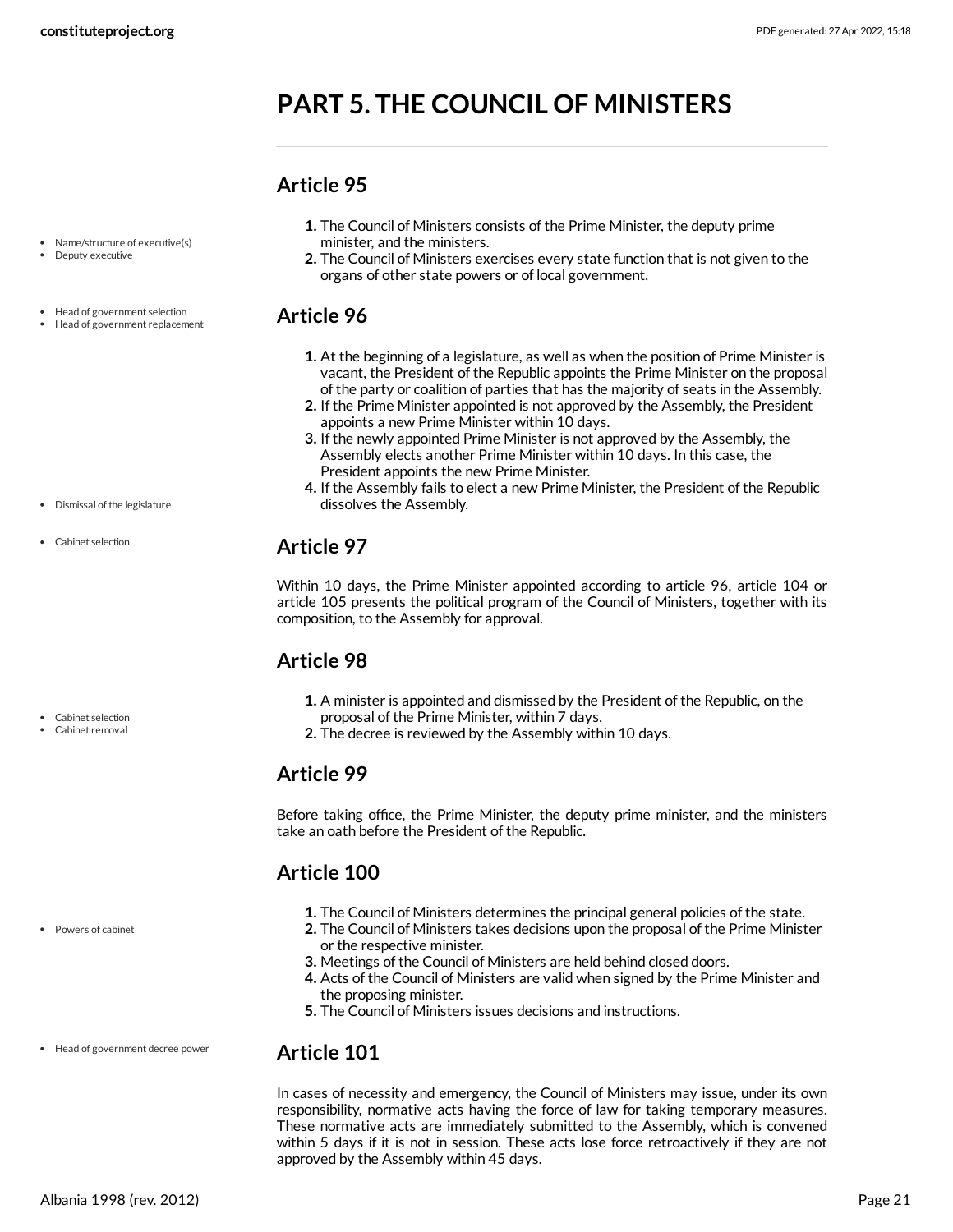Head of government powers

#### <span id="page-21-0"></span>**Article 102**

- **1.** The Prime Minister:
	- **a.** represents the Council of Ministers and chairs its meetings;
	- **b.** outlines and presents the principal general policies of the state and is responsible for them;
	- **c.** assures the implementation of legislation and policies approved by the Council of Ministers;
	- **d.** coordinates and supervises the work of the members of the Council of Ministers and other institutions of the central state administration;
	- **e.** performs other duties contemplated in the Constitution and laws.
- **2.** The Prime Minister resolves disagreements among ministers.
- **3.** The Prime Minister issues orders in the exercise of his powers.
- **4.** Within the principal general policies of the state, a minister directs, under his responsibility, activities within his competency. A minister issues orders and instructions in the exercise of his powers.

#### <span id="page-21-1"></span>**Article 103**

- **1.** Anyone who is eligible to be a deputy may be appointed a minister.
- **2.** A minister may not exercise any other state activity or be a director or member of the organs of profit-making companies.
- **3.** Members of the Council of Ministers enjoy the immunity of a deputy.

## <span id="page-21-2"></span>**Article 104**

- **1.** The Prime Minister is entitled to present to the Assembly a motion of confidence towards the Council of Ministers. If the motion of confidence is voted by less than half of all the members of the Assembly, the Prime Minister, within 48 hours from the voting of the motion, requests the President of the Republic to dissolve the Assembly.
- **2.** The President dissolves the Assembly within 10 days from the receipt of the request. A request for a motion of confidence may not be presented while a motion of no confidence is being examined according to article 105.
- **3.** The voting of the motion may not take place unless three days have passed from its submission.

## <span id="page-21-3"></span>**Article 105**

- **1.** One-fifths of the Members of Parliament is entitled to present for voting to the Assembly a motion of no confidence towards the incumbent Prime Minister, by proposing a new Prime Minister.
- **2.** The Assembly may vote a motion of no confidence towards the Prime Minister only by electing a new Prime Minister with the votes of more than half of all the members of the Assembly.
- **3.** The President of the Republic decrees the dismissal of the incumbent Prime Minister and the appointment of the elected Prime Minister not later than 10 days from the voting of the motion at the Assembly.

## <span id="page-21-4"></span>**Article 106**

The Prime Minister and the ministers are obligated to stay in office until the formation of the succeeding Council of Ministers.

## <span id="page-21-5"></span>**Article 107**

- **1.** Public employees apply the law and are at the service of the people.
- **2.** Employees in the public administration are selected by competition, except when the law provides otherwise.

Eligibility for cabinet

- Minimum age of head of government
- Eligibility for head of government
- Head of government immunity
- Dismissal of the legislature

Head of government removal

Civil service recruitment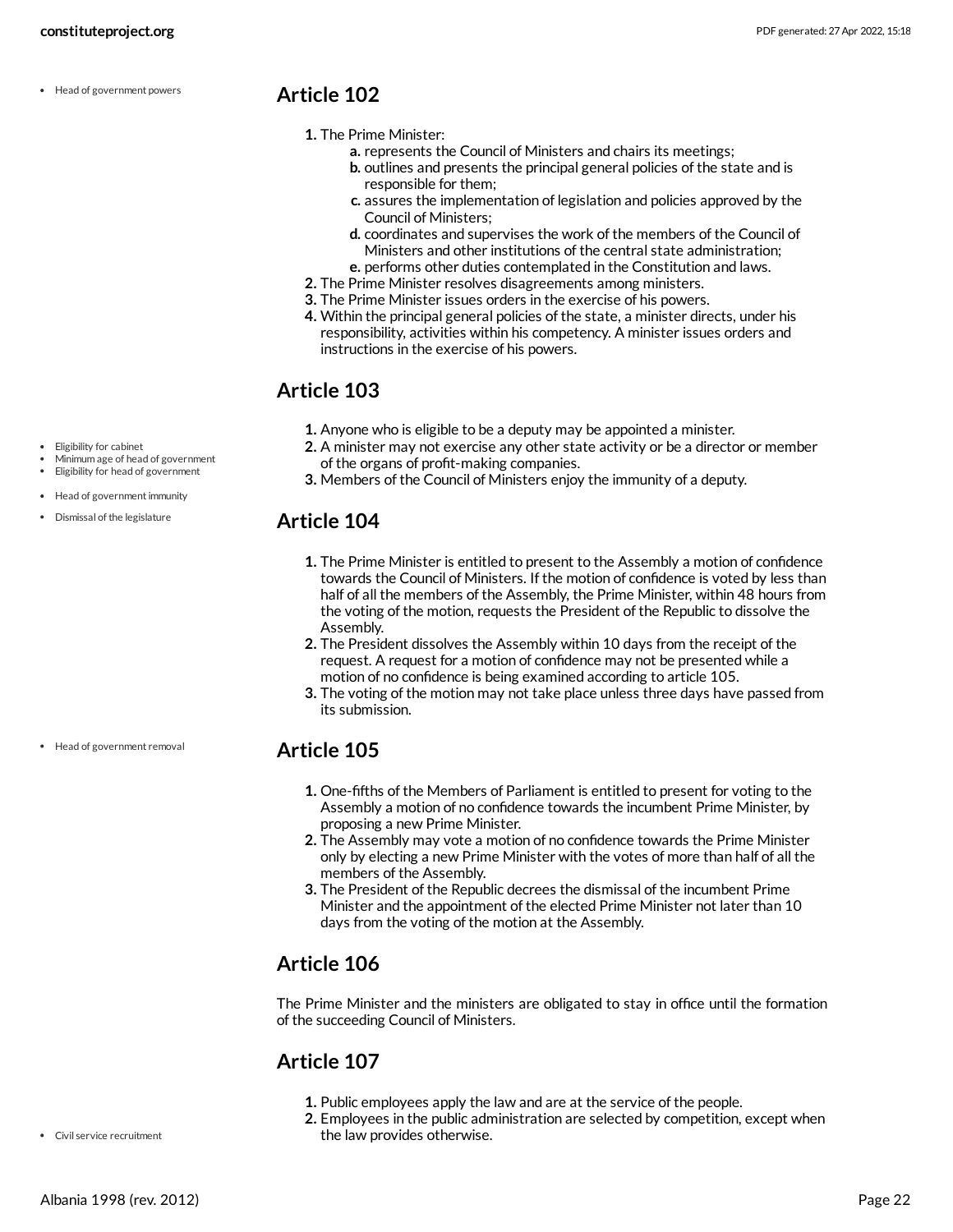- Municipal government
- Subsidiary unit government

**3.** Guarantees of tenure and legal treatment of public employees are regulated by law.

## <span id="page-22-0"></span>**PART 6. LOCAL GOVERNMENT**

## <span id="page-22-1"></span>**Article 108**

- **1.** Communes or municipalities and regions are the units of local government. Other units of local government are regulated by law.
- **2.** The territorial-administrative division of the units of local government is established by law on the basis of mutual economic needs and interests, and of historical tradition. Their borders may not be changed without first hearing the opinion of their inhabitants.
- **3.** Communes and municipalities are basic units of local government. They perform all the duties of self-government, with the exception of those that are given by law to other units of local government.
- **4.** Self-government in the local units is exercised through their representative organs and local referenda. The principles and procedures for the conduct of local referenda are provided by law in accordance with article 151, paragraph 2.

## <span id="page-22-2"></span>**Article 109**

- **1.** The representative organs of the basic units of local government are the councils, which are elected every four years by direct general elections and by secret ballot.
- **2.** The executive organ of a municipality or commune is the mayor, who is elected directly by the people in the manner contemplated in paragraph 1 of this article.
- **3.** Only citizens with permanent residence in the territory of the respective local unit have the right to be elected to the local councils and as mayor of the municipality or commune.
- **4.** The organs of local government units have the right to form unions and joint institutions with one another for the representation of their interests, to cooperate with local units of other countries, and to be represented in international organizations of local governments.

## <span id="page-22-3"></span>**Article 110**

- **1.** A region consists of several basic units of local government with traditional, economic and social ties and common interests.
- **2.** The region is the unit where regional policies are made and implemented and where they are harmonized with policies of the state.
- **3.** The representative organ of the region is the regional council. Municipalities and communes delegate members to the regional council in proportion to their population, but in any case at least one member. The mayors of communes and municipalities are always members of the regional council. Other members are elected through proportional lists from among the municipal or communal councilors by the respective councils.
- **4.** The Regional Council has the right to issue ordinances and decisions with general binding force for the region.

## <span id="page-22-4"></span>**Article 111**

- **1.** The units of local government are juridical persons.
- **2.** The units of local government have an independent budget, which is set in the manner provided by law.

• International organizations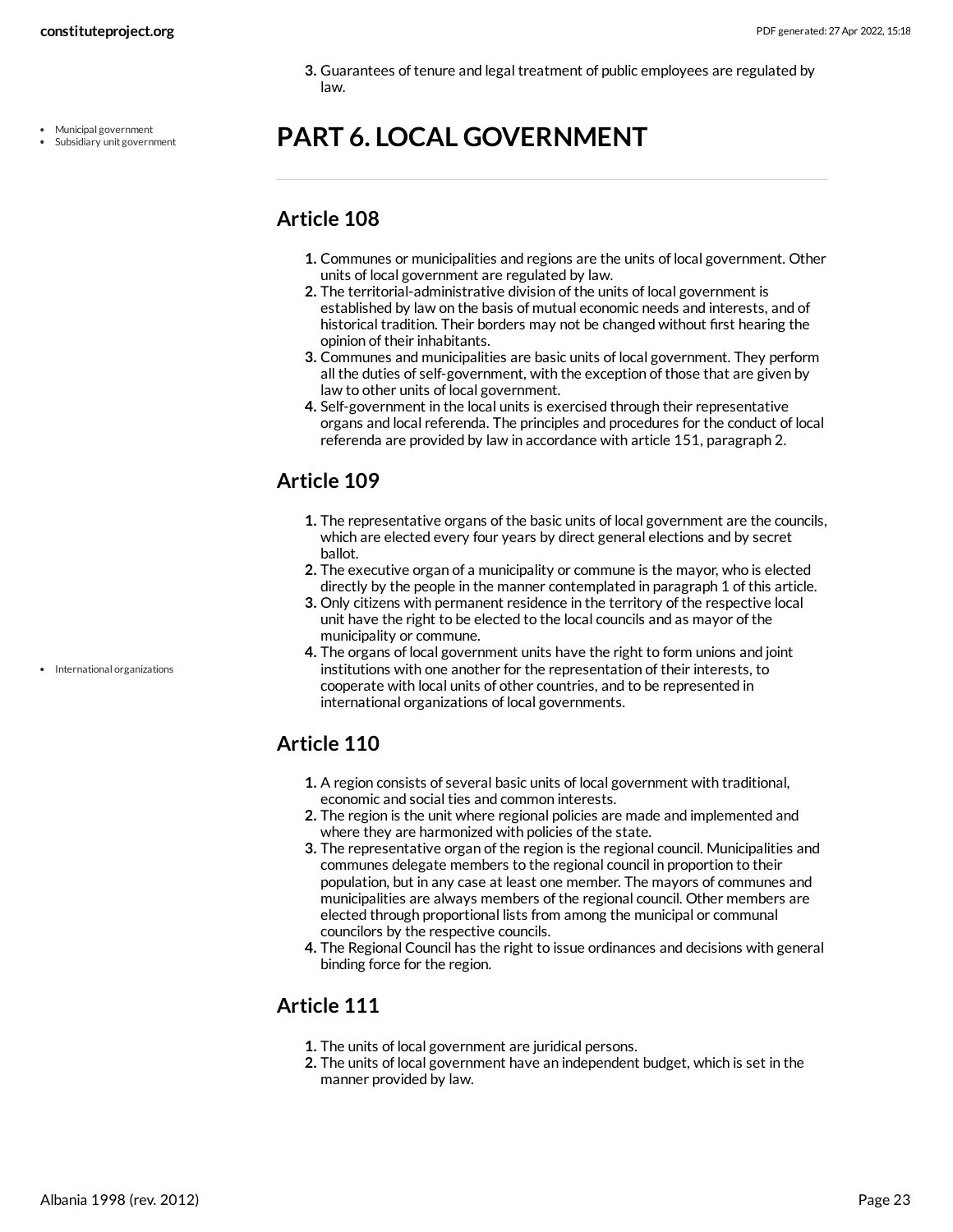- <span id="page-23-0"></span>**1.** Powers of the state administration may be delegated by law to the units of local government. Expenses that are incurred in the exercise of the delegation are covered by the state.
- **2.** Obligations may be imposed on the organs of local government only in compliance with law or according to agreements entered into by them. Expenses related to the obligations imposed by law on the organs of local government are covered by the state budget.

## <span id="page-23-1"></span>**Article 113**

- **1.** The communal, municipal and regional councils:
	- **a.** regulate and administer in an independent manner local issues within their jurisdiction;
	- **b.** exercise property rights, administer their income independently, and are entitled to exercise economic activity;
	- **c.** have the right to collect and spend income necessary for the exercise of their functions;
	- **d.** have the right, in compliance with law, to establish local taxes as well as their level;
	- **e.** establish rules for their organization and operation in compliance with law;
	- **f.** create symbols of local government and local titles of honor;
	- **g.** undertake initiatives for local issues before the organs set by law.
- **2.** The organs of units of local government issue ordinances, decisions and orders.
- **3.** The rights of self-government of the units of local government are protected in court.

## <span id="page-23-2"></span>**Article 114**

The Council of Ministers appoints a prefect as its representative in every region. The powers of the prefect are set by law.

## <span id="page-23-3"></span>**Article 115**

- **1.** A directly elected organ of a local government unit may be dissolved or discharged by the Council of Ministers for serious violations of the Constitution or the laws.
- **2.** The dissolved or discharged organ may complain, within 15 days, to the Constitutional Court, in which case the decision of the Council of Ministers is suspended.
- **3.** If the right to complain is not exercised within 15 days, or if the Constitutional Court upholds the decision of the Council of Ministers, the President of the Republic sets a date for elections in the respective local unit.

• International law

## <span id="page-23-4"></span>**PART 7. NORMATIVE ACTS AND INTERNATIONAL AGREEMENTS**

## <span id="page-23-5"></span>**CHAPTER I. NORMATIVE ACTS**

#### **Article 116**

- **1.** Normative acts that are effective in the entire territory of the Republic of Albania are:
	- **a.** the Constitution;
	- **b.** ratified international agreements;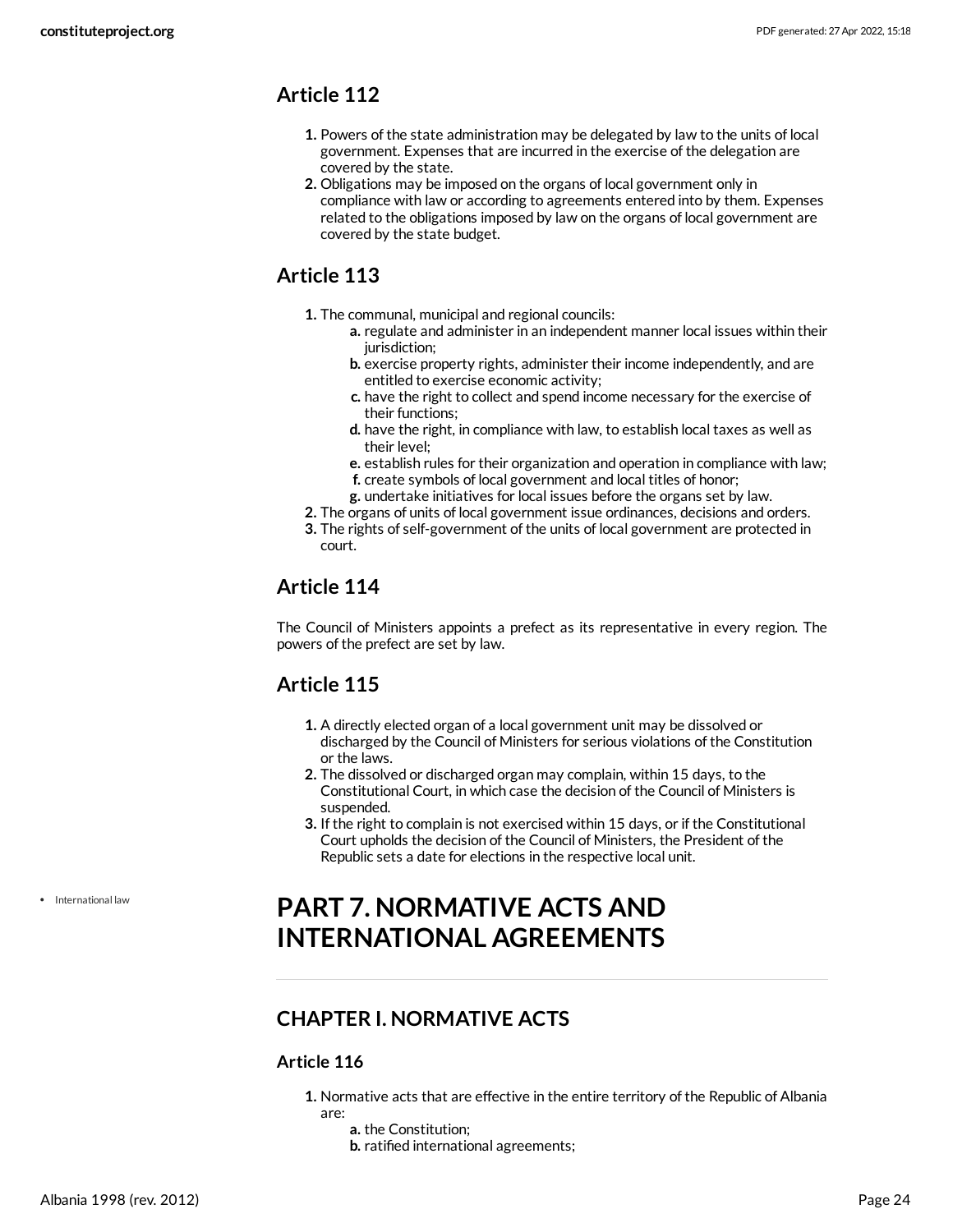- **1. c.** the laws;
	- **d.** normative acts of the Council of Ministers.
- **2.** Acts that are issued by the organs of local government are effective only within the territorial jurisdiction of these organs.
- **3.** Normative acts of ministers and directors of other central institutions are effective within the sphere of their jurisdiction in the entire territory of the Republic of Albania.

- **1.** The laws and the normative acts of the Council of Ministers, ministers and other central state institutions acquire legal effect only after they are published in the Official Journal.
- **2.** The promulgation and publication of other normative acts is done in the manner provided by law.
- **3.** International agreements that are ratified by law are promulgated and published according to the procedures contemplated for laws. The promulgation and publication of other international agreements is done according to law.

#### **Article 118**

- **1.** Substatutory acts are issued on the basis of and for implementation of the laws by the organs provided in the Constitution.
- **2.** A law shall authorize the issuance of substatutory acts, designate the competent organ, the issues that are to be regulated, and the principles on the basis of which the substatutory acts are issued.
- **3.** The organ authorized by law to issue substatutory acts as is specified in paragraph 2 of this article may not delegate its power to another organ.

#### **Article 119**

- **1.** The rules of the Council of Ministers, of the ministries and other central institutions, as well as orders of the Prime Minister, the ministers and the heads of central institutions, have an internal character and are binding only on their subordinate administrative entities.
- **2.** These acts are issued on the basis of law and may not serve as a basis for taking decisions that affect individuals and other subjects.
- **3.** Rules and orders are issued on the basis of and for the implementation of acts that have general legal effect.

#### **Article 120**

The principles and procedures for the issuance of local legal acts are provided by law.

## <span id="page-24-0"></span>**CHAPTER II. INTERNATIONAL AGREEMENTS**

#### <span id="page-24-1"></span>**Article 121**

- **1.** The ratification and denunciation of international agreements by the Republic of Albania is done by law when they involve:
	- **a.** territory, peace, alliances, political and military issues;
	- **b.** human rights and freedoms, and obligations of citizens as provided in the Constitution;
	- **c.** the membership of the Republic of Albania in international organizations;
	- **d.** the assumption of financial obligations by the Republic of Albania;
	- **e.** the approval, amendment or repeal of laws.
- **2.** The Assembly may, by a majority of all its members, ratify other international agreements that are not contemplated in paragraph 1 of this article.
- **3.** The Prime Minister notifies the Assembly whenever the Council of Ministers signs an international agreement that is not ratified by law.
- <span id="page-24-2"></span>**4.** The principles and procedures for ratification and denunciation of international agreements are provided by law.

• Treaty ratification

#### • International organizations

• Legal status of treaties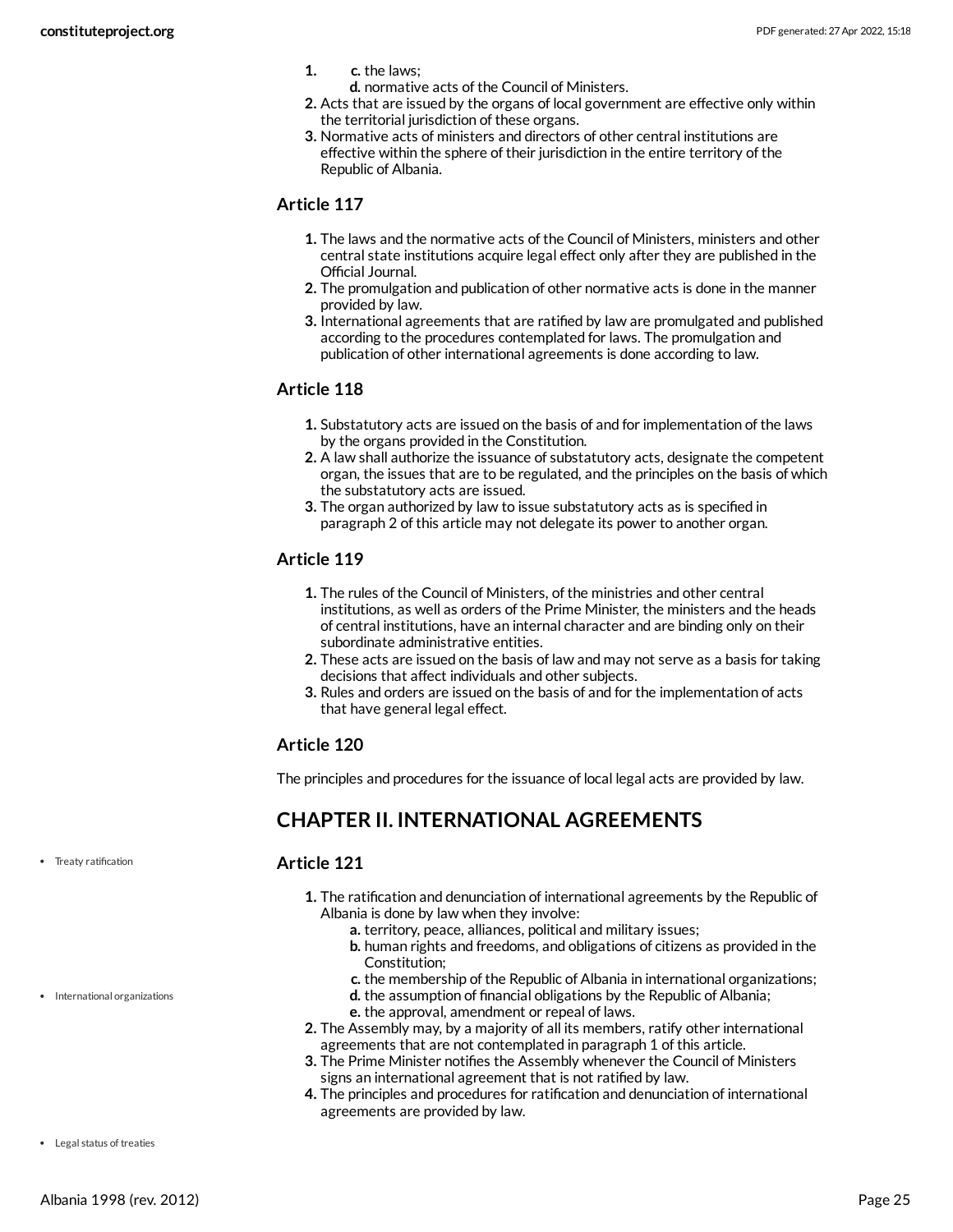• International organizations

• International organizations

Establishment of constitutional court

Referenda

#### **Article 122**

- **1.** Any ratified international agreement constitutes part of the internal legal system after it is published in the Official Journal of the Republic of Albania. It is directly applicable, except when it is not self-executing and its application requires the adoption of a law. The amendment and repeal of laws approved by a majority of all members of the Assembly is done by the same majority for the purposes of the ratification of an international agreement.
- **2.** An international agreement ratified by law has priority over the laws of the country that are incompatible with it.
- **3.** The norms issued by an international organization have priority, in case of conflict, over the law of the country when the direct application of the norms issued by the organization is expressly contemplated in the agreement ratified by the Republic of Albania for participation therein.

#### <span id="page-25-4"></span>**Article 123**

- **1.** The Republic of Albania delegates to international organizations state powers for specific issues on the basis of international agreements.
- **2.** The law that ratifies an international agreement as provided in paragraph 1 of this article is approved by a majority of all members of the Assembly.
- **3.** The Assembly may decide that the ratification of such an agreement be done through a referendum.

## <span id="page-25-0"></span>**PART 8. CONSTITUTIONAL COURT**

## <span id="page-25-1"></span>**Article 124**

- **1.** The Constitutional Court guarantees respect for the Constitution and interprets it conclusively.
- **2.** The Constitutional Court is subject only to the Constitution.

## <span id="page-25-2"></span>**Article 125**

- **1.** The Constitutional Court is composed of nine members, who are appointed by the President of the Republic with the consent of the Assembly.
- **2.** Judges are named for nine years without the right to be reelected, among lawyers with high qualifications and with professional work experience of not less than fifteen years.
- **3.** One-third of the composition of the Constitutional Court is renewed every three years, according to the procedure determined by law.
- **4.** The President of the Constitutional Court is appointed for a 3-year term from the ranks of its members by the President of the Republic with the consent of the Assembly.
- **5.** A judge of the Constitutional Court continues in office until the appointment of his successor.

## <span id="page-25-3"></span>**Article 126**

A judge of the Constitutional Court enjoys immunity for opinions expressed and decisions taken in the exercise of his functions. A judge of the Constitutional Court cannot be arrested or have his liberty taken away in any form nor may a personal search or a search of the residence be exercised against him without the authorization of the court itself, except if he is apprehended during or immediately after the commission of a crime. In that case, the General Prosecutor immediately informs the Constitutional Court. When the Constitutional Court does not give consent within 24 hours to bring the arrested judge to court, the competent organ is obliged to release him.

Constitutional interpretation

- Constitutional court selection
- 
- Eligibility for const court judges Constitutional court term limits
- Constitutional court term length
- Constitutional court selection
- Constitutional court powers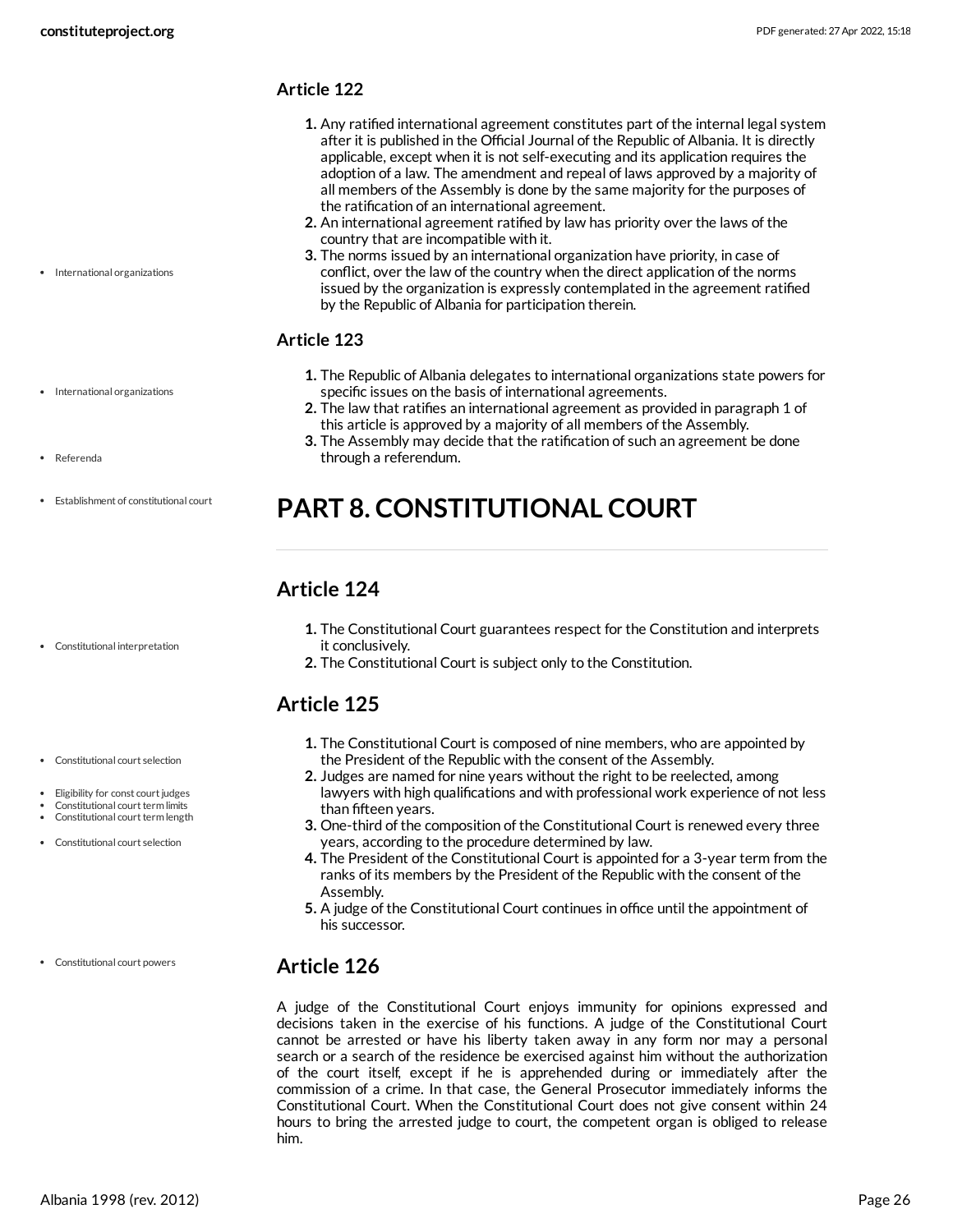- Constitutional court powers
- Constitutional court removal
- Mandatory retirement age for judges
- <span id="page-26-0"></span>**Article 127**
	- **1.** The mandate of a judge of the Constitutional Court ends when:
		- **a.** he is sentenced by a final court decision for commission of a crime;
		- **b.** he fails to appear for duty, without reason, for more than 6 months;
		- **c.** he reaches 70 years of age;
		- **d.** he resigns;
		- **e.** he is declared incapable of acting by a final court decision.
	- **2.** The end of the mandate of a judge is declared by a decision of the Constitutional Court.
	- **3.** In the case of a vacancy, the President of the Republic with the consent of the Assembly appoints a new judge, who remains in office until the end of the mandate of the departed judge.

<span id="page-26-1"></span>A judge of the Constitutional Court can be removed by the Assembly by two-thirds of all its members for violation of the Constitution, commission of a crime, mental or physical incapacity, or acts and behavior that seriously discredit judicial integrity and reputation. The decision of the Assembly is reviewed by the Constitutional Court, which, when it determines the existence of one of these grounds, declares the removal from office of the member of the Constitutional Court.

#### <span id="page-26-2"></span>**Article 129**

A judge of the Constitutional Court takes office after taking an oath before the President of the Republic.

#### <span id="page-26-3"></span>**Article 130**

Being a judge of the Constitutional Court is incompatible with any other state, political or private activity.

#### <span id="page-26-4"></span>**Article 131**

<span id="page-26-5"></span>The Constitutional Court decides on:

- **a.** the compatibility of a law with the Constitution or with international agreements as provided in article 122;
- **b.** the compatibility of international agreements with the Constitution, prior to their ratification;
- **c.** the compatibility of normative acts of the central and local organs with the Constitution and international agreements;
- **d.** conflicts of competencies among the powers as well as between central government and local government;
- **e.** the constitutionality of parties and other political organizations, as well as their activity, according to article 9 of this Constitution;
- **f.** removal from office of the President of the Republic and verification of his inability to exercise his functions;
- **g.** issues related to the eligibility and incompatibilities in exercising the functions of the President of the Republic and of the deputies, as well as the verification of their election;
- **h.** the constitutionality of a referendum and the verification of its results;

Constitutional court removal

Constitutional court powers

Constitutional court powers Constitutional interpretation

- International law
- Legal status of treaties
- International law
- International law
- Federal review of subnational legislation
- Regulation of political parties
- Head of state removal

Referenda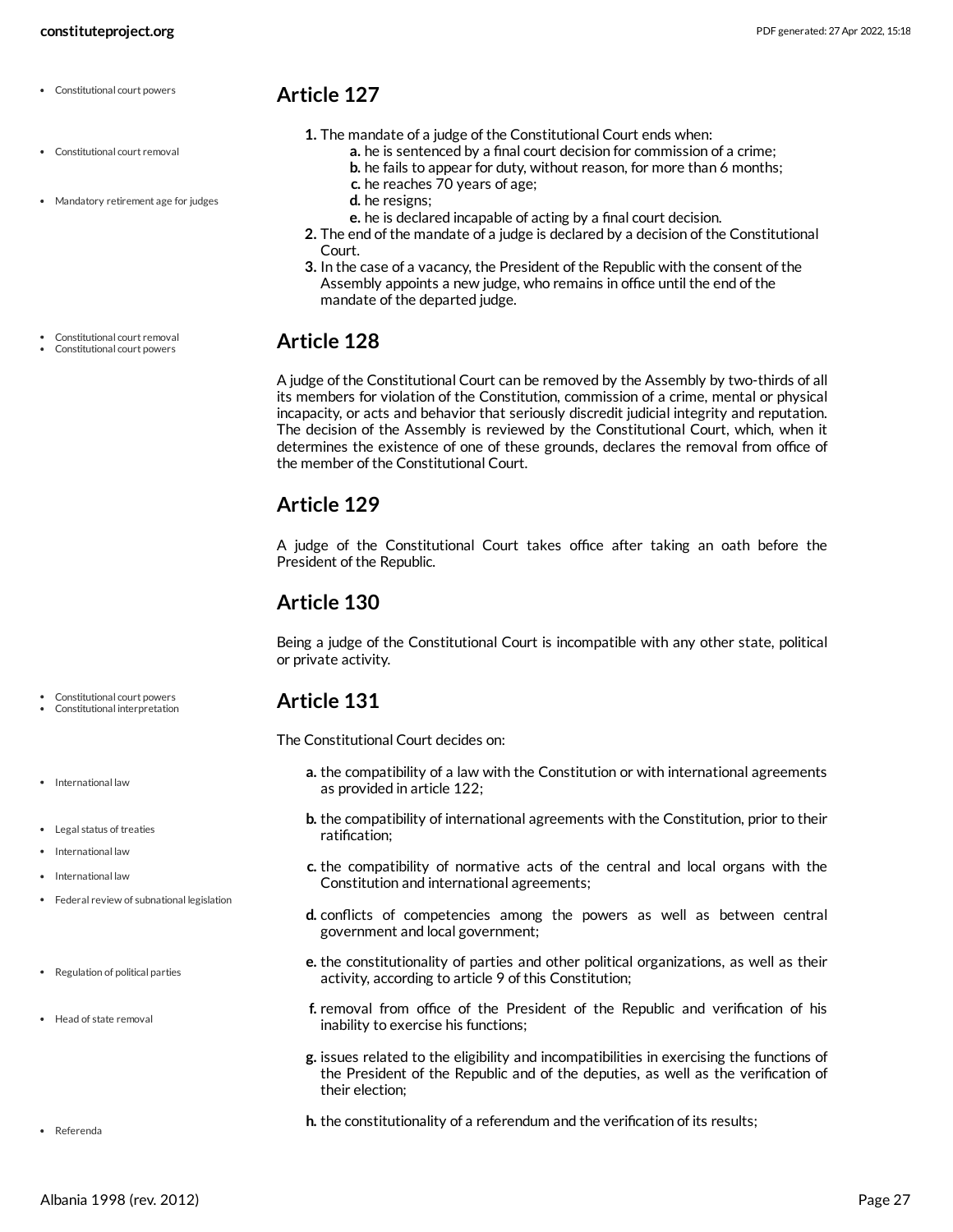**i.** the final adjudication of the complaints of individuals for the violation of their constitutional rights to due process of law, after all legal remedies for the protection of those rights have been exhausted.

#### <span id="page-27-0"></span>**Article 132**

- **1.** The decisions of the Constitutional Court have general binding force and are final. The Constitutional Court can only invalidate the acts it reviews.
- **2.** The decisions of the Constitutional Court enter into force on the day of their publication in the Official Journal, unless the Constitutional Court has decided that the law or normative act be invalidated on another date. A dissenting opinion is published together with the decision.

## <span id="page-27-1"></span>**Article 133**

- **1.** The acceptance of complaints for adjudication is decided by the number of judges determined by law.
- **2.** The Constitutional Court takes decisions by a majority of all its members.

## <span id="page-27-2"></span>**Article 134**

- **1.** The Constitutional Court initiates a proceeding only on the request of:
	- **a.** the President of the Republic;
		- **b.** the Prime Minister;
		- **c.** not less than one-fifth of the deputies;
		- **d.** the head of High State Control;
		- **e.** any court, under article 145, paragraph 2 of this Constitution;
		- **f.** the People's Advocate;
		- **g.** the organs of local government;
		- **h.** the organs of religious communities;
		- **i.** political parties and other organizations;
	- **j.** individuals.
- **2.** The subjects contemplated in subparagraphs f (dh), g, h, i and j of paragraph 1 of this article may make a request only for issues related to their interests.

## <span id="page-27-3"></span>**PART 9. THE COURTS**

## <span id="page-27-4"></span>**Article 135**

- **1.** The judicial power is exercised by the High Court, as well as by the courts of appeal and courts of first instance, which are established by law.
- **2.** The Assembly may by law establish courts for particular areas, but in no case an extraordinary court.

## <span id="page-27-5"></span>**Article 136**

- **1.** The members of the High Court are appointed by the President of the Republic with the consent of the Assembly.
- **2.** One of the members is appointed President following the procedure contemplated by paragraph 1 of this article.
- **3.** The President and members of the High Court hold office for 9 years without the right of re-appointment.
- **4.** The other judges are appointed by the President of the Republic upon the proposal of the High Council of Justice.
- **5.** Only citizens with higher legal education may be judges. The conditions and procedures for selection are defined by law.
- Constitutionality of legislation
- Constitutional court opinions

- Constitutionality of legislation
- Constitutionality of legislation

- Structure of the courts
- Supreme court selection
- Supreme court selection
- Supreme court term length Supreme court term limits
- Ordinary court selection
- Establishment of judicial council
- Eligibility for ordinary court judges • Eligibility for supreme court judges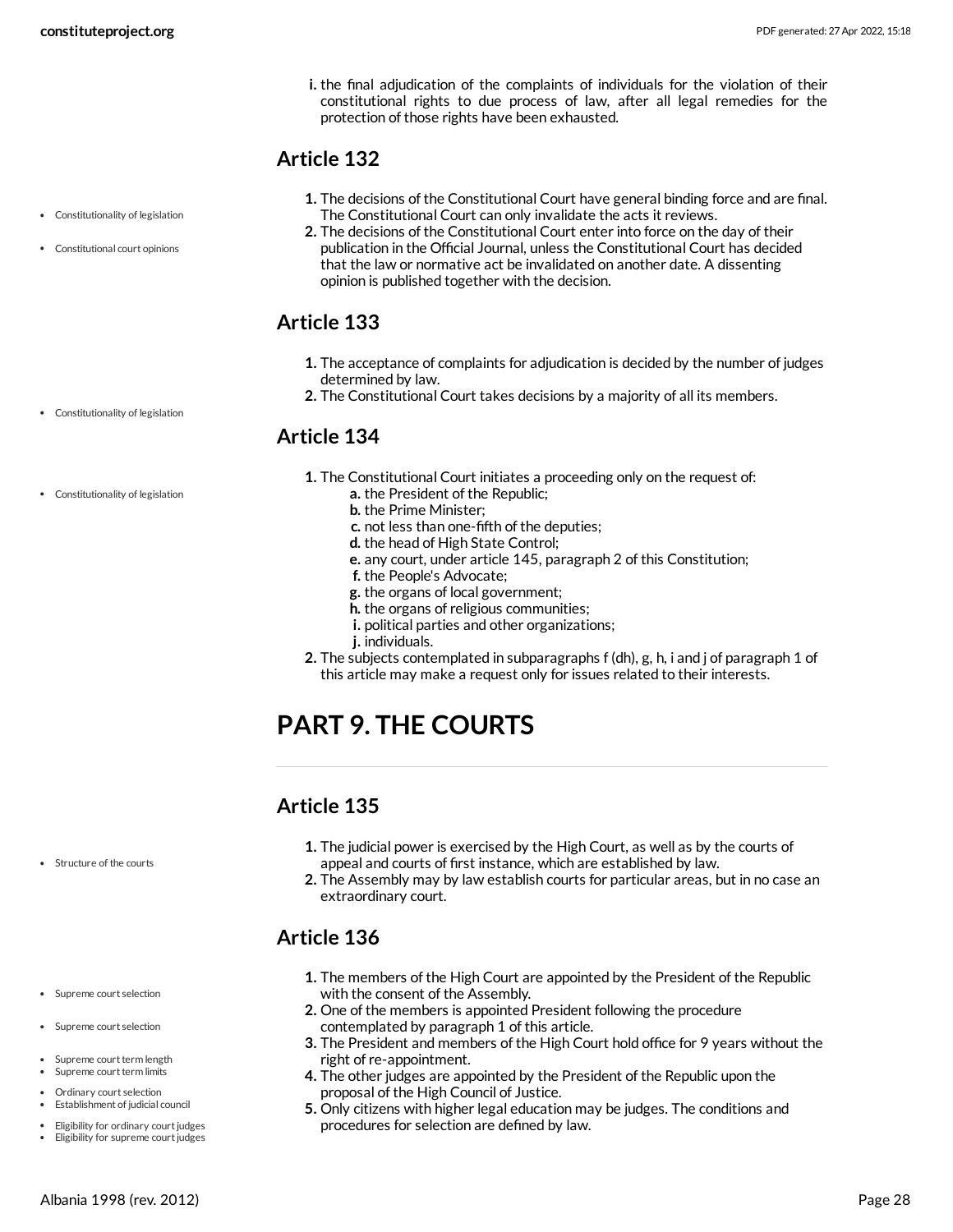Constitutional court powers

Establishment of judicial council

## <span id="page-28-0"></span>**Article 137**

- **1.** A judge of the High Court enjoys immunity for opinions expressed and decisions taken in the exercise of his functions.
- **2.** A judge of the High Court cannot be arrested or have his liberty taken away in any form nor may a personal search or a search of the residence be exercised against him without the authorization of the Constitutional Court, except if he is apprehended during or immediately after the commission of a crime. In that case, the General Prosecutor immediately informs the Constitutional Court. When the Constitutional Court does not consent within 24 hours to bring the arrested judge before a court, the competent organ is obliged to release him.
- **3.** Judges enjoy immunity for opinions expressed and decisions taken in the exercise of their judicial functions.
- **4.** A judge cannot be arrested or have his liberty taken away in any form nor may a personal search or a search of the residence be exercised against him without the authorization of the High Council of Justice, except if he is apprehended during or immediately after the commission of a crime. The competent organ notifies the High Council of Justice immediately. In that case, the General Prosecutor immediately informs the High Council of Justice, which may order the lifting of the measure.
- Protection of judges' salaries

Supreme/ordinary court judge removal

Supreme court powers

#### <span id="page-28-1"></span>**Article 138**

The time judges stay in office cannot be limited; their pay and other benefits cannot be lowered.

#### <span id="page-28-2"></span>**Article 139**

- **1.** The mandate of a High Court judge ends when:
	- **a.** he is convicted of a crime by a final court decision;
	- **b.** fails to appear for duty, without reason, for more than six months;
	- **c.** he reaches 65 years of age;
	- **d.** he resigns;
	- **e.** he is declared incapable of acting by a final court decision.
- **2.** The end of the mandate of a judge is declared by a decision of the High Court.

#### <span id="page-28-3"></span>**Article 140**

A judge of the High Court may be removed by the Assembly by two-thirds of all its members for violation of the Constitution, commission of a crime, mental or physical incapacity, or acts and behavior that seriously discredit judicial integrity and reputation. The decision of the Assembly is reviewed by the Constitutional Court, which, when it determines the existence of one of these grounds, declares his removal from office.

## <span id="page-28-4"></span>**Article 141**

- **1.** The High Court has original and review jurisdiction. It has original jurisdiction when adjudicating criminal charges against the President of the Republic, the Prime Minister, members of the Council of Ministers, deputies, judges of the High Court, and judges of the Constitutional Court.
- **2.** For the unification or amendment of judicial practice, the High Court has the right to select particular judicial cases for review in the joint colleges.

#### <span id="page-28-5"></span>**Article 142**

- **1.** Judicial decisions shall be reasoned.
- **2.** The High Court shall publish its decisions as well as the minority opinions.
- **3.** State organs must execute judicial decisions.

Mandatory retirement age for judges

Supreme/ordinary court judge removal Constitutional court powers

Supreme court opinions

Supreme court powers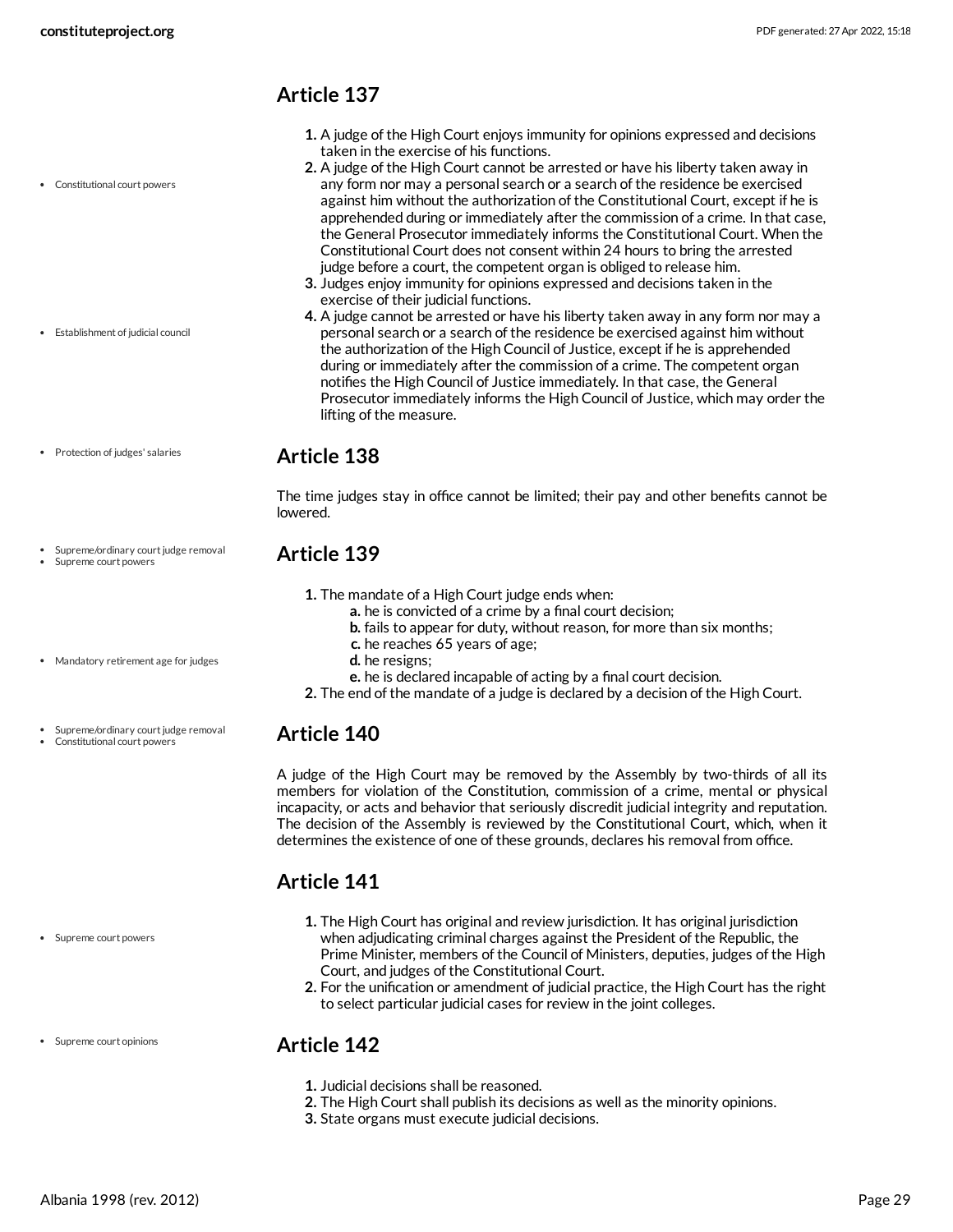<span id="page-29-0"></span>Being a judge is incompatible with any other state, political or private activity.

## <span id="page-29-1"></span>**Article 144**

Courts have a separate budget, which they administer themselves. They propose their budget according to law.

## <span id="page-29-2"></span>**Article 145**

- **1.** Judges are independent and subject only to the Constitution and the laws.
- **2.** If judges believe that a law is unconstitutional, they do not apply it. In this case, they suspend the proceedings and send the question to the Constitutional Court. Decisions of the Constitutional Court are binding on all courts.
- **3.** Interference in the activity of the courts or of the judges entails liability according to law.

## <span id="page-29-3"></span>**Article 146**

- **1.** Courts render decisions in the name of the Republic.
- **2.** In every case judicial decisions are announced publicly.

## <span id="page-29-4"></span>**Article 147**

- **1.** The High Council of Justice consists of the President of the Republic, the President of the High Court, the Minister of Justice, three members elected by the Assembly, and nine judges of all levels elected by the National Judicial Conference. Elected members stay in office for five years, without the right of immediate reelection.
- **2.** The President of the Republic is the Chairman of the High Council of Justice.
- **3.** The High Council of Justice, on the proposal of the President, elects a vicechairman from its ranks. The vice-chairman organizes the activity of the High Council of Justice and chairs its meetings in the absence of the President of the Republic.
- **4.** The High Council of Justice decides on the transfer of judges as well as their disciplinary responsibility pursuant to law.
- **5.** Transfer of judges may not be done without their consent, except when the need for reorganization of the judicial system requires it.
- **6.** A judge may be removed by the High Council of Justice for commission of a crime, mental or physical incapacity, acts and behavior that seriously discredit judicial integrity and reputation, or professional insufficiency. The judge has the right to appeal this decision to the High Court, which decides in the joint colleges.

## <span id="page-29-5"></span>**PART 10. THE OFFICE OF THE PROSECUTOR**

## <span id="page-29-6"></span>**Article 148**

- **1.** The office of the prosecutor exercises criminal prosecution and represents the accusation in court on behalf of the state. The office of the prosecutor also performs other duties set by law.
- **2.** Prosecutors are organized and operate as a centralized organ attached to the judicial system.
- **3.** In the exercise of their powers, prosecutors are subject to the Constitution and the laws.
- Judicial independence
- Constitutionality of legislation

Establishment of judicial council

Attorney general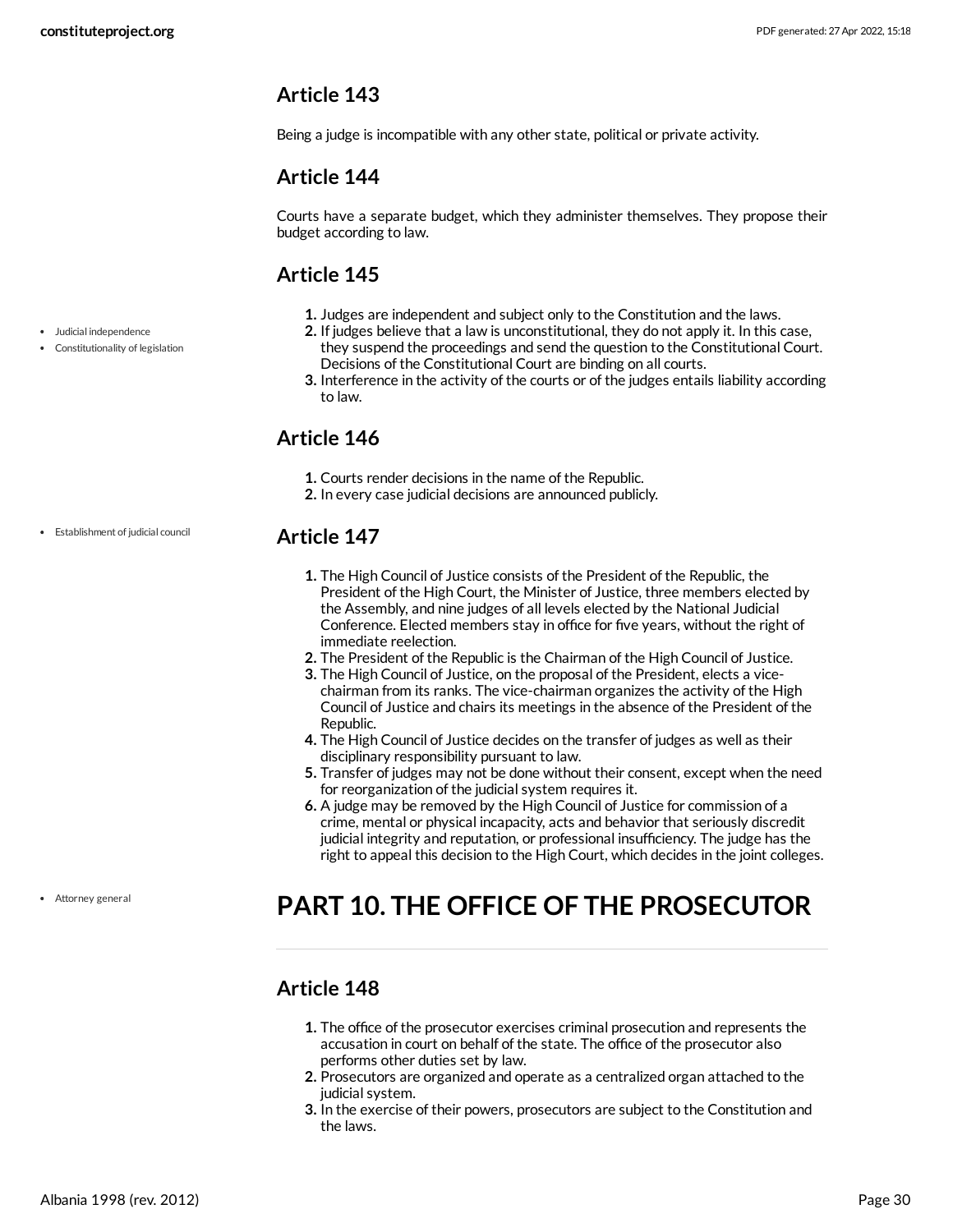- <span id="page-30-0"></span>**1.** The General Prosecutor is appointed by the President of the Republic with the consent of the Assembly, for a five-year mandate, with the right to be reappointed.
- **2.** The General Prosecutor may be discharged by the President of the Republic on the proposal of the Assembly for violations of the Constitution or serious violations of the law during the exercise of his duties, for mental or physical incapacity, and for acts and behavior that seriously discredit prosecutorial integrity and reputation.
- **3.** The other prosecutors are appointed and dismissed by the President of the Republic on the proposal of the General Prosecutor.
- **4.** The General Prosecutor reports to the Assembly on the status of criminality.

## <span id="page-30-1"></span>**PART 11. REFERENDUM**

## <span id="page-30-2"></span>**Article 150**

- **1.** The people, through 50,000 citizens entitled to vote, have the right to a referendum for the abrogation of a law, and to request the President of the Republic to call a referendum on issues of special importance.
- **2.** The Assembly, on the proposal of not less than one-fifth of the deputies or on the proposal of the Council of Ministers, can decide that an issue or a draft law of special importance be submitted to referendum.
- **3.** Principles and procedures for conducting a referendum, and its validity, are provided by law.

## <span id="page-30-3"></span>**Article 151**

- **1.** A law approved by referendum is promulgated by the President of the Republic.
- **2.** Issues related to the territorial integrity of the Republic of Albania, the limitation of fundamental human rights and freedoms, the budget, taxes and financial obligations of the state, the imposition or lifting of a state of emergency, a declaration of war or peace, and amnesty cannot be submitted to a referendum.
- **3.** A referendum on the same issue cannot be repeated before three years have passed.

#### <span id="page-30-4"></span>**Article 152**

- **1.** Within 60 days, the Constitutional Court reviews preliminarily the constitutionality of the issues submitted to referendum according to article 150, paragraphs 1 and 2, article 151, paragraphs 2 and 3, and article 177, paragraphs 4 and 5.
- **2.** The importance of the special issues contemplated in paragraphs 1 and 2 of article 150 is not subject to adjudication by the Constitutional Court.
- **3.** The President of the Republic sets the date of the referendum within 45 days after the announcement of a positive decision of the Constitutional Court or after the expiration of the period within which the Constitutional Court should have rendered its decision. During the year, referenda can be held on only one day.

## <span id="page-30-5"></span>**PART 12. CENTRAL ELECTION COMMISSION**

(ABROGATED, APRIL 2008)

Referenda

Constitutional court powers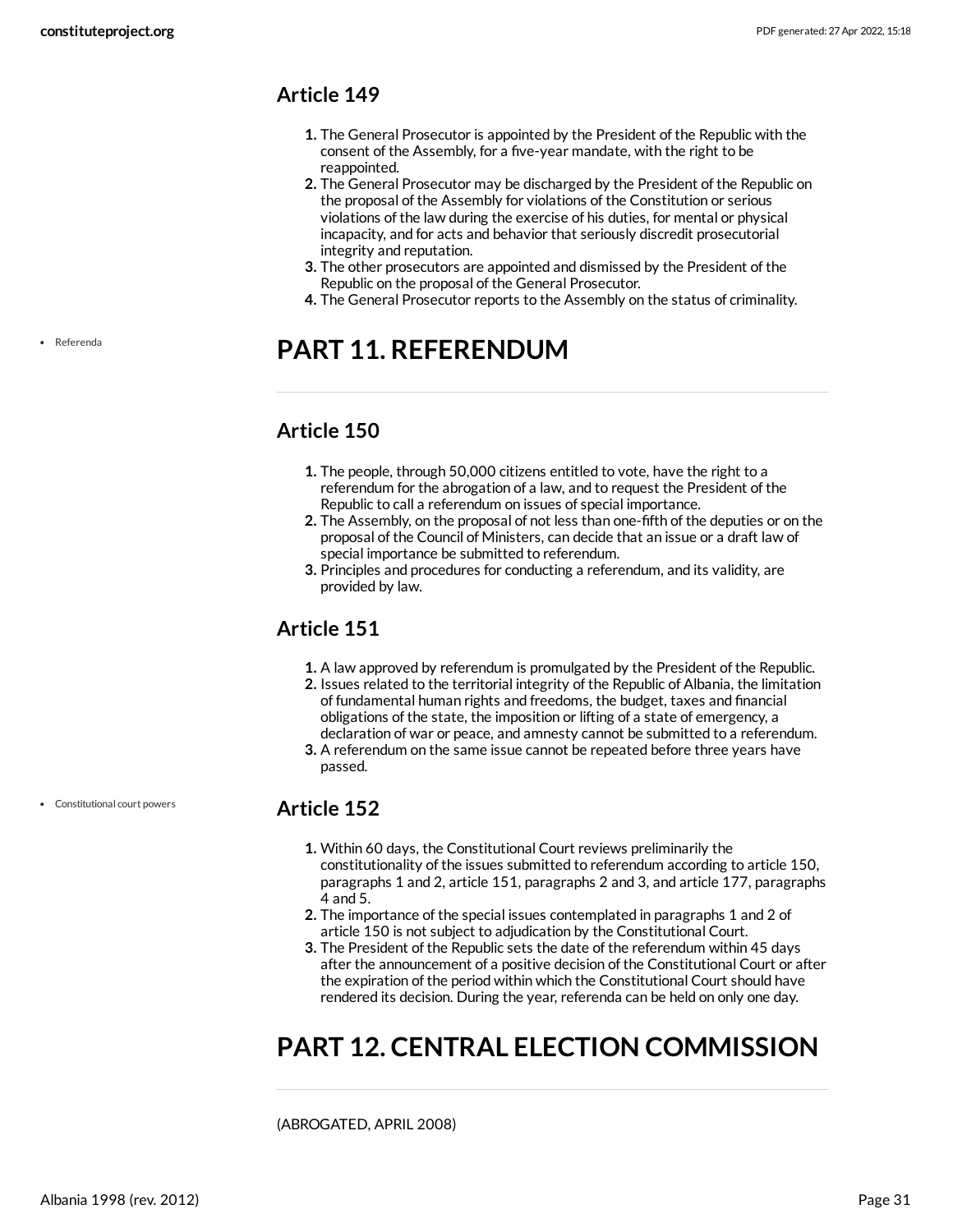## <span id="page-31-0"></span>**PART 13. PUBLIC FINANCES**

## <span id="page-31-1"></span>**Article 155**

Fees, taxes and financial obligations, national or local, a reduction of or exemption from them for certain categories of taxpayers and the method of collecting them are set by law. In such cases, the law may not have retroactive effect.

## <span id="page-31-2"></span>**Article 156**

The state can make and guarantee loans and financial credits when authorized by law.

## <span id="page-31-3"></span>**Article 157**

- **1.** The budgetary system consists of the state budget and local budgets.
- **2.** The state budget is created by revenues collected from taxes, fees and other financial obligations, and from other lawful revenues. It includes all the expenses of the state.
- **3.** Local organs impose and collect taxes and other obligations as provided by law.
- **4.** The organs of central and local government must make their revenues and expenses public.

## <span id="page-31-4"></span>**Article 158**

- **1.** The Prime Minister, on behalf of the Council of Ministers, presents the draft law on the budget to the Assembly during the autumn session, which cannot close without approving it.
- **2.** If the draft law is not approved by the beginning of the next fiscal year, the Council of Ministers applies one-twelfth of the budget of the previous year every month until the new budget is approved.
- **3.** The Assembly approves the new budget within three months from the last day of the previous fiscal year, except when extraordinary measures have been imposed.
- **4.** The Council of Ministers must submit a report to the Assembly on the implementation of the budget and the state debt of the previous year.
- **5.** The Assembly takes a final decision after hearing the report of the High State Control.

## <span id="page-31-5"></span>**Article 159**

Principles and procedures for preparing the draft budget and for implementing the budget are defined by law.

## <span id="page-31-6"></span>**Article 160**

- **1.** The Assembly may amend the budget during the fiscal year.
- **2.** Amendments to the budget are made according to the procedures provided for drafting and approving it.
- **3.** Expenditures contemplated in other laws cannot be reduced so long as these laws are in force.

## <span id="page-31-7"></span>**Article 161**

**1.** The Central Bank of the state is the Bank of Albania. It has the exclusive right to issue and circulate Albanian money, to implement monetary policy independently,

Subsidiary unit government

Municipal government

• Budget bills

Central bank

• Budget bills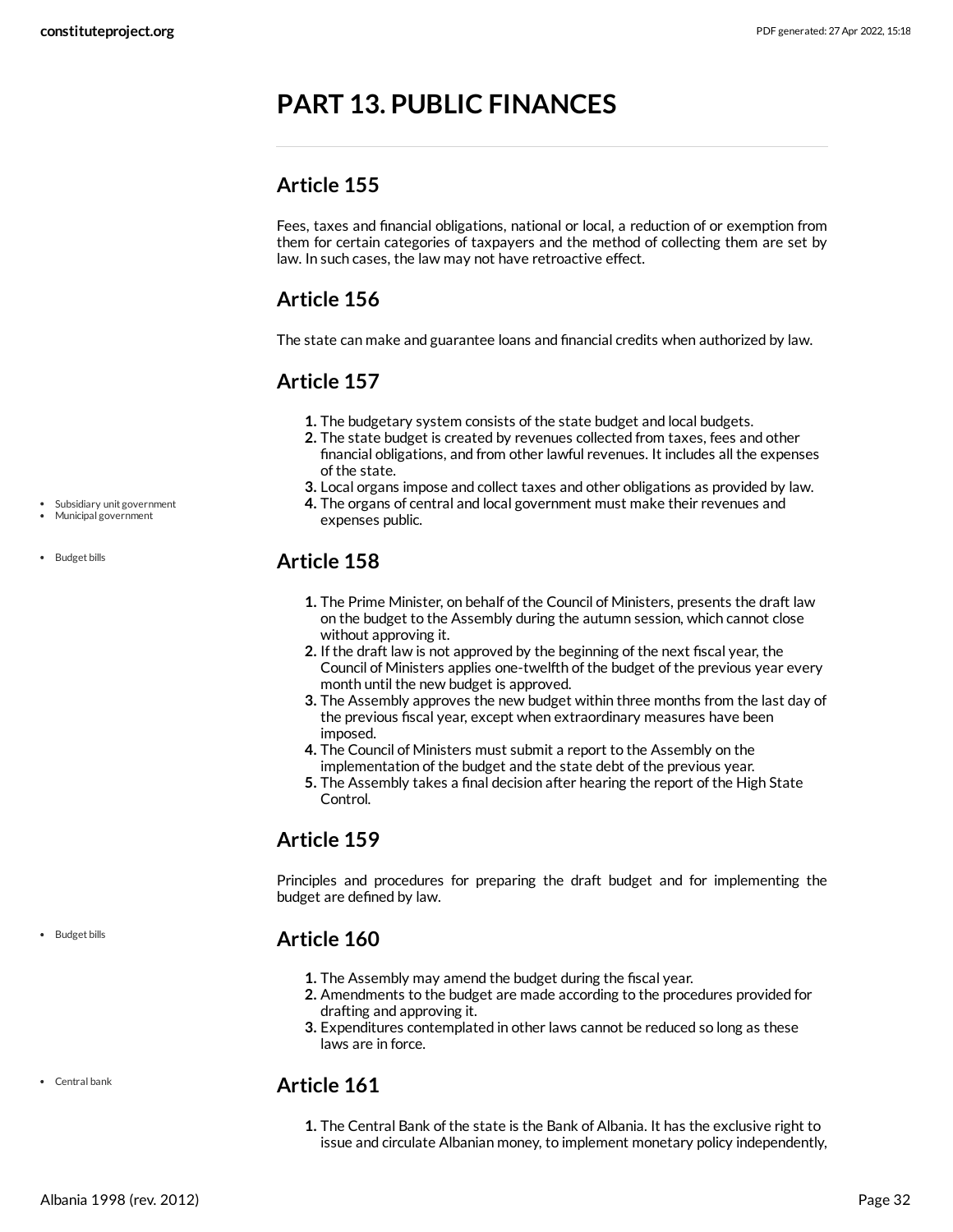- **1.** and to maintain and administer the foreign currency reserves of the Republic of Albania.
- **2.** The Bank of Albania is managed by a council, which is chaired by the Governor. The Governor is elected by the Assembly, on the proposal of the President of the Republic, for seven years with the right of reelection.

## <span id="page-32-0"></span>**PART 14. THE HIGH STATE CONTROL**

## <span id="page-32-1"></span>**Article 162**

- **1.** The High State Control is the highest institution of economic and financial audit. It is subject only to the Constitution and laws.
- **2.** The Chairman of the High State Control is elected and dismissed by the Assembly on the proposal of the President of the Republic. He remains in office for seven years, with the right of reelection.

#### <span id="page-32-2"></span>**Article 163**

The High State Control audits and reviews:

- **a.** the economic activity of state institutions and other juridical persons of the state;
- **b.** the use and protection of state funds by organs of central and local government;
- **c.** the economic activity of juridical persons in which the state owns more than half of the interest, or whose debts, credits, and obligations are guaranteed by the state.

## <span id="page-32-3"></span>**Article 164**

- **1.** The High State Control submits to the Assembly:
	- **a.** a report on the implementation of the state budget;
	- **b.** its opinion on the report of the Council of Ministers for the expenses of the previous financial year, before it is approved by the Assembly;
	- **c.** information on the results of audits and reviews whenever asked by the Assembly.
- **2.** The High State Control submits an annual report on its activities to the Assembly.

## <span id="page-32-4"></span>**Article 165**

- **1.** The Chairman of the High State Control may be invited to participate and speak in the meetings of the Council of Ministers when questions related to its functions are reviewed.
- **2.** The Chairman of the High State Control has the immunity of a member of the High Court.

## <span id="page-32-5"></span>**PART 15. ARMED FORCES**

## <span id="page-32-6"></span>**Article 166**

- **1.** Albanian citizens have the duty to participate in the defense of the Republic of Albania, as provided by law.
- **2.** A citizen who, for reasons of conscience, refuses to serve with weapons in the armed forces is obliged to perform alternative service, as provided by law.
- Duty to serve in the military
- Right to conscientious objection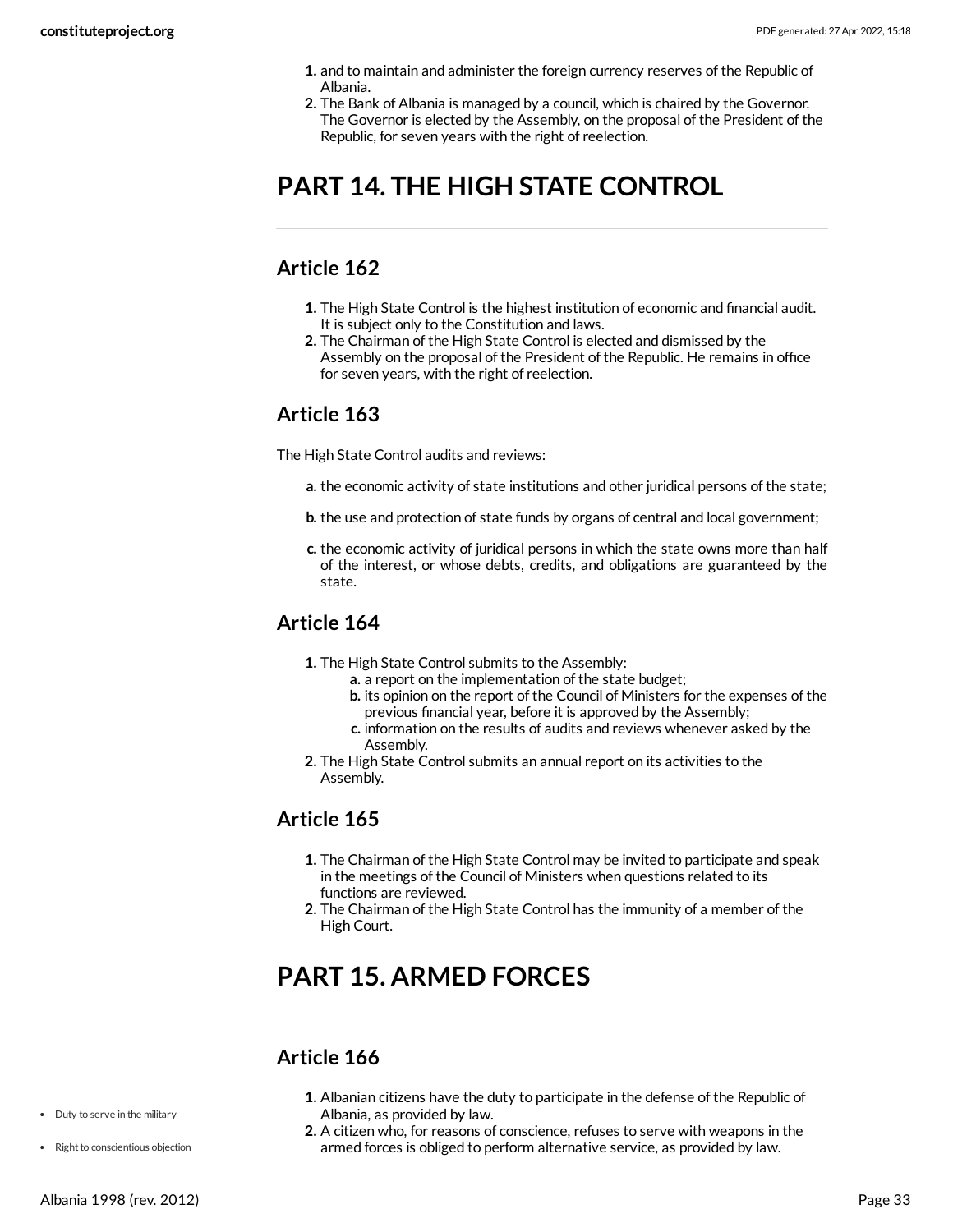Restrictions on the armed forces

Designation of commander in chief Advisory bodies to the head of state

• Selection of active-duty commanders

#### <span id="page-33-0"></span>**Article 167**

- **1.** Military servicemen on active duty cannot be elected or appointed to other state duties or take part in political activity or in a party.
- **2.** Members of the armed forces or persons who perform alternative service enjoy all the constitutional rights and freedoms, except when the law provides otherwise.

## <span id="page-33-1"></span>**Article 168**

- **1.** The Armed Forces of the Republic of Albania are composed of the army, navy, and air force.
- **2.** The President of the Republic is the Commander-in-Chief of the Armed Forces.
- **3.** The National Security Council is an advisory organ of the President of the Republic.

#### <span id="page-33-2"></span>**Article 169**

- **1.** In time of peace the President of the Republic exercises command of the Armed Forces through the Prime Minister and the Minister of Defense.
- **2.** In time of war the President of the Republic appoints and dismisses the Commander of the Armed Forces on the proposal of the Prime Minister.
- **3.** On the proposal of the Prime Minister, the President of the Republic appoints and dismisses the Chief of the General Staff, and on the proposal of the Minister of Defense he appoints and dismisses the commanders of the army, navy, and air force.
- **4.** The powers of the President of the Republic as Commander-in-Chief of the Armed Forces and those of the Commander of the Armed Forces, and their subordination to the constitutional organs, are defined by law.

## <span id="page-33-3"></span>**PART 16. EXTRAORDINARY MEASURES**

## <span id="page-33-4"></span>**Article 170**

- **1.** Extraordinary measures can be imposed because of a state of war, a state of emergency, or a state of natural disaster and last for as long as these conditions continue.
- **2.** The principles of operation of public organs, and the extent of the restriction of human rights and freedoms during the existence of the situations that require extraordinary measures, are defined by law.
- **3.** A law shall define the principles, areas, and manner of compensation for losses caused as a result of the restriction of human rights and freedoms during the period in which extraordinary measures are imposed.
- **4.** Actions taken as a result of extraordinary measures shall be in proportion to the level of risk and shall aim at re-establishing conditions for the normal operation of the state as soon as possible.
- **5.** During situations that require the imposition of extraordinary measures, none of the following acts may be changed: the Constitution, the laws on the election of the Assembly and of local government organs, and the laws on extraordinary measures.
- <span id="page-33-5"></span>**6.** During the period of extraordinary measures, local elections may not be held, a referendum may not be held, and a new President of the Republic may not be elected. Local elections may be held only where the extraordinary measures are not in effect.

• Emergency provisions

Power to declare/approve war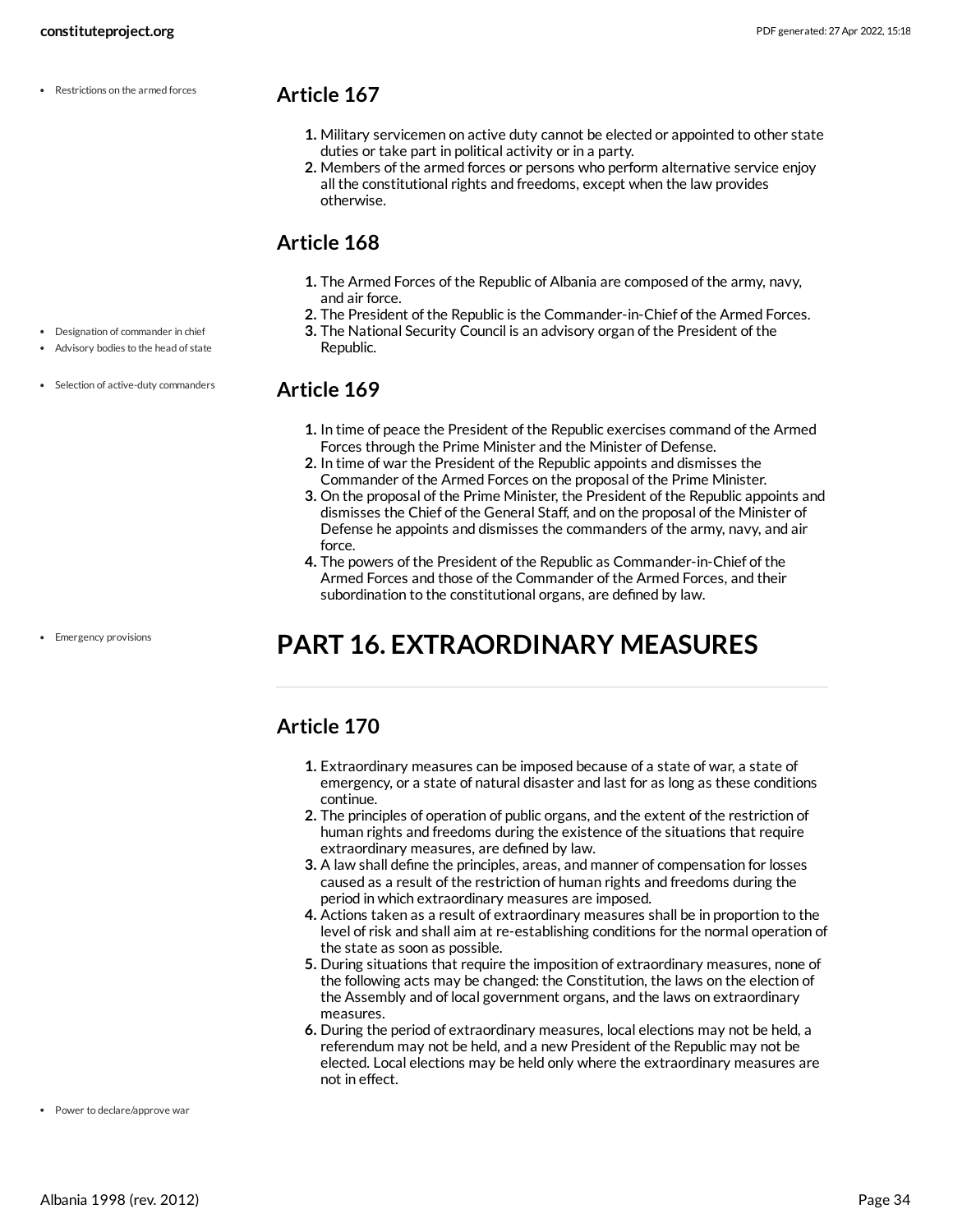- <span id="page-34-0"></span>**1.** In the case of armed aggression against the Republic of Albania, the President of the Republic, at the request of the Council of Ministers, declares a state of war.
- **2.** In a case of external threat, or when a common defense obligation derives from an international agreement, the Assembly, on the proposal of the President of the Republic, declares a state of war, and imposes a state of general or partial mobilization or demobilization.

### <span id="page-34-1"></span>**Article 172**

- **1.** In the case of paragraph 1 of article 171, the President of the Republic submits to the Assembly a decree for establishing a state of war within 48 hours of its signing, specifying the rights that are restricted.
- **2.** The Assembly immediately discusses and decides, by a majority of all its members, upon the decree of the President.

## <span id="page-34-2"></span>**Article 173**

- **1.** In the case of a threat to the constitutional order and public security, the Assembly, at the request of the Council of Ministers, may impose a state of emergency in a part or in the whole territory of the State, which lasts for as long as this threat continues, but no longer than 60 days.
- **2.** When a state of emergency is imposed, and if the police are not able to restore order, the Assembly decides to call on the armed forces to intervene.
- **3.** The duration of the state of emergency may be extended only with the consent of the Assembly every 30 days for a period of time not longer than 90 days.

## <span id="page-34-3"></span>**Article 174**

- **1.** For preventing or eliminating the consequences of natural disasters or technological accidents, the Council of Ministers may impose for a period of not longer than 30 days a state of natural disaster in a part or the whole territory of the State.
- **2.** A state of natural disaster may be extended only with the consent of the Assembly.

## <span id="page-34-4"></span>**Article 175**

- **1.** During a state of war or a state of emergency, the rights and freedoms contemplated by articles 15; 18; 19; 20; 21; 24; 25; 29; 30; 31; 32; 34; 39, paragraph 1; 41, paragraphs 1, 2, 3, and 5; 42; 43; 48; 54; 55 may not be restricted.
- **2.** During a state of natural disaster, the rights and freedoms contemplated by articles 37; 38; 41, paragraph 4; 49; 51 may be restricted.
- **3.** Acts declaring a state of war, emergency or natural disaster shall specify the rights and freedoms that are restricted according to paragraphs 1 and 2 of this article.

## <span id="page-34-5"></span>**Article 176**

<span id="page-34-6"></span>When the Assembly cannot convene during a state of war, the President of the Republic, on the proposal of the Council of Ministers, may issue acts having the force of law, which shall be approved by the Assembly at its first meeting.

Constitution amendment procedure

• International law

• Power to declare/approve war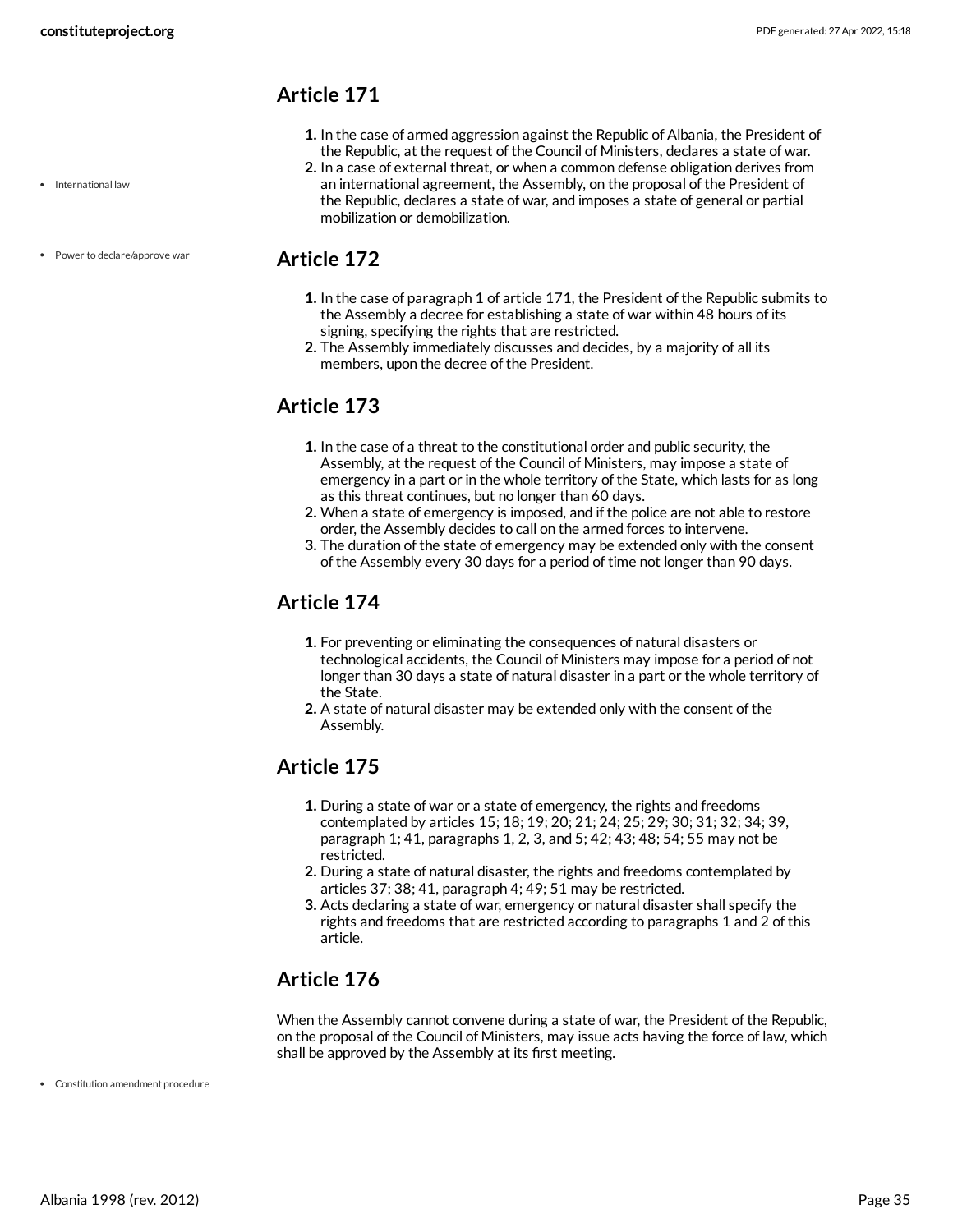## <span id="page-35-0"></span>**PART 17. AMENDING THE CONSTITUTION**

## <span id="page-35-1"></span>**Article 177**

- **1.** An initiative for amending the Constitution may be taken by not less than one fifth of the members of the Assembly.
- **2.** No amendment to the Constitution may take place when extraordinary measures are in effect.
- **3.** A proposed amendment is approved by not less than two-thirds of all members of the Assembly.
- **4.** The Assembly may decide, by two-thirds of all its members, that the proposed constitutional amendments be voted on in a referendum. The proposed constitutional amendment becomes effective after ratification by referendum, which takes place not later than 60 days after its approval by the Assembly.
- **5.** An approved constitutional amendment is submitted to referendum when one fifth of the members of the Assembly request it.
- **6.** The President of the Republic cannot return for re-consideration a constitutional amendment approved by the Assembly.
- **7.** An amendment approved by referendum is promulgated by the President of the Republic and becomes effective on the date provided for in it.
- **8.** An amendment of the Constitution cannot be made unless a year has passed since the rejection by the Assembly of a proposed amendment on the same issue or three years have passed from its rejection by referendum.

## <span id="page-35-2"></span>**PART 18. TRANSITIONAL AND FINAL PROVISIONS**

## <span id="page-35-3"></span>**Article 178**

- **1.** Laws and other normative acts approved before the effective date of this Constitution shall be applied as long as they have not been repealed.
- **2.** Draft laws necessary for implementing this Constitution are submitted by the Council of Ministers to the Assembly.

## <span id="page-35-4"></span>**Article 179**

- **1.** The mandate of constitutional organs existing on the effective date of this Constitution ends pursuant to the terms contemplated by Law No. 7491, dated 29.04.1991, "On the Major Constitutional Provisions," as amended.
- **2.** The members of the Court of Cassation continue their activity as members of the High Court pursuant to their previous mandate.
- **3.** The members of the High Council of Justice elected from the ranks of the prosecutors are replaced with new members elected by a general meeting of the judges.
- **4.** The organs of local government continue their activity until the end of their mandate.

## <span id="page-35-5"></span>**Article 180**

- **1.** International agreements ratified by the Republic of Albania before the effective date of this Constitution are deemed ratified according to this Constitution.
- **2.** The Council of Ministers submits to the Constitutional Court international agreements that contain provisions in conflict with this Constitution.

Referenda

Referenda

International law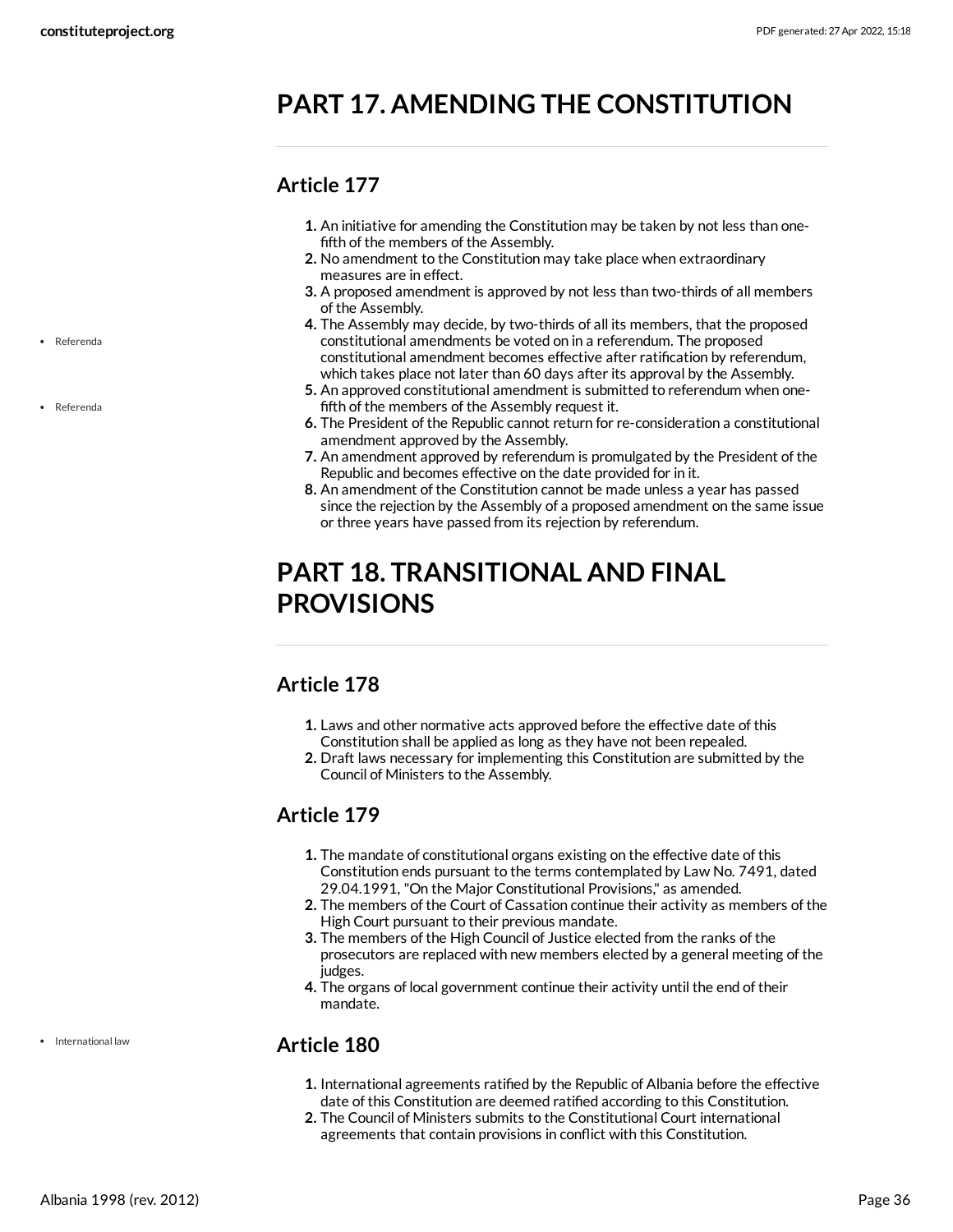- <span id="page-36-0"></span>**1.** Within two to three years from the effective date of this Constitution, the Assembly enacts laws for the just regulation of the various matters related to expropriations and confiscations that took place before the approval of this Constitution, guided by the criteria of article 41.
- **2.** Laws and other normative acts approved before the effective date of this Constitution that relate to expropriations and confiscations shall be applied when they do not conflict with it.

## <span id="page-36-1"></span>**Article 182**

Law No. 7491, dated 29.04.1991, "On the Major Constitutional Provisions" and other constitutional laws are repealed on the effective date of this Constitution.

## <span id="page-36-2"></span>**Article 183**

This Constitution becomes effective with its promulgation by the President of the Republic.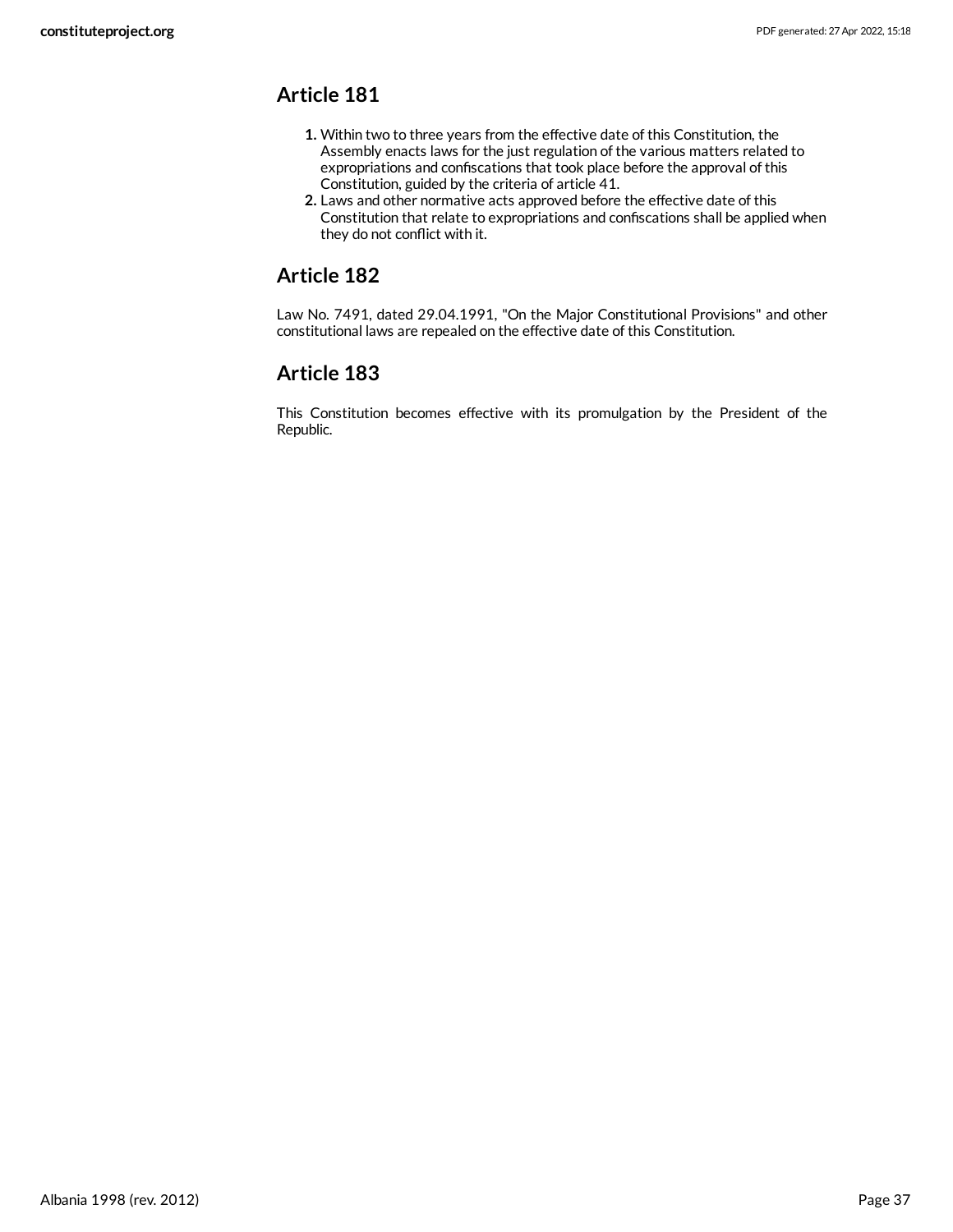## **Topic index**

#### A

| B |  |
|---|--|
|   |  |
| C |  |
|   |  |
|   |  |
|   |  |
|   |  |
|   |  |
|   |  |
|   |  |
|   |  |
|   |  |
|   |  |
|   |  |
|   |  |
|   |  |
|   |  |
|   |  |
|   |  |
| D |  |
|   |  |
|   |  |
|   |  |
|   |  |
| Е |  |
|   |  |
|   |  |
|   |  |
|   |  |
|   |  |
|   |  |
|   |  |
|   |  |
|   |  |
|   |  |
|   |  |
|   |  |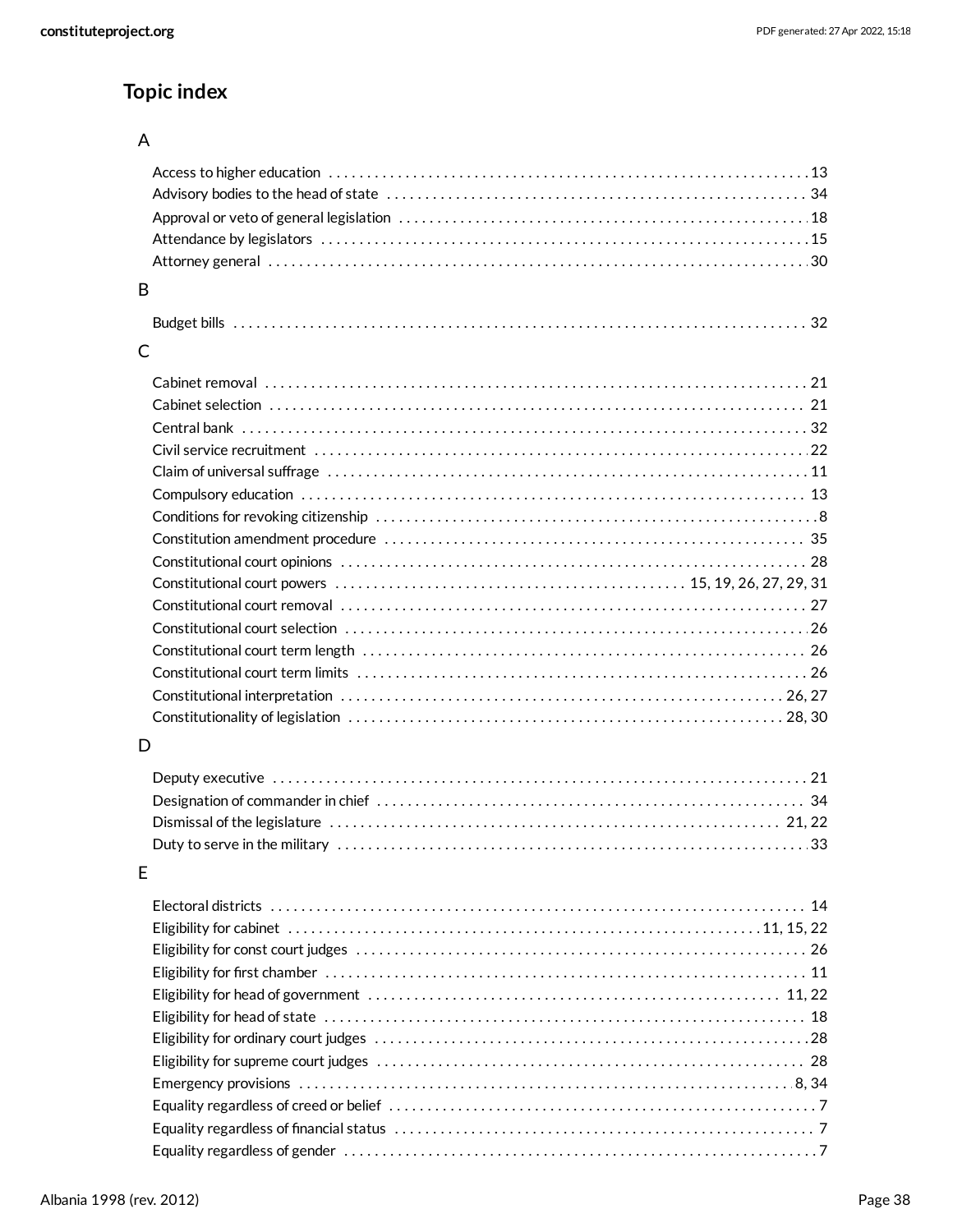#### F

#### G

#### H

I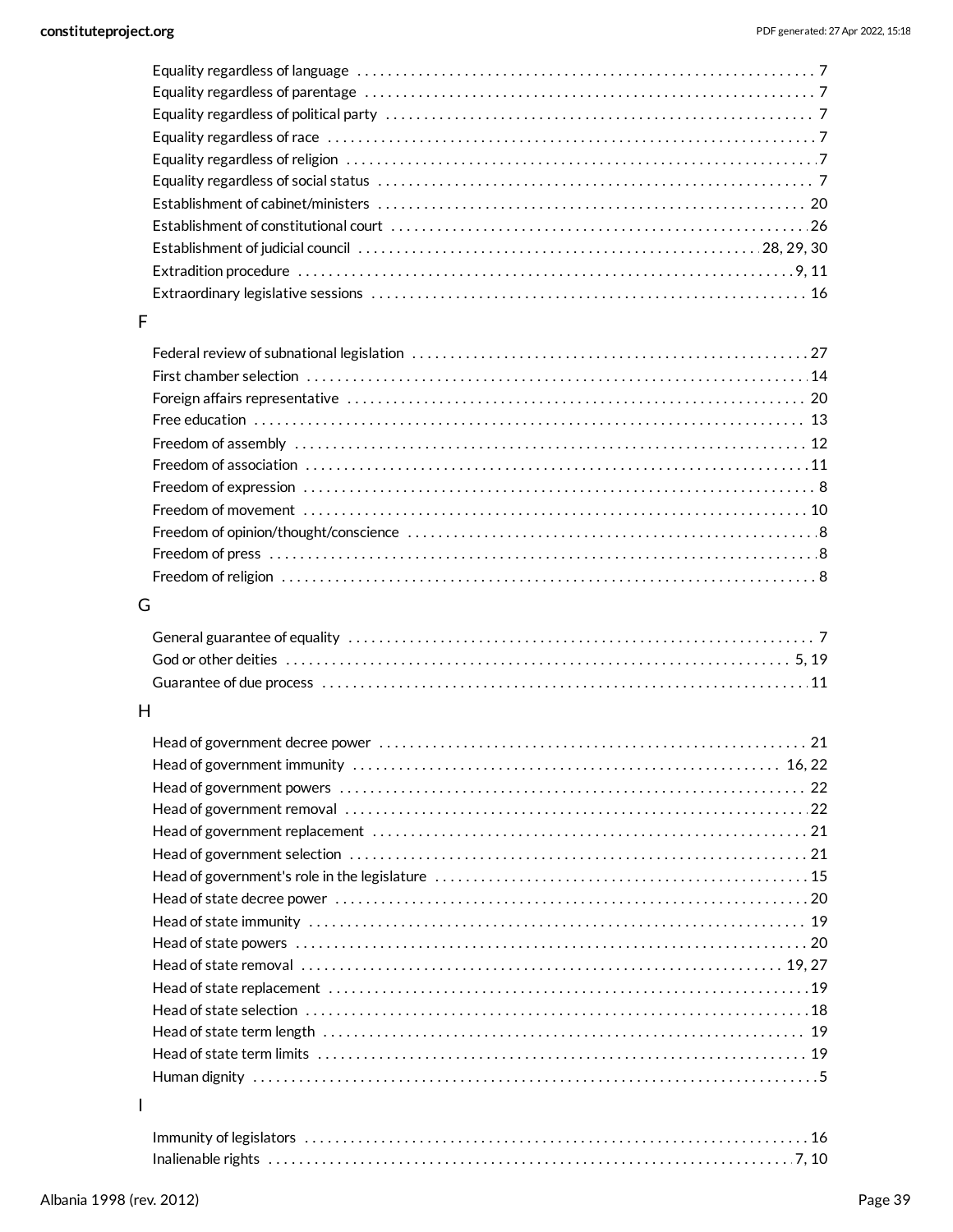| J |  |
|---|--|
|   |  |
| L |  |
|   |  |
|   |  |
|   |  |
|   |  |
|   |  |
|   |  |
|   |  |
| M |  |
|   |  |
|   |  |
|   |  |
|   |  |
|   |  |
|   |  |
|   |  |
| N |  |
|   |  |
|   |  |
|   |  |
|   |  |
|   |  |
| O |  |
|   |  |
|   |  |
|   |  |
|   |  |
|   |  |
|   |  |
|   |  |
| P |  |
|   |  |
|   |  |
|   |  |
|   |  |
|   |  |
|   |  |
|   |  |
|   |  |
|   |  |
|   |  |
|   |  |
|   |  |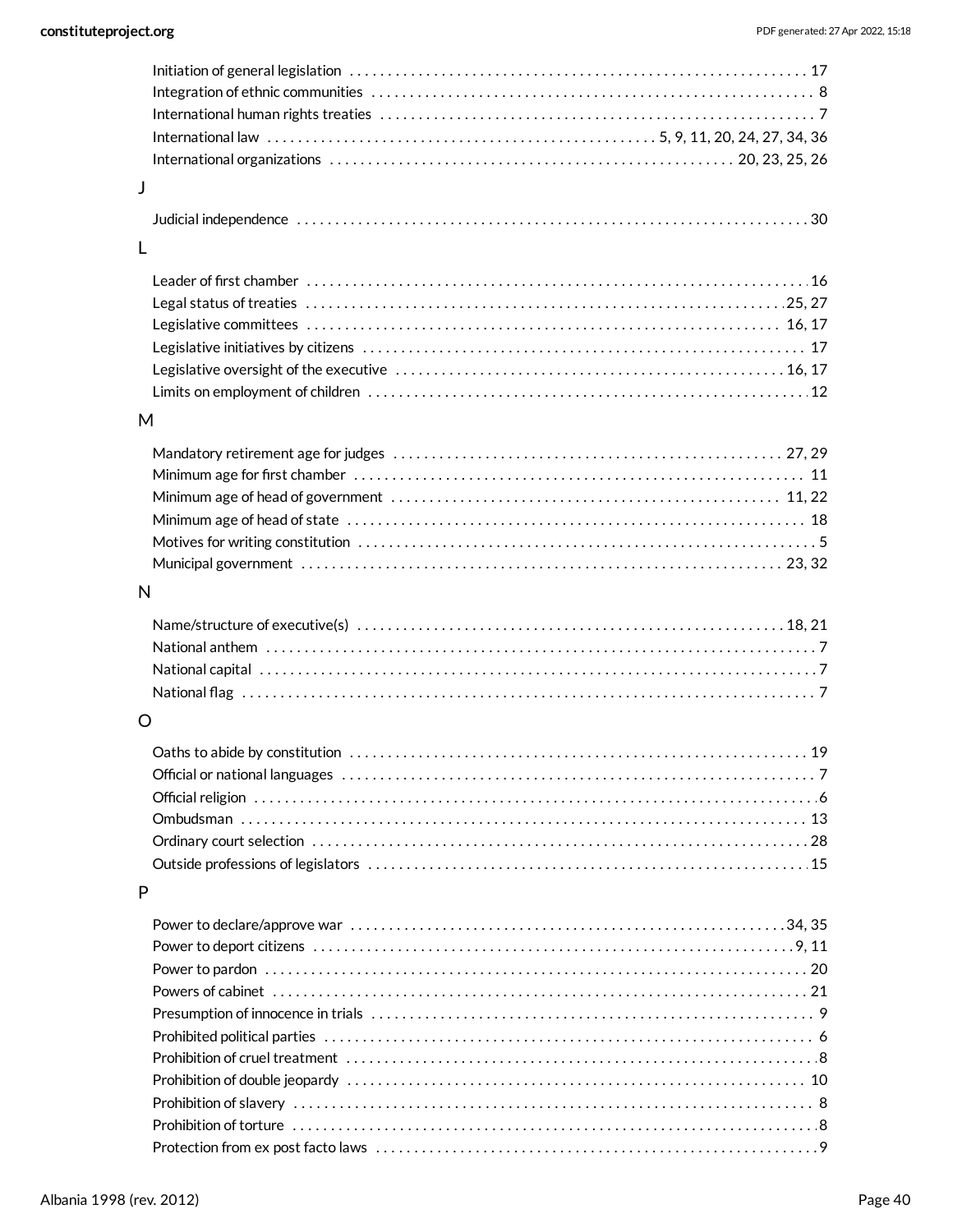| Q                                                                                                                                                                                                                              |  |
|--------------------------------------------------------------------------------------------------------------------------------------------------------------------------------------------------------------------------------|--|
|                                                                                                                                                                                                                                |  |
| R                                                                                                                                                                                                                              |  |
|                                                                                                                                                                                                                                |  |
|                                                                                                                                                                                                                                |  |
|                                                                                                                                                                                                                                |  |
| Reference to science contract contract and all the science of the science of the science of the science of the science of the science of the science of the science of the science of the science of the science of the scienc |  |
|                                                                                                                                                                                                                                |  |
|                                                                                                                                                                                                                                |  |
|                                                                                                                                                                                                                                |  |
|                                                                                                                                                                                                                                |  |
|                                                                                                                                                                                                                                |  |
|                                                                                                                                                                                                                                |  |
|                                                                                                                                                                                                                                |  |
|                                                                                                                                                                                                                                |  |
|                                                                                                                                                                                                                                |  |
|                                                                                                                                                                                                                                |  |
|                                                                                                                                                                                                                                |  |
|                                                                                                                                                                                                                                |  |
|                                                                                                                                                                                                                                |  |
|                                                                                                                                                                                                                                |  |
|                                                                                                                                                                                                                                |  |
|                                                                                                                                                                                                                                |  |
|                                                                                                                                                                                                                                |  |
|                                                                                                                                                                                                                                |  |
|                                                                                                                                                                                                                                |  |
|                                                                                                                                                                                                                                |  |
|                                                                                                                                                                                                                                |  |
|                                                                                                                                                                                                                                |  |
|                                                                                                                                                                                                                                |  |
|                                                                                                                                                                                                                                |  |
|                                                                                                                                                                                                                                |  |
|                                                                                                                                                                                                                                |  |
|                                                                                                                                                                                                                                |  |
|                                                                                                                                                                                                                                |  |
|                                                                                                                                                                                                                                |  |
|                                                                                                                                                                                                                                |  |
|                                                                                                                                                                                                                                |  |
| Right to privacy …………………………………………………………………………………………10                                                                                                                                                                          |  |